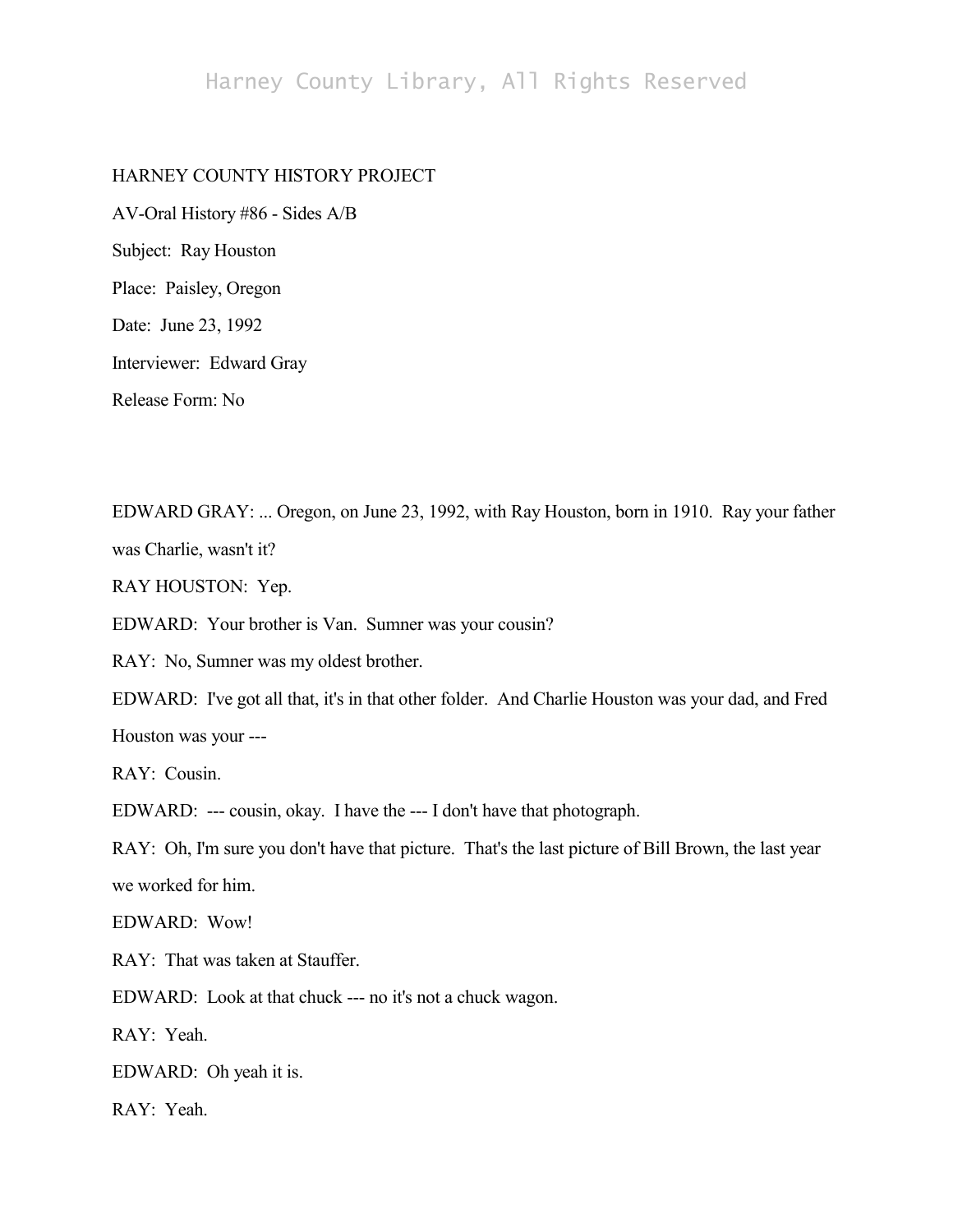EDWARD: Okay. I can't see worth a damn anymore.

RAY: Yeah, that's a chuck wagon.

EDWARD: Was this taken --- where at Stauffer, Ray?

RAY: Right out there in front of the house.

EDWARD: At the Forbes place?

RAY: No, at Stauffer, the old Stauffer Post Office.

EDWARD: Okay, that ---

RAY: Mrs. Perry.

EDWARD: Perry.

RAY: Did you ever hear of her?

EDWARD: Yeah. Oh, you got them all down here. Oh, I knew Jim Schroder worked for Bill

Brown, because Neva wasn't sure if Jim worked for Bill Brown.

RAY: Yeah, sure.

EDWARD: He did. Sedrick Delore?

RAY: Sedrick, at Suplee.

EDWARD: Yeah, I know Alice Delore; I talked to her many a times.

RAY: Yeah.

EDWARD: She lives up there all by herself.

RAY: Oh, she does?

EDWARD: Still lives by herself. Now who is Wayne?

RAY: That was my cousin, Floyd Houston's boy.

EDWARD: Where would that --- now is this with Bill Brown?

RAY: No, no that was at his place, Wayne, and Uncle Floyd's place.

EDWARD: Boy ---

RAY: That horse I was riding was 17 hands.

EDWARD: Looks pretty big. What was Wayne's last name?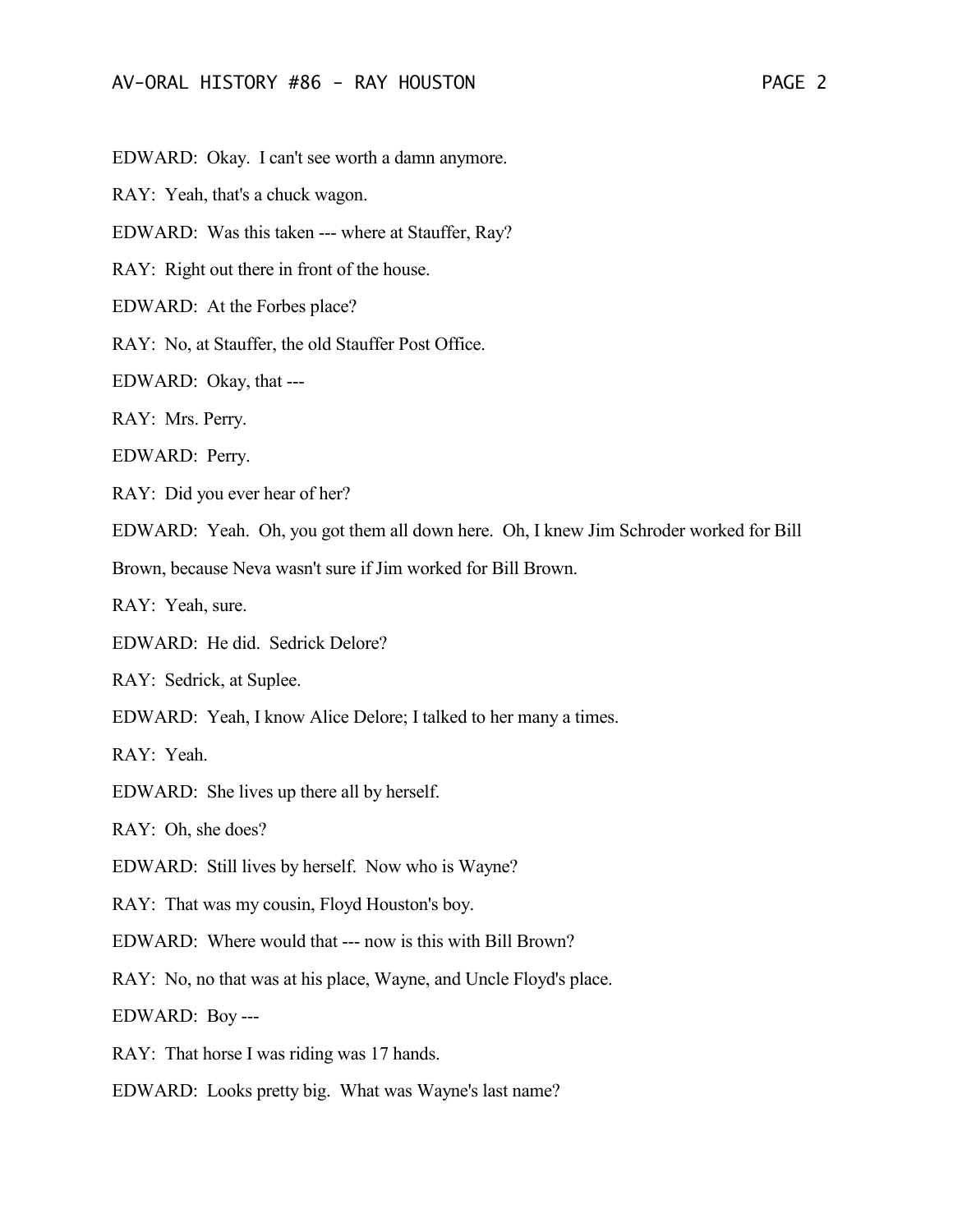RAY: Houston.

EDWARD: Houston? Somebody told me that they didn't know which was going to win, the Houston or the rabbits. (Laughter)

RAY: Well, that was the original, especially around Dad's place.

EDWARD: God, you guys had ---

RAY: We used to have rabbit drives, kill them by the hundreds and hundreds.

EDWARD: Can I use this one, Ray?

RAY: Yeah, yeah. But I'd like to have it back.

EDWARD: Oh yeah. I've got a problem though; I've got to show you some photos too. I'm not getting back to Eugene for another week. I'm going to be on Wagontire, I'm going to go to Lakeview to see Bill Lane, and then go through the courthouse one more time. Then to Wagontire for about two days, going through all this stuff again. And then over to Burns, and then back. So, I'm not getting back to Eugene until a week from today or tomorrow.

RAY: Well, that's all right, that's all right.

EDWARD: And I've got some pictures from Elaine. I've never lost any. That's a good one. I hope it comes out. I'll enlarge it a little bit. You know I'll have them enlarge it. Now what year was this?

RAY: That was in ---

EDWARD: '27?

RAY: '27 --- no. Yeah, it was '27, '27, the fall of '27.

EDWARD: All right.

RAY: I didn't know I had that picture. Alice Smith took that picture.

EDWARD: Okay.

RAY: That's George Smith.

EDWARD: Yeah, I saw his name in there. These are, you know, they're kind of hard to come by. But when I show you some of these, you're going to have a blast with them. We'll get the hard stuff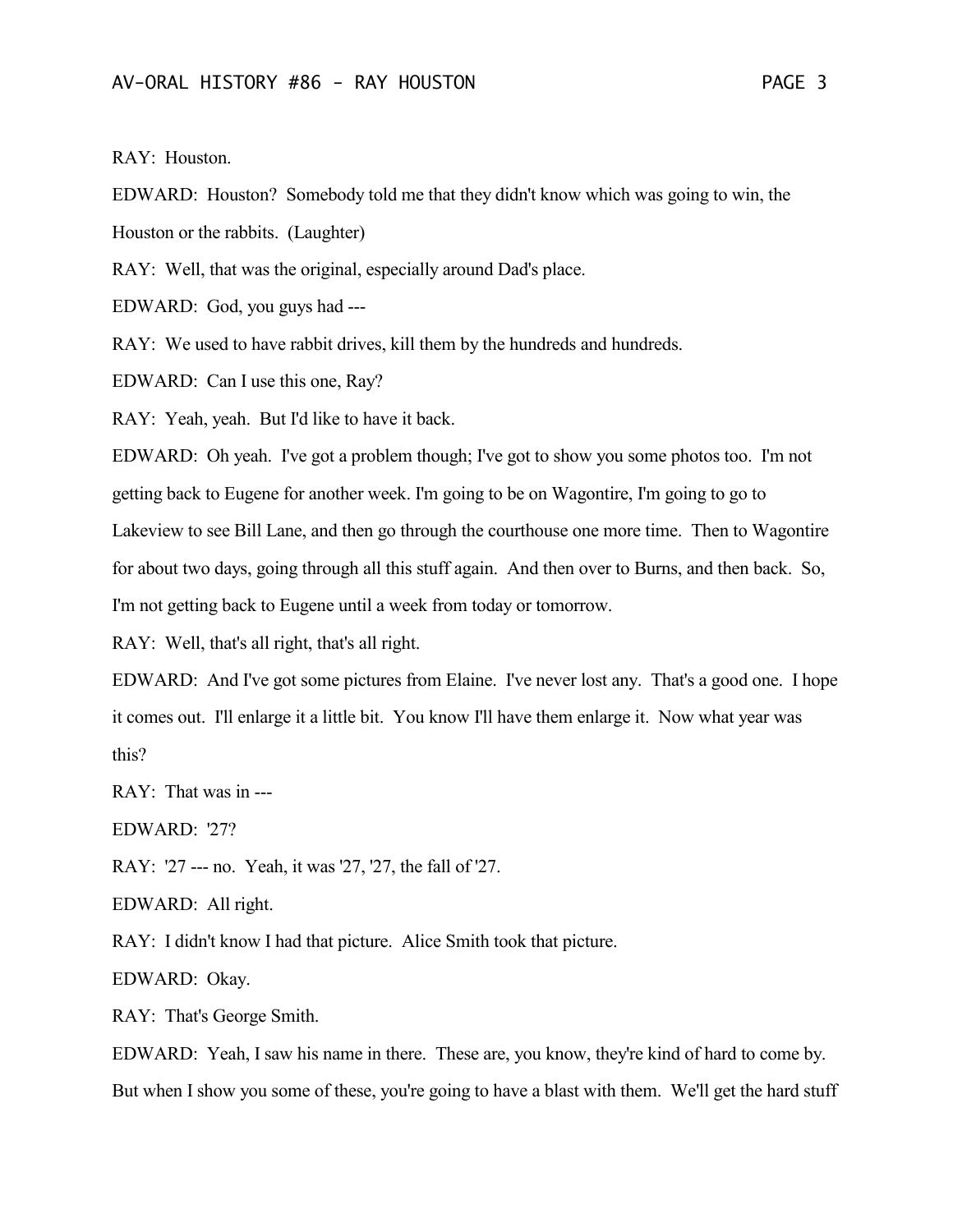out of the way, I guess. Did you ever hear of the Chewaucan Mercantile Store?

RAY: It was right here when we came here.

EDWARD: Ah ha.

RAY: It was right there where the service station is now.

EDWARD: Service station, on Main Street?

RAY: Uh huh.

EDWARD: When did it disappear? Did it burn down or something?

RAY: Yeah. It burned down, but they was making a service station out of it. The people that had it bought this other building where the store is now and moved up into that building.

EDWARD: Okay the Chewaucan ---

RAY: They started to ... George Pike bought that place to make a service station out of it. And

they just got all the buildings tore out of the way behind. This little service station ... on fire. The

house didn't burn, it would have but ... if it hadn't had a lot of the building tore down.

EDWARD: Ray B. Jackson started that store, that Chewaucan Mercantile in 1910.

RAY: It could have.

EDWARD: Yeah. And he also started a bank here in 1910.

RAY: Did they, did you find out he taught school over here too?

EDWARD: Yeah. I haven't got a picture of him yet. All right, I'll get down to business here, boy.

You went to work for Bill Brown in 1925, so you were 15 years old.

RAY: Was breaking horses.

EDWARD: Now I've calculated, there were six Houston's that worked for Bill Brown.

RAY: Well, there was Sumner, and Frank, and Van, myself ---

EDWARD: And Charlie.

RAY: Charlie and Fred.

EDWARD: Charlie was the buckaroo boss for a short period of time.

RAY: Sumner was buckaroo ---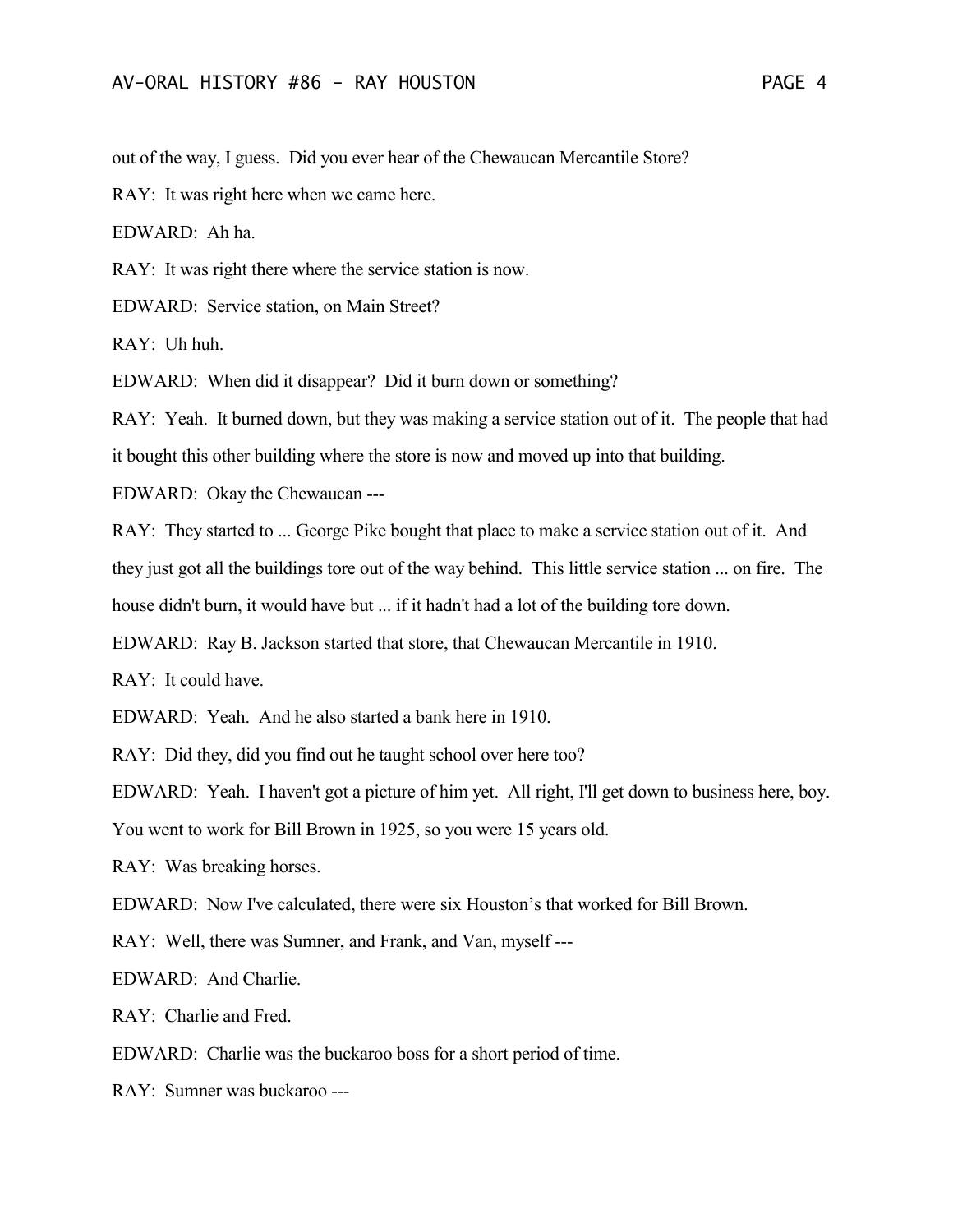EDWARD: Sumner.

RAY: He was the buckaroo boss the first year I was out there.

EDWARD: And Fred was ---

 $RAY$ : Fred wasn't there

EDWARD: Fred was the buckaroo boss 1928 to '31, I think.

RAY: Uh huh.

EDWARD: I've got all that written down.

RAY: Uh huh. Well see that was during the --- he was working for the bank. That was after Bill went broke. When Fred went out there, when we was gathering horses ---

EDWARD: You know Bill went broke, he mortgaged, in 1933 he mortgaged all his properties, which amounted to 36,680 acres, that's what he owned. Not counting Wagontire, because he had sold 900 acres to the Hutton's in 1932. But anyway, he borrowed \$45,000, paid it back in a year. Then he borrowed \$47,000 in 1934. A year later he didn't make that full payment, and a year later the Pacific Wool Growers Cooperation, Credit Union --- Pacific Wool Growers Credit Cooperation foreclosed on him. He owed \$33,000.

RAY: I know ---

EDWARD: In 1935.

RAY: I know he was going broke when I was ---

EDWARD: When you was working for him?

RAY: Uh huh.

EDWARD: Why do you think he was going broke, Ray?

RAY: Well, he was spending too much money on his horses. He had seven bands of sheep then.

He tried to give me a band of sheep, just begged me to take a band of sheep.

EDWARD: He had seven bands of sheep in 1925?

RAY: Uh huh.

EDWARD: And how many were in one of his bands, would you take a guess?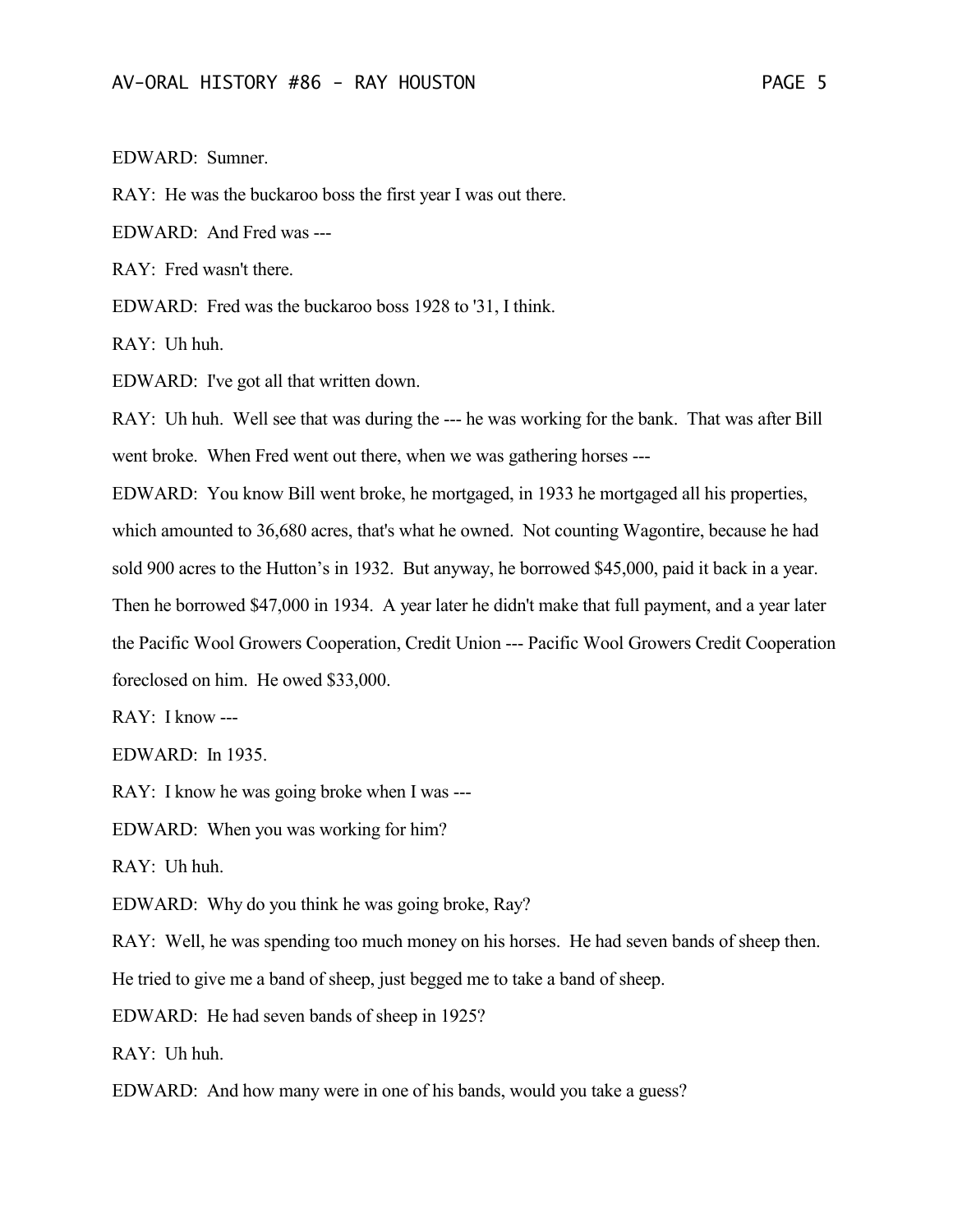RAY: Well, there was around twelve.

EDWARD: 1,200?

RAY: 1,200, most bands run 1,200.

EDWARD: So, he had approximately 8,400 sheep in 1925. Thank you, that helps.

RAY: Van should have told you that. Van helped him lamb.

EDWARD: Right, right.

RAY: He should have told you that.

EDWARD: They lambed, now does this make sense, they lambed at one time 11,000 sheep.

RAY: I don't doubt it a bit.

EDWARD: Over on Freezeout, Hardin, I think.

RAY: Yeah, the old Hardin place, up near Freezeout.

EDWARD: Yeah. So that's very possible, 11,000.

RAY: Went Long Hollow up there.

EDWARD: Long Hollow, yeah. So, he had seven bands in 1925, about 1,200 a band. Are these all ewes?

RAY: It was all, yeah there was seven bands they was lambing, they was lambing there.

EDWARD: That's quite a few sheep. I didn't know he had that many that late. But that's good, I'm glad I know that.

RAY: Well, the reason I remember that, because I was thinking, well where would I get a thousand head of sheep. Well, he said, "I'm morally certain we can figure, a thousand head of young ewes out of this seven bands we got here."

EDWARD: You glad you didn't do it?

RAY: Well, I would have been ...

EDWARD: Okay, let's get to the hard stuff. What the heck was it like, you were 15 or 16 years old, to gather wild --- to gather wild horses?

RAY: Just a good horse under you.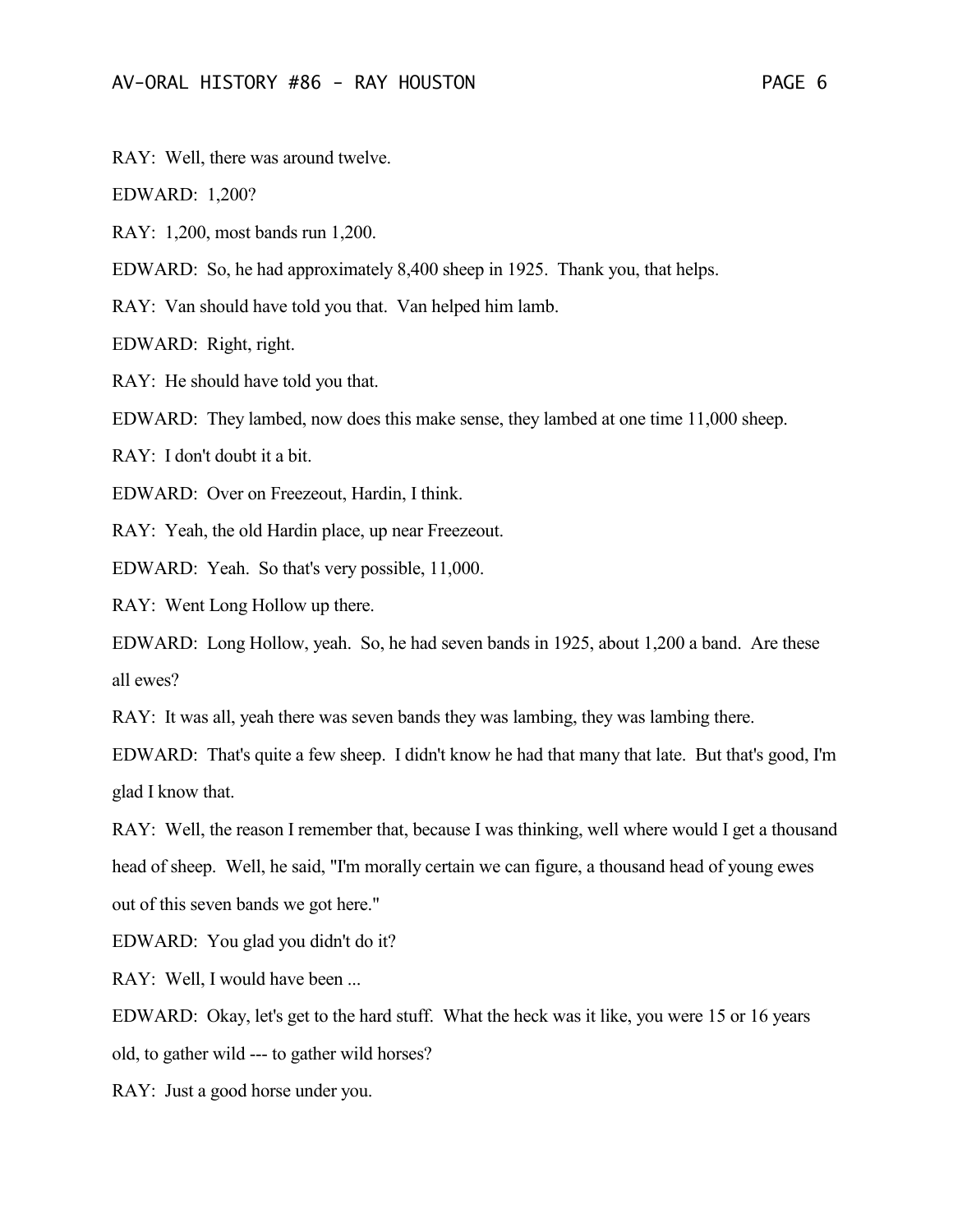EDWARD: A damn good horse underneath you?

RAY: Yeah.

EDWARD: How in the world did you --- how did they --- say a typical day, Ray; you're out at Lost Creek, the Sinks of Lost Creek, okay. What is a typical day as a buckaroo for Bill Brown? RAY: A typical day is that the wrango boy got up, the cook got up, the wrango boy went and got,

chased the cavvy in.

EDWARD: The cavvy --- which is the horses that you're going to ride.

RAY: The saddle horses. And we rotated our horses. We had a lot of horses because we rode them hard. And we had to have a lot of rest between ... But there was a little ---

EDWARD: What did you do, give a horse two or three days rest before you rode it again? RAY: Uh huh, always.

EDWARD: Always.

RAY: Yeah. Because everyone of them horses, when we was running horses hard, we would run them for 20 miles. And they'd never --- we'd favor them all we could, but they was never down to a trot, they was still in a long gallop.

EDWARD: Always galloping?

RAY: You had to when you had a 100, or 150 head of horses ... the first thing we cleared out ... backstop ... out here someplace.

EDWARD: A backstop?

RAY: Yeah. If you wanted two men to go out, ride out there in front of the horses, they'd just get off the horse and sit down. These other ... is going to make a great big circle. Pretty soon they got these horses running. And when they start running, they start turning these horses right straight on the go, and they start picking up horses. And that's the reason you got to be a horseback, because these horses coming up, getting up ahead of these horses coming through there, you got a horse enough to leave this bunch. There is another pair or two coming behind you, to get clear on up there and start turning these horses.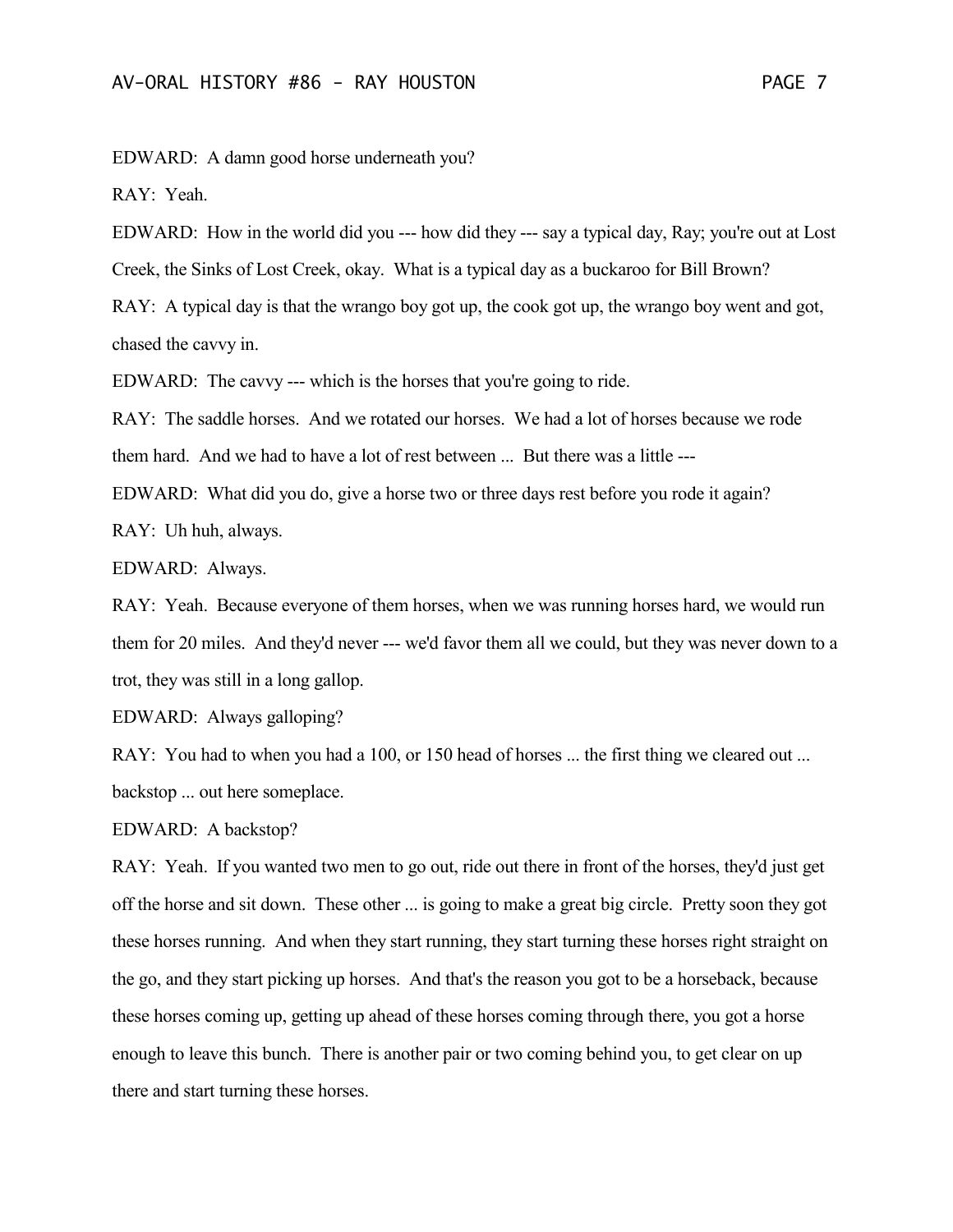EDWARD: Turn them, which direction you want them to ---

RAY: Yeah, yeah. By the time they get up there, then this other little bunch of horses, these other guys are shoving into them ... up there, I'm shoving this bunch of horses right straight into that bunch of horses coming up. And as soon as they come together we all start circling, pushing the horses in a bunch. There might be 500 head, maybe 550, and maybe only 200 head.

EDWARD: What would be the smallest number of wild horses you would have circling, 200?

RAY: No, I think some days we was down to 125, 150.

EDWARD: Up to 550?

RAY: Up to 400 to 500.

EDWARD: That's a lot of ---

RAY: You can't believe how many horses --- Bill Brown owned 10,000 head of horses himself. And everybody else had horses.

EDWARD: How in the world --- you send out these two riders, right?

RAY: One or two.

EDWARD: One or two.

RAY: It depended on where the work was at. I went out alone many times, what they called the backstop.

EDWARD: How could you tell; I mean there is dust all over the place.

RAY: Yeah, but you see a string a dust coming out through there about 20 miles, you know that that's them horses. Pretty soon you'll see that dust come on ahead with these other horses. ... we'd go away and get away from it.

EDWARD: How can you tell whether those horses are already been branded?

RAY: Because they're already branded. You ... It was just young horses. We'd take all day, and sometimes it would take two days. Them horses in the corrals, work on them and brand them. Brand them and castrate them.

EDWARD: How long would it take you to brand, you got these wild horses in a corral, let's say at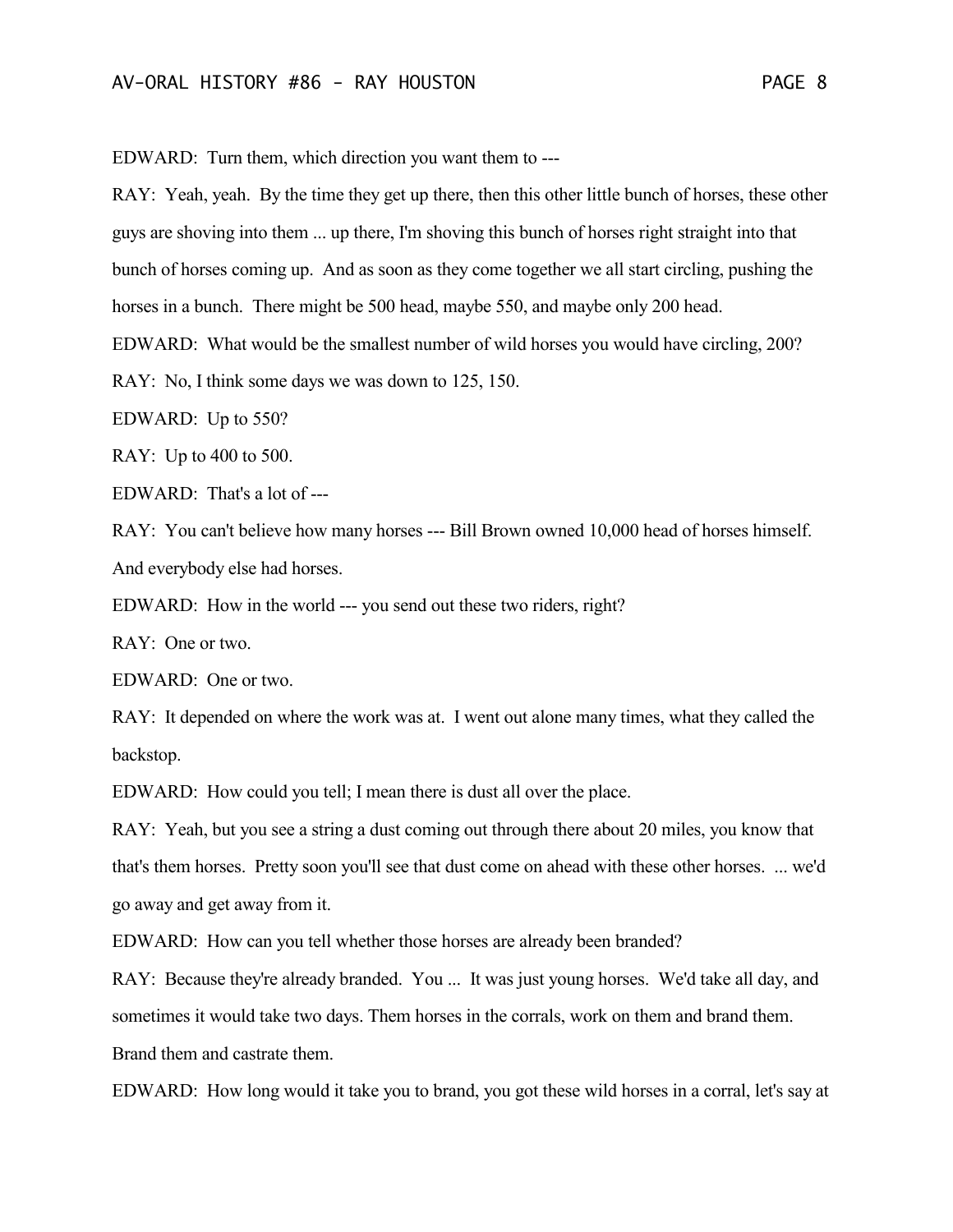Lost Creek. And how long would it take you guys to brand them and castrate 200 head?

RAY: We could get most of them in one day.

EDWARD: In one day?

 $RAY:$  Uh huh.

EDWARD: With this brand?

RAY: Yeah.

EDWARD: You would brand them on both jaws, both sides, 200 of those guys?

RAY: Yeah.

EDWARD: Gee.

RAY: Two men a roping. One front foot, and one turned over and hit the ground. Whoever was working on the ground was on his head. ... went over backwards. The other guy got his rope on the hind feet, stretch him out.

EDWARD: Well, what happens when ---

RAY: The guy on the head still stayed with the head because you got to bring that head over to the horseshoe, ... both sides.

EDWARD: Did you, did you ---

RAY: And another guy is castrating him, during all that time. It just takes a few minutes with a horse.

EDWARD: And after you branded it you let them go, and he is still in the corral after you brand him?

RAY: Uh huh, just turn them loose.

EDWARD: You would have --- how many could you get in the Lost Creek Corral, let's say?

RAY: I'd say we'd have over 300 of them.

EDWARD: Over a 100?

RAY: Over 300.

EDWARD: 300.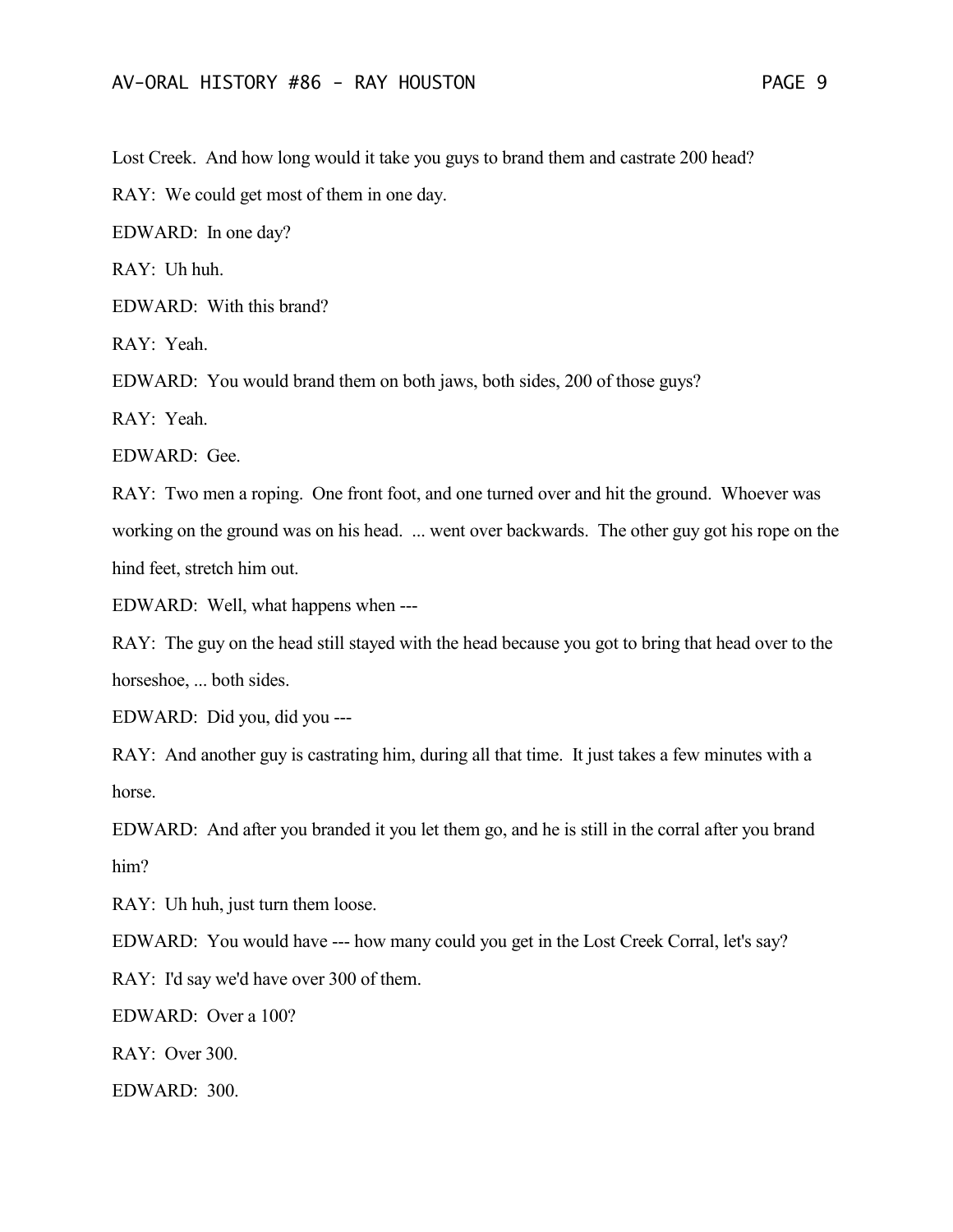RAY: Uh huh. Yeah, there was three camps. There was a big corral, and two smaller corrals. EDWARD: At the ---

RAY: And we separated a lot of stock back, right off the bat that --- some of them was gentle, wasn't spooked, and didn't have to be worked. We cut ... and turned them out.

EDWARD: You guys must have worked your butt off.

RAY: We did.

EDWARD: In this heat.

RAY: We did.

EDWARD: How in the world did your horse --- how long would it take from --- when you send -- oh I forgot what you call these guys, Ray. These guys you send out ahead, what do you call those? RAY: Just a backstop.

EDWARD: Backstop.

RAY: We didn't always use them, but most of the time we did.

EDWARD: Here comes your wild --- I'm drawing here, to the tape recorder. Here comes your

wild horses, and here is your buckaroos, now did they have a name for these guys?

RAY: No.

EDWARD: Just buckaroos.

RAY: Yeah. Just --- but most of them, they'd be one maybe behind, one over there, and the other one would be way up here.

EDWARD: Is that far enough?

RAY: Yeah, that's all right. But your horses are still coming back ---

EDWARD: This guy wouldn't be here?

RAY: Not necessarily.

EDWARD: Would that guy be there?

RAY: Yeah.

EDWARD: And that guy maybe?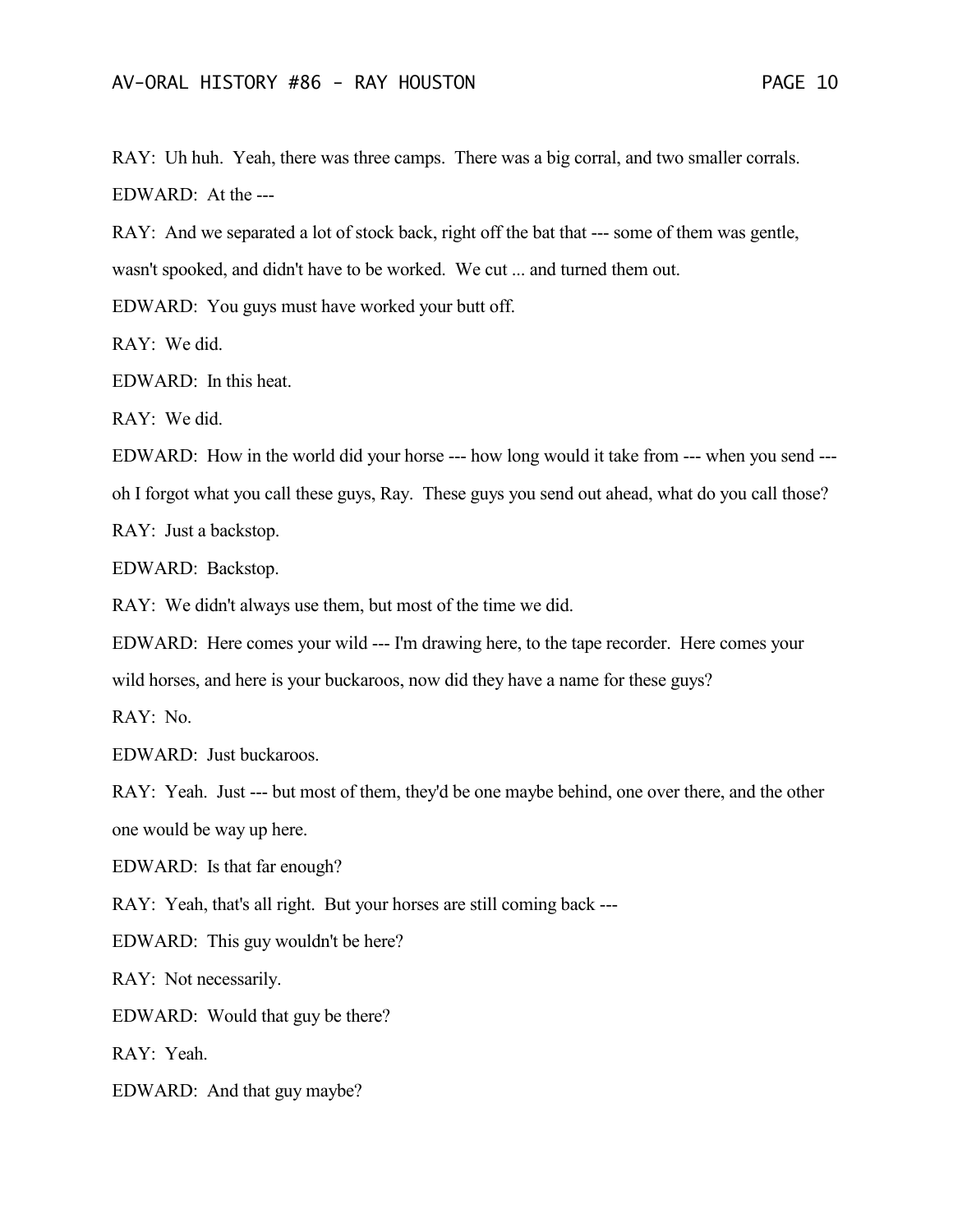RAY: Would be there, yeah.

EDWARD: And what you're trying to do --- now when these horses start to turn, these backstop guys, they come in and help?

RAY: Yeah, well your backstop would be over here, see. And these horses would go in, be pushed into this. And as soon as you mix the lead, then you can turn them. You start mixing bunches they're all confused, then you can round them up and do something with them. But you just go out there and get one bunch, and it would take three or four guys to bring them in because they run by their-selves.

EDWARD: How in the world, if you let's say --- this is important, let's say you had 200, and you got a stallion, right?

RAY: Yeah.

EDWARD: Two of them.

RAY: Yeah, some of them five, or six, or ten.

EDWARD: Five or six, yeah, right.

RAY: But each one of these bunches picks up, has got a stallion in them.

EDWARD: And a stallion will service about 20 mares.

RAY: Uh huh.

EDWARD: Okay. So, we got 10 stallions, and we got 200 mares, broom tails, whatever you want to call them.

RAY: ... you'd have 20, or 25 stallions with that many horses. A gelding horse, gelding stallions,

they're not --- they're old enough to breed, but the older horses is going to herd them back all the

time. But when you got them all in, they're all coming into the corral.

EDWARD: If they're 10 miles out away from Lost Creek, Sinks of Lost Creek Corral, how in the god's name do you get them, and get in that corral? You just ---

RAY: We've got them all surrounded; we got them all surrounded.

EDWARD: And that rocky ---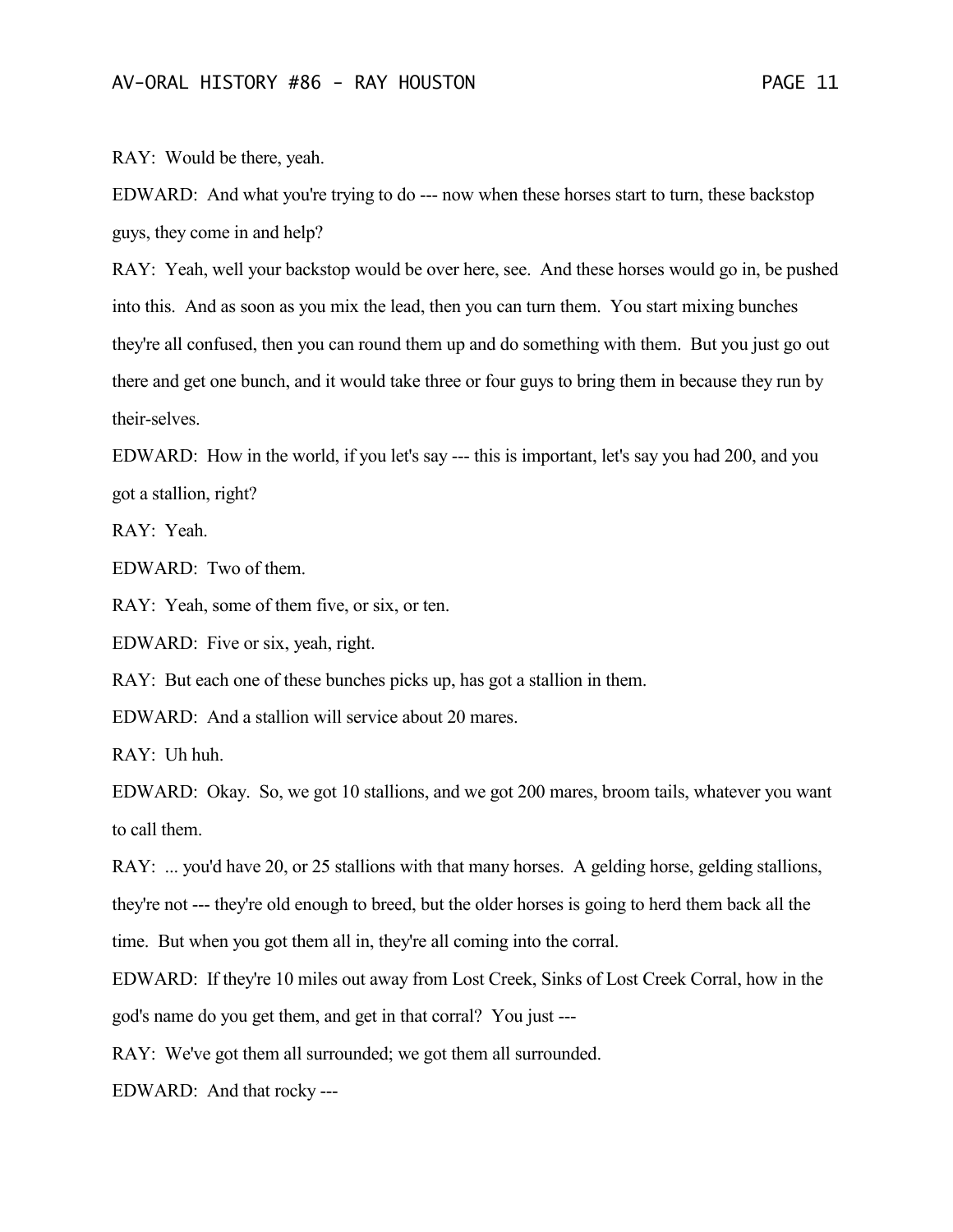RAY: ... to the lead. And ... good horses ... headed for the horse. They was generally mixed with that lead. But ... along the side, the rest of them would just all circle. That many buckaroos you've got, you've got lots of room on that desert. But you never crowd horses, give them lots of room.

EDWARD: Give them a lot of room?

RAY: Give them lots of room.

EDWARD: But that damn desert, Ray, is the rockiest ---

RAY: I know, but you never saw a rock, never saw a rock.

EDWARD: There is washouts, and ---

RAY: I know it, but you never saw them when you're running horses. You had to trust your horse.

EDWARD: God, you must have had a hell of a horse.

RAY: We did.

EDWARD: It would have ---

RAY: Once in awhile one would turn over with us. I've got a bad

---

EDWARD: Oh yeah.

RAY: Turned over ...

EDWARD: I mean I've been out there in a 4-wheel truck, and it knocked the brains out of you going out through there.

RAY: Yeah, that is worse than a good horse in the rocks. A good horse floats when he goes along over them rocks.

EDWARD: Oh man.

RAY: Any horse that couldn't run in the rocks was chicken feed, right away; he was no good to us.

EDWARD: How --- Bill had corrals at the Sinks of Lost Creek, right? Did he have a corral at Bradley Meadows?

RAY: No ... we used to camp there at Bradley.

EDWARD: Did he have a corral at South Creek Spring?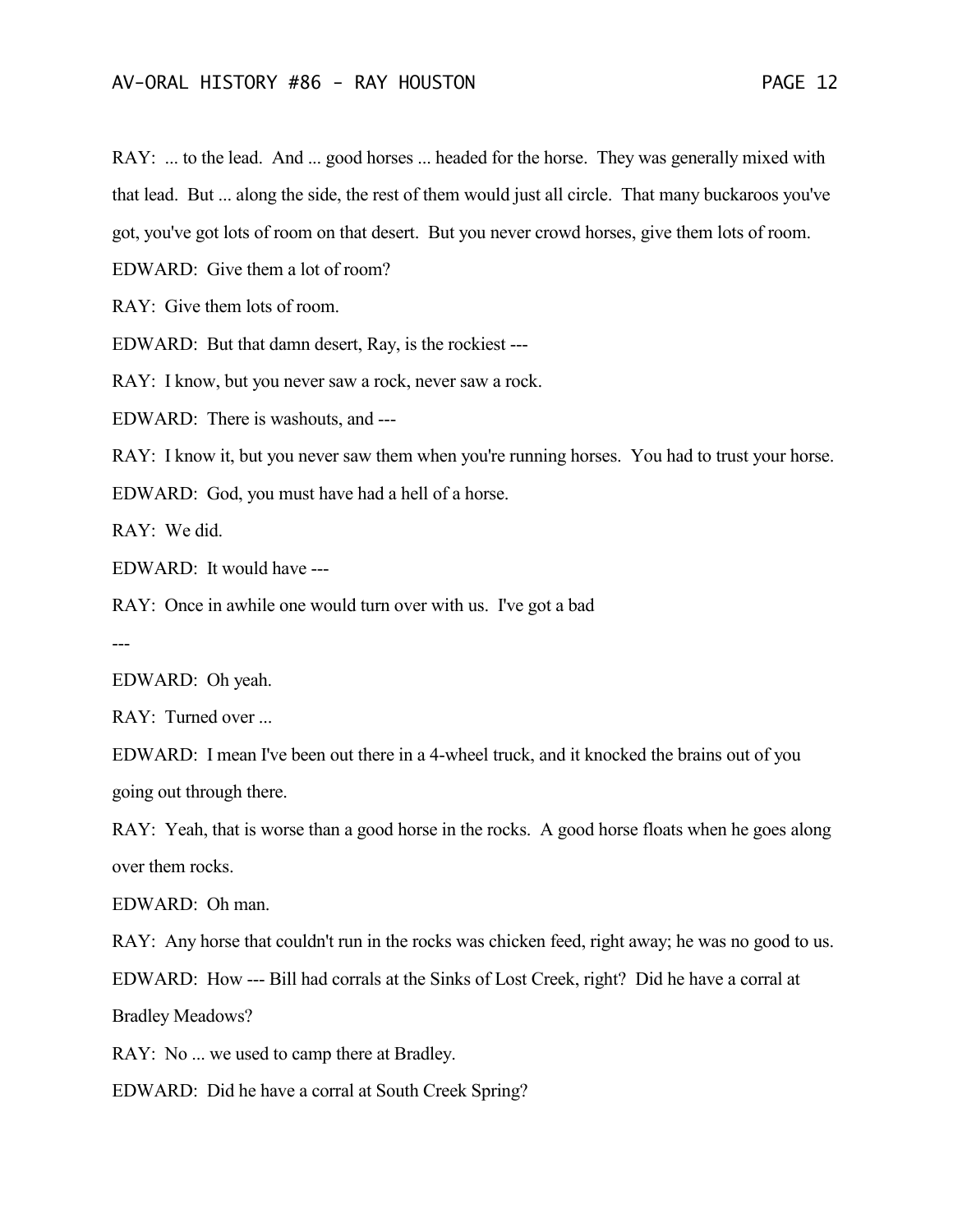RAY: Yes, big corrals.

EDWARD: Big.

RAY: Yes.

EDWARD: Where in the heck ---

RAY: A holding pen right on below that, on that butte out through there.

EDWARD: Did Bill sell horses out of the South Creek Spring?

RAY: Not when we was --- we never sold horses. We'd break horses for him all the time. If we had a little time, we'd catch a good looking gelding, tie him up, and by that night we was riding him to camp.

EDWARD: Okay, what time of the morning did you get up, typical day working for Bill Brown out in the desert, sunlight?

RAY: Just up at daylight.

EDWARD: Eat your breakfast?

RAY: Uh huh. We was on the road right after sun up.

EDWARD: Go out --- you had somebody scout for these horses? No? How many of you buckaroos were together?

RAY: One day we ... and the next time we'd ride another area over here. We might all be together for 10 miles ... there.

EDWARD: After you rounded up as many horses as you could, then you'd move over to ---

RAY: To another place.

EDWARD: Ten, twenty miles away?

RAY: See from ... Creek we rode to Big Juniper, out to ... And all that country down towards Christmas Valley now. Then when we got that all rode, we moved to, back over --- we did a lot of times we'd ride from Dobkins place, the first couple fields right there.

EDWARD: From where?

RAY: From Dobkins.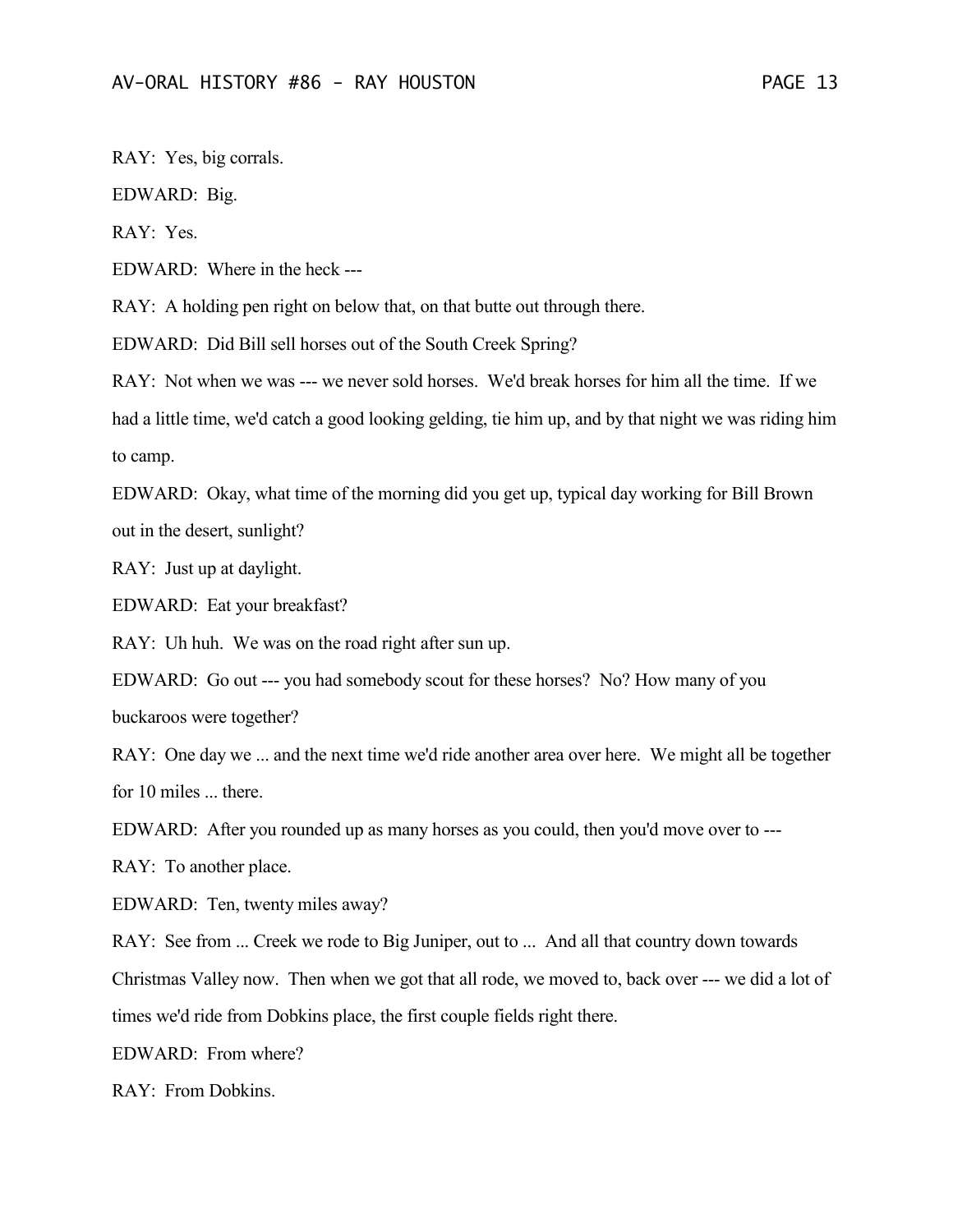EDWARD: Dobkins?

RAY: Yeah.

EDWARD: Burnt House?

RAY: No. Well, we stayed at his, where he was living, but we shod at the Burnt House, a big old two-story ...

EDWARD: Right. Yeah, I'm going to get into that here pretty soon. Let's start over again, Ray. Where did you, where did your buckaroos all meet, at the Buck Creek Ranch?

RAY: No, no the wagons ... and actually we'd be at, most of the time, leave at the Buck Creek Ranch.

EDWARD: And then you would go from Buck Creek Ranch to Gap Ranch?

RAY: One year we rode, two years we rode to Gap Ranch. We shod horses at the Gap Ranch one

year. Rode their ... And the corrals was up this side of the Gap Ranch, overlooking the basin,

pretty close to the rim rocks. ... come up over the hill.

EDWARD: Right. Which side of the road, the Gap Ranch side, or

---

RAY: The left side going toward the rim.

EDWARD: Oh, the south side.

RAY: Uh huh.

EDWARD: God, I think they're gone.

RAY: They are. I looked for them ...

EDWARD: So, did I.

RAY: No sign of them at all. South Creek Corrals are gone ... I imagine South Creek is too. I didn't get up there, but at Lost Creek they're gone, there is no sign of them corrals.

EDWARD: Damn. No, no, out --- you mean the Sinks of Lost Creek?

RAY: Uh huh.

EDWARD: Oh, just the posts, I'll show you a picture. There are two posts, that's it.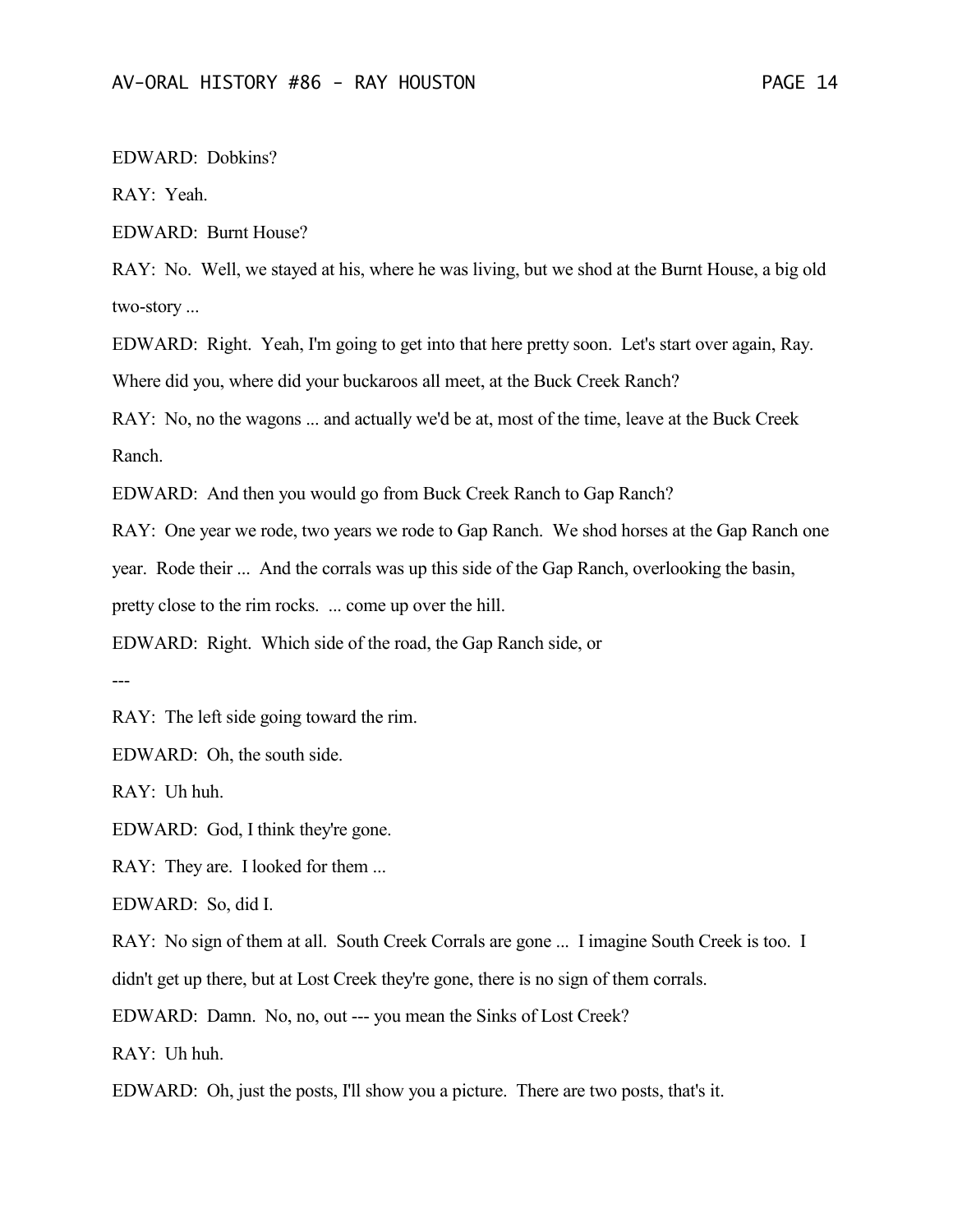RAY: Well, I thought that's what it was. I was out through there last winter, and down through there. I thought that's where the corrals were.

EDWARD: Two posts, that's all. Okay, all right. You left the Gap Ranch, and then where would you go, just to Lost Creek?

RAY: Mostly we went to South Creek.

EDWARD: South Creek.

RAY: Lost Creek was ... later.

EDWARD: Oh, oh.

RAY: ... One year we hit South Creek ... Lost Creek and camped down at the corrals. And we was there about five or six days, and then went to the old Ede place.

EDWARD: The what place?

RAY: The Ede place.

EDWARD: Ede.

RAY: Yeah.

EDWARD: Yeah.

RAY: That's on the east side. The south side of --- west side of Wagontire Mountain. Carlon's have got it now. And we camped there, there was a pasture ... Went out there, and there was some corrals there too. But they're not there no more. We'd be about five days there, and maybe, depending on how many horses we was getting. See we picked them up, a third of them towards Sand Springs.

EDWARD: That's clear in Deschutes County.

RAY: That's the reason I'm telling you we got to have good horses, because we had --- We might run into horses way down there, pretty near to Sand Springs ... one time.

EDWARD: Frederick Butte?

RAY: Almost to, well we'll call it Tired Horse Butte. But it wasn't very far from the Lost Forest. Les jumped his horse, and it brought him around, and it was an old mare and a colt, and another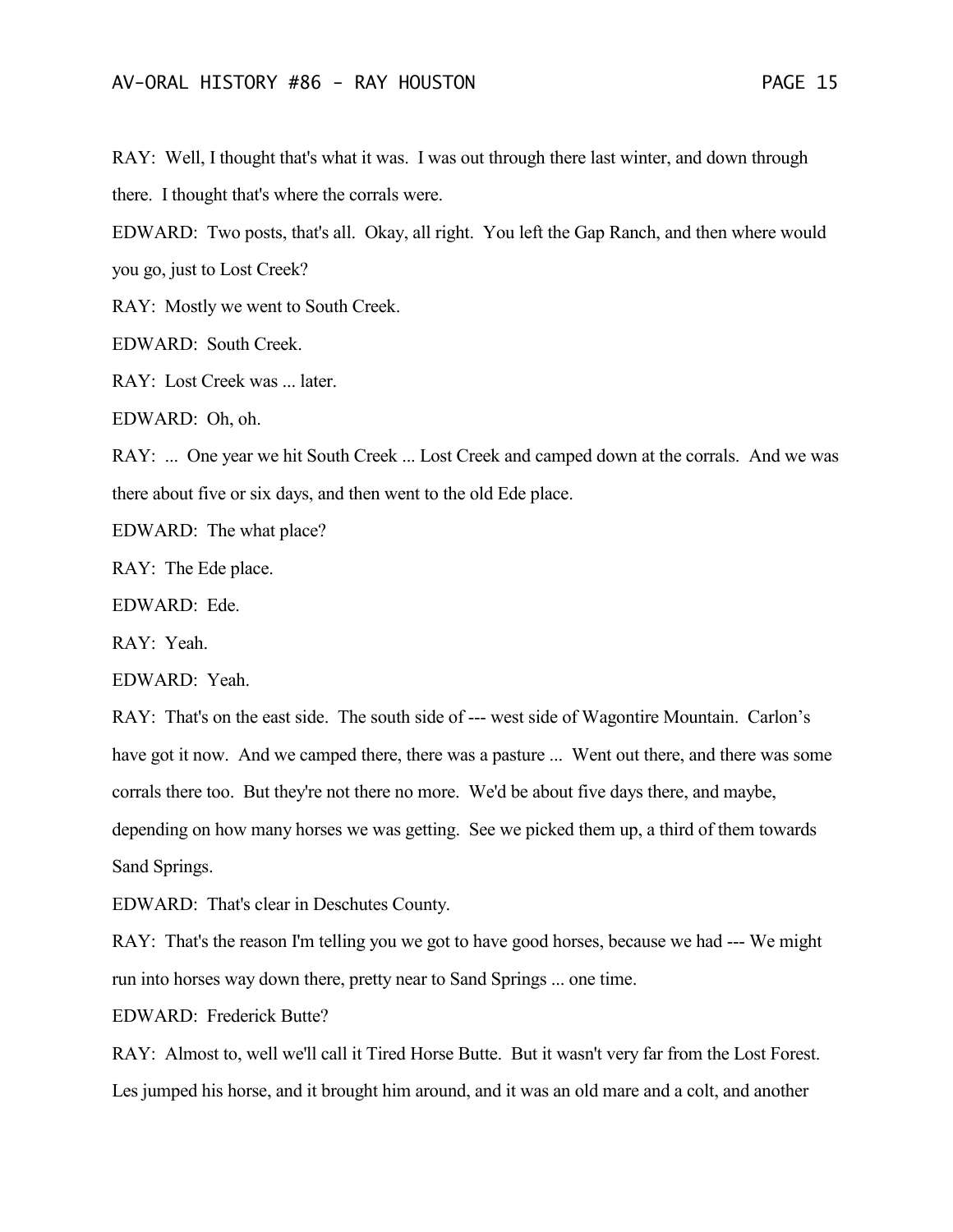horse. And he brought it around, so I was riding ... horse. I went out and tried to turn them. But damn that old mare wasn't about to turn. I'd ride up, hit her over the head, she wouldn't turn. Pretty soon that little colt was a giving out, so I just took my rope down and caught the little bugger ... Les. EDWARD: Les Morgan?

RAY: Yeah. I don't know what happened to him. He was riding a cranky horse. So, there I was with that colt, holding it, and I didn't know what to think. Finally, I turned it loose, the mare was gone ... colt kind of wandered around out there. I started back, and Les had lost his saddle blanket. He was riding this cranky horse, and had a hell of, getting on him. But anyway, roped the colt again and we branded it right there and turned it loose. I don't know whether the old mare ever come back to it or something.

EDWARD: Probably.

RAY: But she was a Horseshoe Bar mare, I knew that.

EDWARD: Did --- when you guys, you buckaroos castrated and branded these horses, and got all of them branded and so forth, before you left for another camp did you just let them go after ---

RAY: As soon as we got them worked ... finished working on them, ... they went out.

EDWARD: Just let them go.

RAY: Yeah.

EDWARD: And if Bill comes up to the buckaroo boss and says I need 200 head of horses at Buck ---

RAY: Yeah, never saw Bill out there on the desert. He was ...

EDWARD: In the two to three years ---

RAY: He was with the sheep or around Buck Creek.

EDWARD: You never saw Bill Brown amongst those horses?

RAY: No.

EDWARD: In '25 to '27.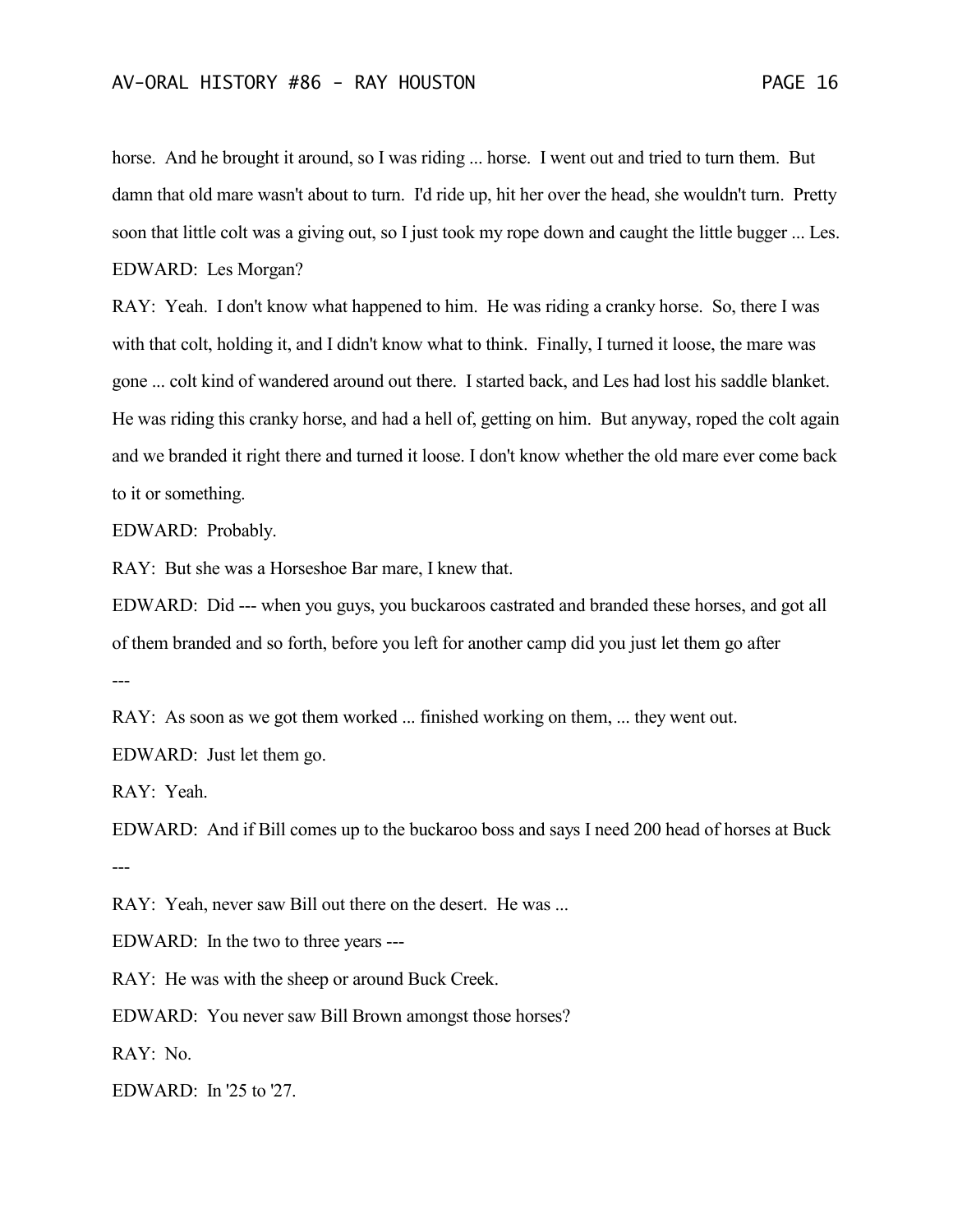RAY: No. Only at Buck Creek, that's the only place we'd see Bill.

EDWARD: So, he must have told his buckaroo boss what he wanted, or something.

RAY: Well, he didn't have to.

EDWARD: Didn't have to.

RAY: All he wanted was his ...

EDWARD: Who told --- was Bill selling any horses in '25 to '27?

RAY: Not that I know of.

EDWARD: Yeah.

RAY: No.

EDWARD: I didn't think so.

RAY: Huh uh.

EDWARD: See when he was selling his horses in World War I, and Spanish American War, he'd tell his buckaroo bosses I want 200 of them, and you put them in that damn corral --- well he never cussed, but I mean, you put them in that corral because I've got some horse buyers that are coming. RAY: Yeah, yeah. I can believe that all right.

EDWARD: Well, why in the god's name was Bill Brown having you guys working your fanny off out there in the desert when he didn't need to sell any damn horses?

RAY: Well, he --- Bill had a funny attitude --- (Laughter) on his horses. I've been at home, somebody come there looking for a job --- Bill had real bright blue eyes. Come in and look for a job, Bill would talk to him a little bit, finally take --- I think you're nothing but a confound it horse thief. Well, I've heard them say that time and again. That was on Bill's mind, was he didn't want them horses stole.

EDWARD: Well, what in the world was he having --- there was no horse market.

RAY: He thought that there would be a market again. He never had a market there for years until the war come along. Then he sold over a million dollars worth of horses.

EDWARD: Yeah, Sumner brought back a check once from Crane for a \$100,000.00.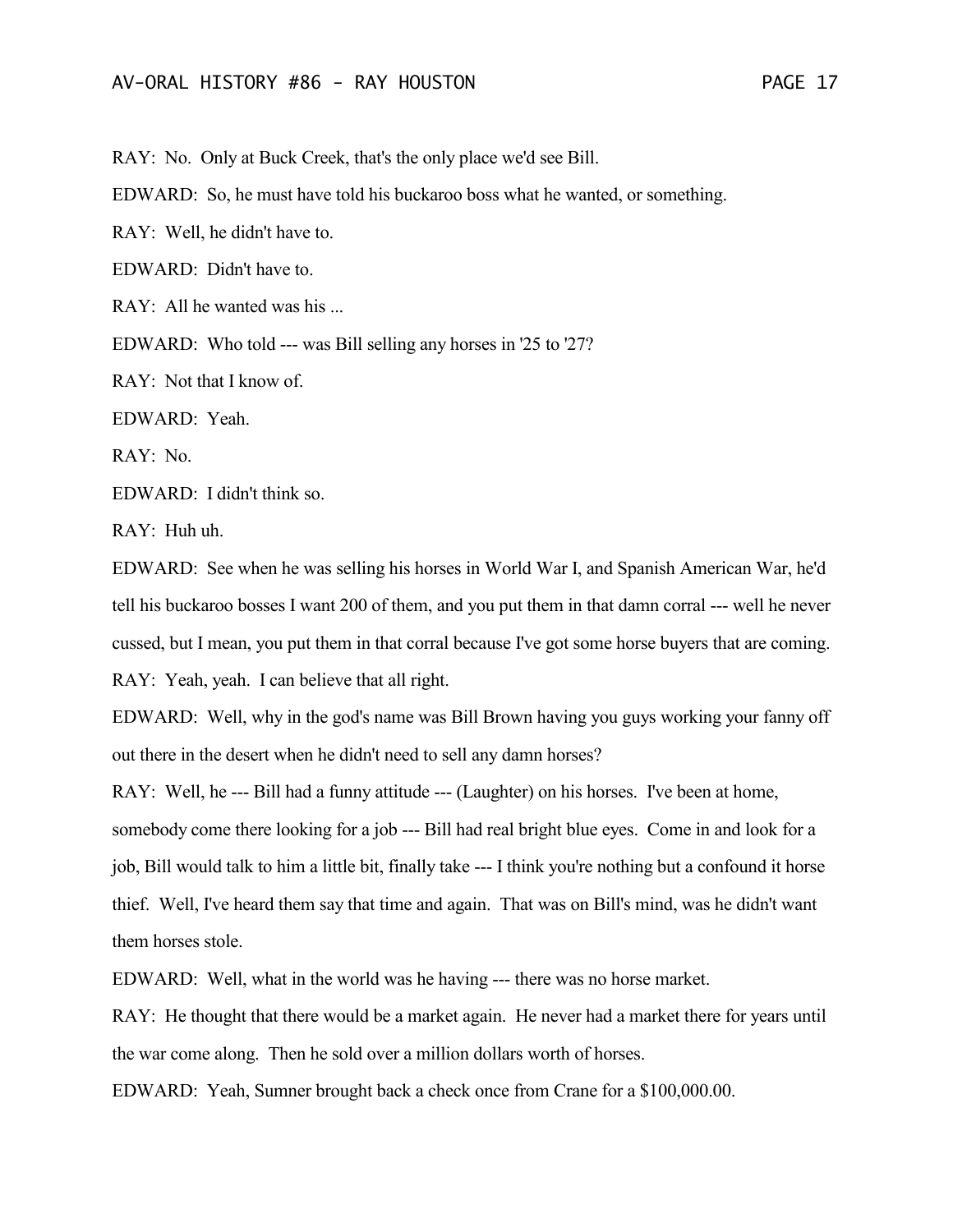RAY: He did?

EDWARD: Yeah. See it doesn't make any sense. I don't know why Bill was --- maybe he just wanted to keep you guys, so you had a job.

RAY: Well ---

EDWARD: I don't know.

RAY: That helped, he paid us more than anybody else.

EDWARD: Yeah, didn't you guys get sixty bucks a month?

RAY: Ninety.

EDWARD: Ninety bucks a month?

RAY: I got ninety bucks a month --- I got ninety bucks a month every, all the time. And I'm sure that's what Sumner was getting before that.

EDWARD: That's a lot of money.

RAY: I know it.

EDWARD: No wonder old Bill --- You know ---

RAY: We had our own horses. In fact, our dad was out there, him and old Charlie Keith ... and he went back and lied to old Bill. So, Bill went and sent word for us to come to Buck Creek. Come in there, and Dad was telling all the --- everybody that had horses would come in and ride, and they had a ...

EDWARD: At Buck Creek?

RAY: Anyplace. But ... and the buckaroo boss kept track of these other guys. They had their own saddle horses, but they would still eat with the chuck wagon. And they had to pay Bill for the -- anyway Dad was giving him ... the different ones that was riding. And he give him Frank and I's names. Bill looked at him and he said, "Confound it, what are you doing?" Well, he says, "They're the ones been out there riding for their selves." He said, "Charlie, I hired them guys myself and sent them out there," he said, "They're getting more money than you are." And poor Dad he just wilted into the floor. He was probably getting \$50.00 a month, thought he was getting --- "Yeah," he said,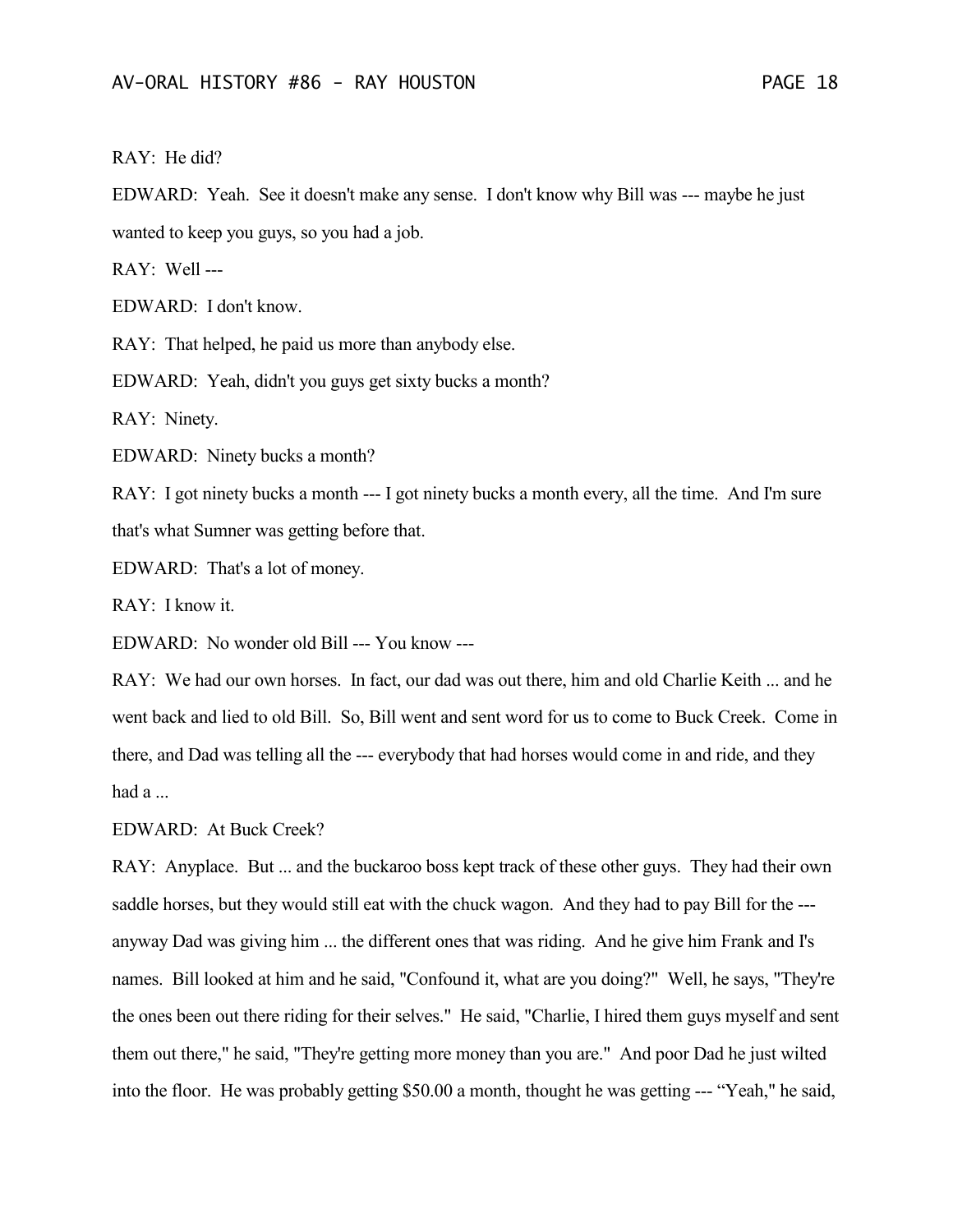"they're getting more money than you are."

EDWARD: Charlie Houston. Oh boy. What did you most like about buckarooing out there in that high desert country?

RAY: That's all I know. I was raised on a horse; I didn't know any better.

EDWARD: You were raised up there around Bear Creek?

RAY: On Salt Creek.

EDWARD: Didn't know nothing else, just ride that damn horse.

RAY: That's all. That's all I wanted to do.

EDWARD: Yeah.

RAY: I was breaking horses when I was in the third grade, riding them to school.

EDWARD: Oh, by the way, before I forget, what relation is Martha Houston?

 $RAY$ <sup> $\cdot$ </sup> A cousin.

EDWARD: Cousin.

RAY: Iris and Lila, Lila Keith was their sister.

EDWARD: Right, right.

VIRGIE HOUSTON: Would you like a cup of coffee?

EDWARD: No thanks. I drink too much of that, I turn into a wee wee all day.

VIRGIE: Well, what do you sell your book for?

EDWARD: That sells for \$20.00, but I don't have any more. But Vans got one.

VIRGIE: But he won't give it to us.

EDWARD: Well, that turkey.

VIRGIE: Well, are you going to have some more printed?

EDWARD: I don't have the money.

VIRGIE: Oh.

EDWARD: There is a lot of stuff; there is a little bit of stuff on the Houston's.

VIRGIE: Yeah, there is a little about your dad.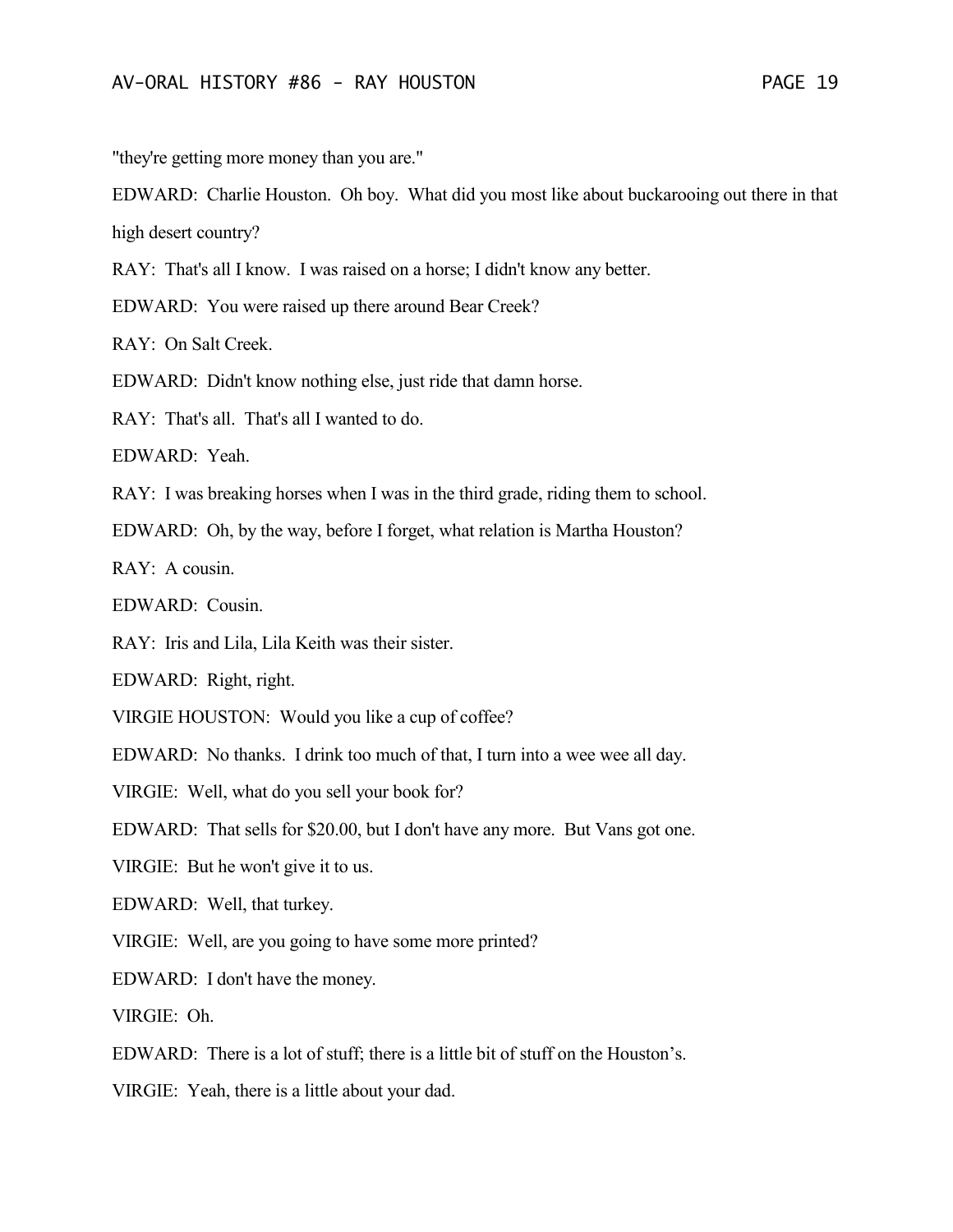EDWARD: Okay. What did you dislike about riding the desert?

RAY: What did I what?

EDWARD: What did you dislike the most about riding for Bill Brown, anything? How did you take ---

RAY: Disliked it very much when a horse turned over with me. Broke my ribs.

EDWARD: Yeah. Golly, I could see that happening so easy. Did --- how did you guys take care of your baths and stuff, or did it make any difference?

RAY: Oh, we took ... wherever we found a family that had a, where we could buy a clean shirt and

so forth. Just like Mrs. Parrish, that was one place we cleaned up out there. At Lost Creek we'd go

up and ... On South Creek, we'd go down to the horse trough. A little chilly, but it worked.

EDWARD: It worked. I was in the irrigation ditch over here last night, taking a bath.

VIRGIE: The irrigation ditch?

EDWARD: Yeah.

VIRGIE: You should have gone up the river ...

RAY: Swimming hole right up the river here about a mile.

EDWARD: I thought so, as many people was running around up there.

VIRGIE: ...

EDWARD: South Creek Spring, was there ever a cabin at South Creek Spring?

RAY: No.

EDWARD: Who built the corrals?

RAY: Bill Brown.

EDWARD: Were the corrals down in the canyon from South Creek Spring?

RAY: Just below, about a quarter of a mile.

EDWARD: About a quarter of a mile. Because I'm going to be there.

RAY: ...

EDWARD: Saturday, Sunday.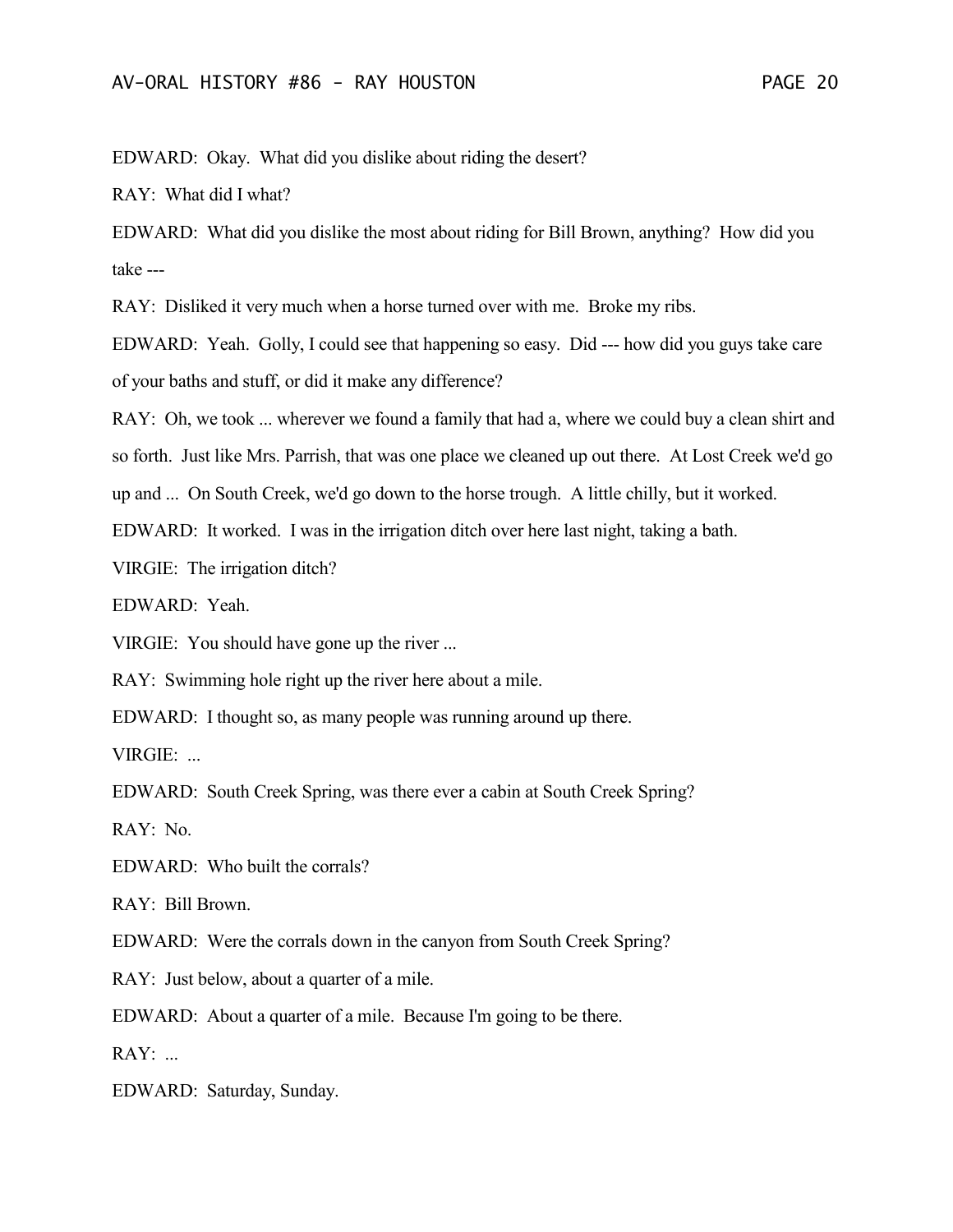RAY: I'd guess a quarter of a mile from --- we camped right at the spring. It was about a quarter of a mile down to the corrals.

EDWARD: Do you know if Bill ever sold horses out of South Creek Corrals?

RAY: I don't --- that was before my time.

EDWARD: How many horses could you corral there at South Creek? A 100, 500?

RAY: I --- gosh darn it, I don't know, I don't know. They're big corrals, they are big corrals.

EDWARD: They were in a canyon, weren't they?

RAY: Right in the bottom of the canyon.

EDWARD: That canyon goes quite a ways down there.

RAY: Uh huh. Well, the pasture was right on down there, below the corrals, that took in that whole part of the canyon, that whole hill up there.

EDWARD: Oh, up there in the flat?

RAY: No.

EDWARD: No.

RAY: There is a hill up on the right hand side.

EDWARD: Oh, okay. There is a road that goes right through it now.

RAY: Is the pasture still there, any fence still there?

EDWARD: Not much. Sagebrush all over the place. Right above the hill from the spring, down, down a ways.

RAY: Uh huh ... corrals. South ---

EDWARD: I don't think there ...

RAY: Southwest.

EDWARD: Southwest.

RAY: ... just right at the creek. And I think it went down the creek. It was a big pasture up there.

EDWARD: I don't --- was that fenced too, Ray?

RAY: Yes, that was fenced. That's where we put the cavvy in.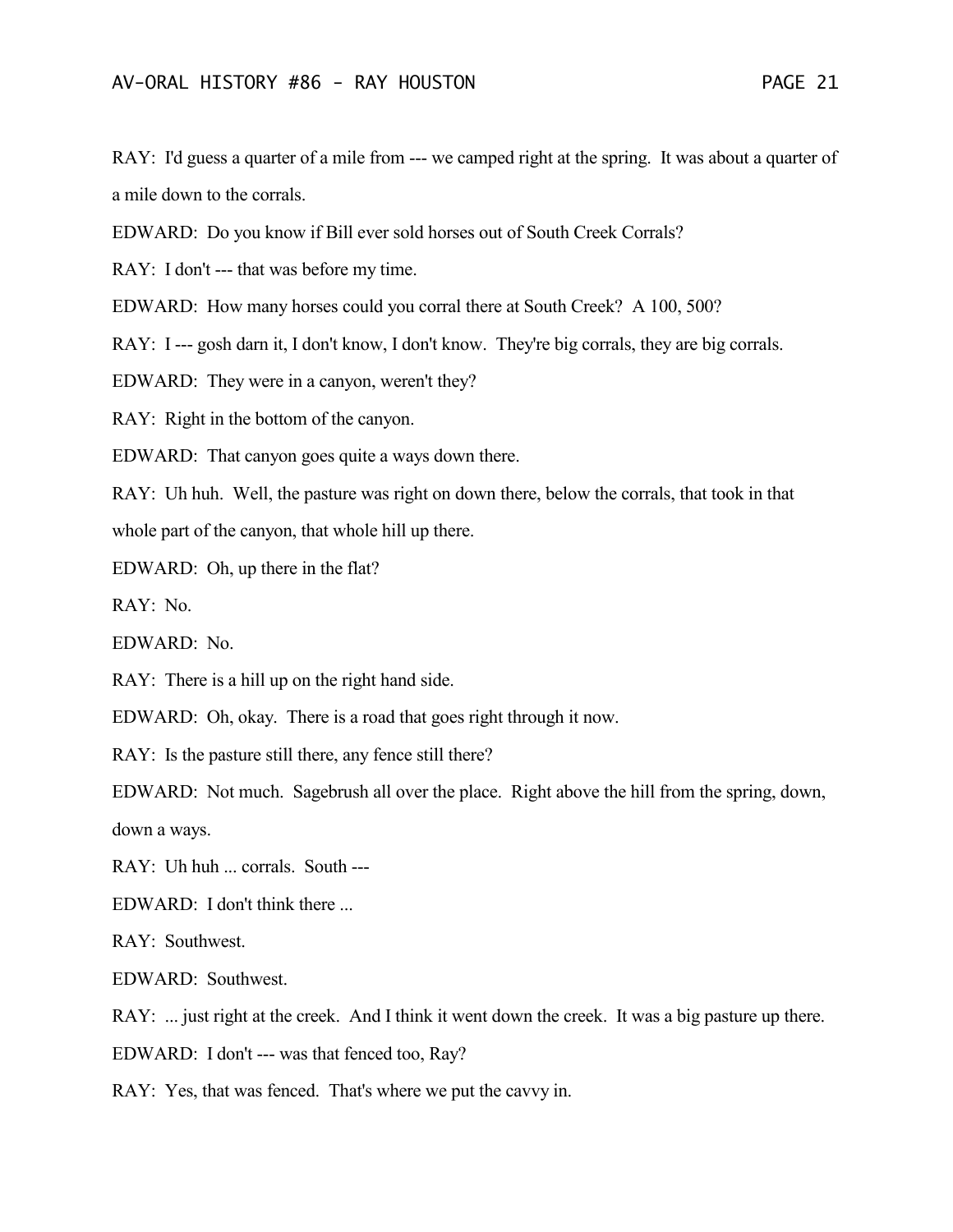EDWARD: I want to take a look. I'll try to find that ---

RAY: Everyplace we went we had to have a place to hold our saddle horses.

EDWARD: Okay, what --- the Sinks of Lost Creek. Now you remember we were talking about those two poles that were still standing, that's about it. That's where the corrals --- now what, he had one big corral and two smaller ones, is that what you said?

RAY: Uh huh.

EDWARD: Was there ever a cabin there? No?

RAY: Not that I know of.

EDWARD: Okay, you're at the Sinks of Lost Creek. I call it Sinks of Lost Creek in deference to --

RAY: ...

-

EDWARD: Yeah. If you look to the east there is a rim rock up there. Do you recall that?

RAY: I don't know whether we had a name for it or not, I don't think so.

EDWARD: Sheep Mountain is right over there.

RAY: Yeah.

EDWARD: Towards that direction there is a rim rock. Well Bill, George, and Robert went there in 1882 and stayed underneath of a tarp, tied to juniper trees up against the side of that rim rock. Did anybody ever mention to you about that? That was 1882. Was the Sinks of Lost Creek, was that all fenced off then in '25 and '26?

RAY: The pasture was on the west side of the corrals, and it was fenced. There was a big pasture up there.

EDWARD: Do you recall that dike being there? No?

RAY: ... I don't remember that.

EDWARD: Big dike built up.

RAY: Oh no, no, that dike wasn't in there.

EDWARD: That wasn't Bill Brown's then?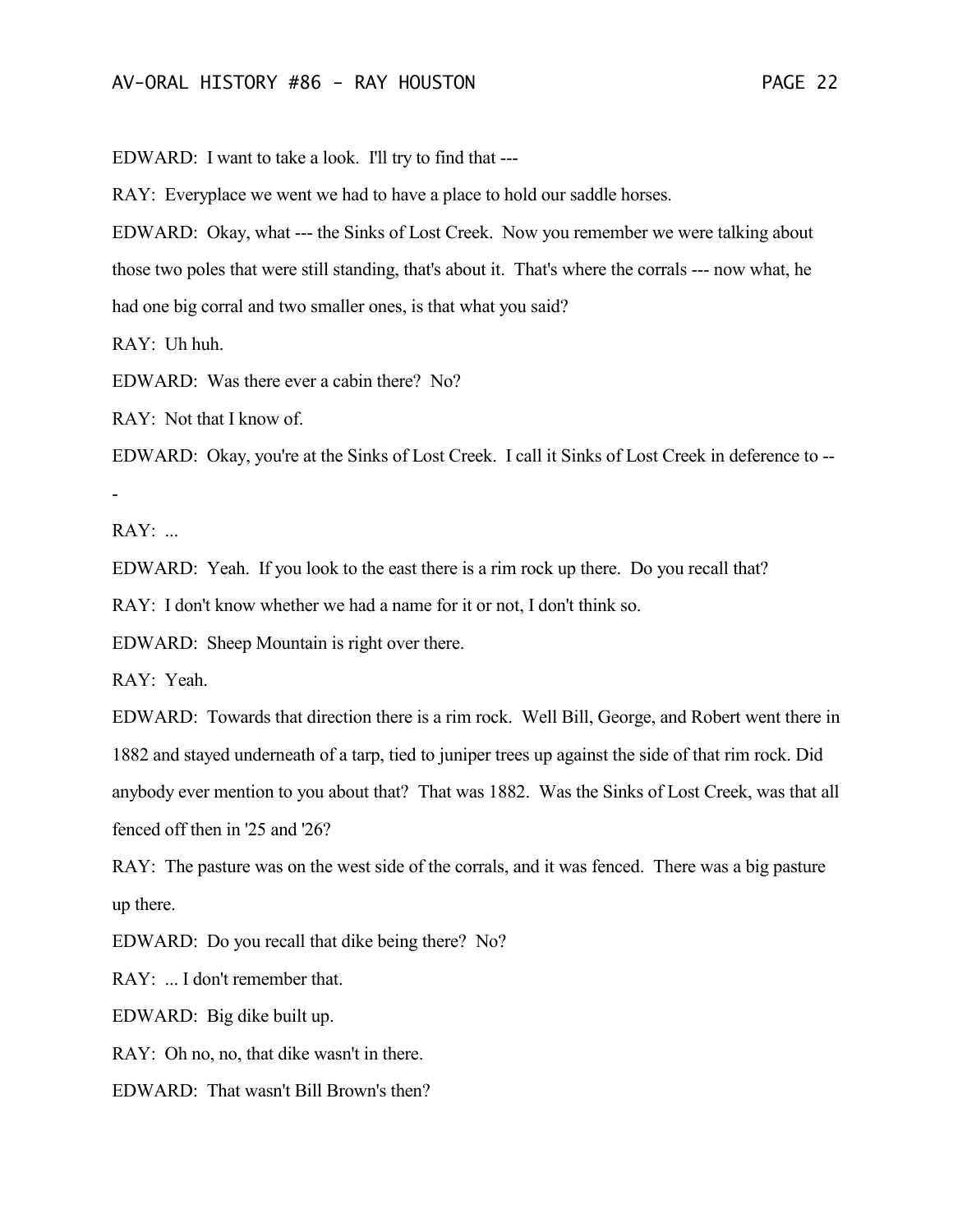RAY: I don't think so. There was a water hole, an old water hole ... the dig out there, and it had water in it the first time I was around there.

EDWARD: It's so dry out there now. There is nothing out there.

VIRGIE: It's terrible.

EDWARD: It's ridiculous.

VIRGIE: Went across that country last fall, make you sick.

EDWARD: Those cows are just beating a holy ---

VIRGIE: Yeah.

EDWARD: That well there at Sinks of Lost Creek is not even --- you know where the big ---

RAY: Yeah.

EDWARD: --- whatever that thing is called.

RAY: Yeah.

EDWARD: They haven't run that for years.

RAY: I know it. And the cattle was going, when we was out there last ---

EDWARD: That's that ... GI Ranch.

RAY: When was we out there?

VIRGIE: Last fall, wasn't it?

EDWARD: The White Horse Ranch leases that from the GI.

RAY: Yeah.

EDWARD: The ... GI Ranch, I won't get into that.

RAY: Yeah, that's a mess. We ... after that Virgie and I went over there. When we come down by the old corrals, these cattle was, I figured was watering there. That's where the hole was, the hole

was dug out ... that country, because I remember. I remember now what you're talking about.

EDWARD: Yeah.

RAY: Them damn cattle was going clear around that old ...

EDWARD: That old Dewitt place.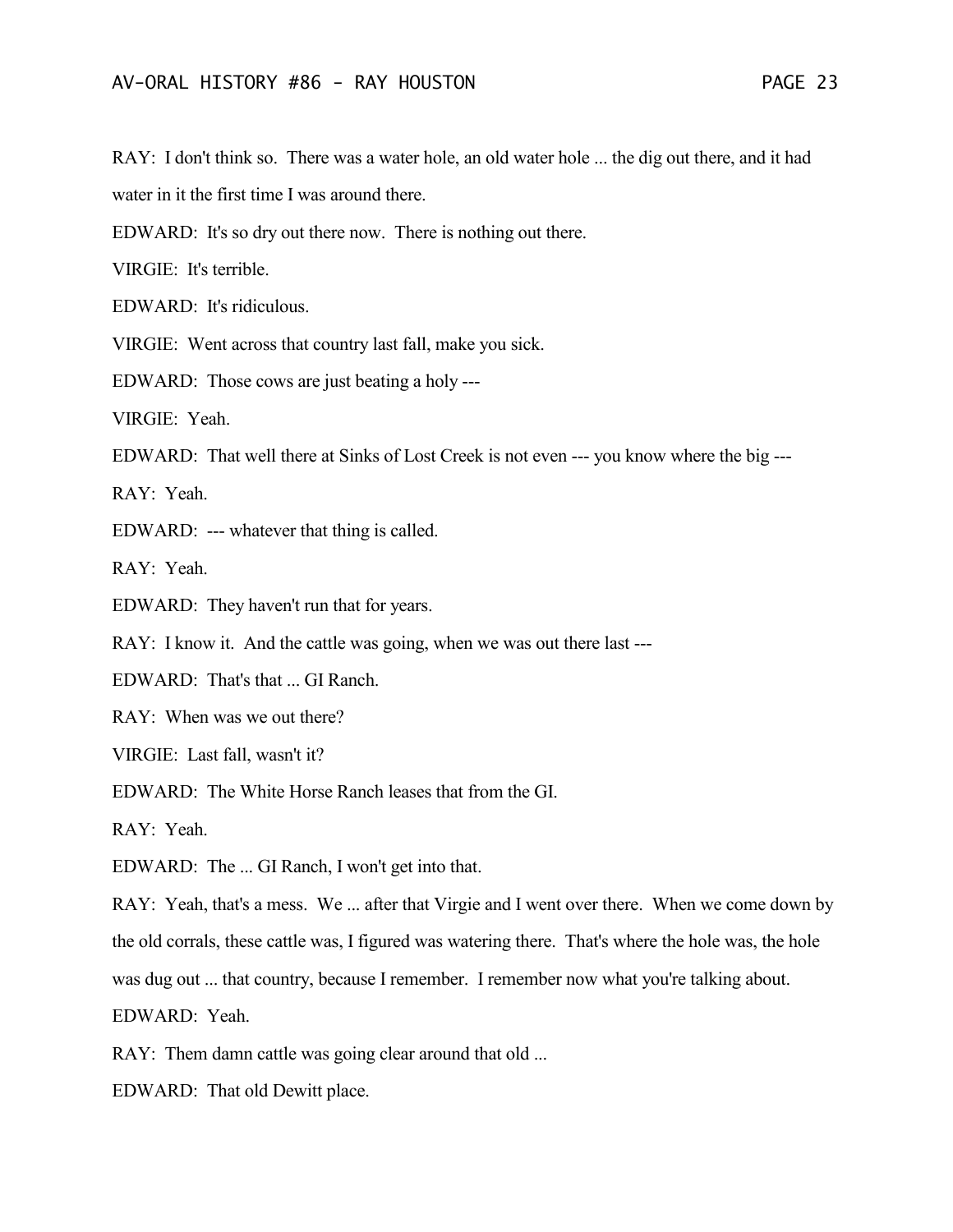RAY: Yeah.

EDWARD: That's the nearest water. Can you believe that?

RAY: Well, why don't they use that well?

EDWARD: I don't know. It's the GI Ranch, they don't give a ---

RAY: Well, anyway we was glad to get to Buck Creek. We finally got up and got a picture of the

house, but we had a --- She about had heart trouble before we made it.

VIRGIE: I never saw such country. I knew it was always bad when my grandparents lived up in that area, but I didn't realize it ...

EDWARD: Don't try Wagontire Mountain.

RAY: You can't get no place up there. We tried it.

EDWARD: I did in that pickup out there. It's a wonder I didn't tear the thing all to pieces. That's

not roads. You know where Harry Arnold's place was, up through there?

RAY: Uh huh.

EDWARD: Oh my god, they got washouts. You need a big, big old four-wheeler, you know.

RAY: ... I know a guy from Burns that used ... they come in from the Glass Butte side.

EDWARD: Yeah.

RAY: And come up there, him and his wife was living out there. I don't know ---

EDWARD: That was Arnold, I bet you.

RAY: No.

EDWARD: Wasn't it?

RAY: No, he's got the Arnold place.

EDWARD: Oh.

RAY: He's from Burns. He told me that spring went drier than a bone there at the Arnold place.

God that used to run a pipe that big.

EDWARD: Pete Williams? Peila?

RAY: No, I'll tell you --- it wasn't Peila, I know.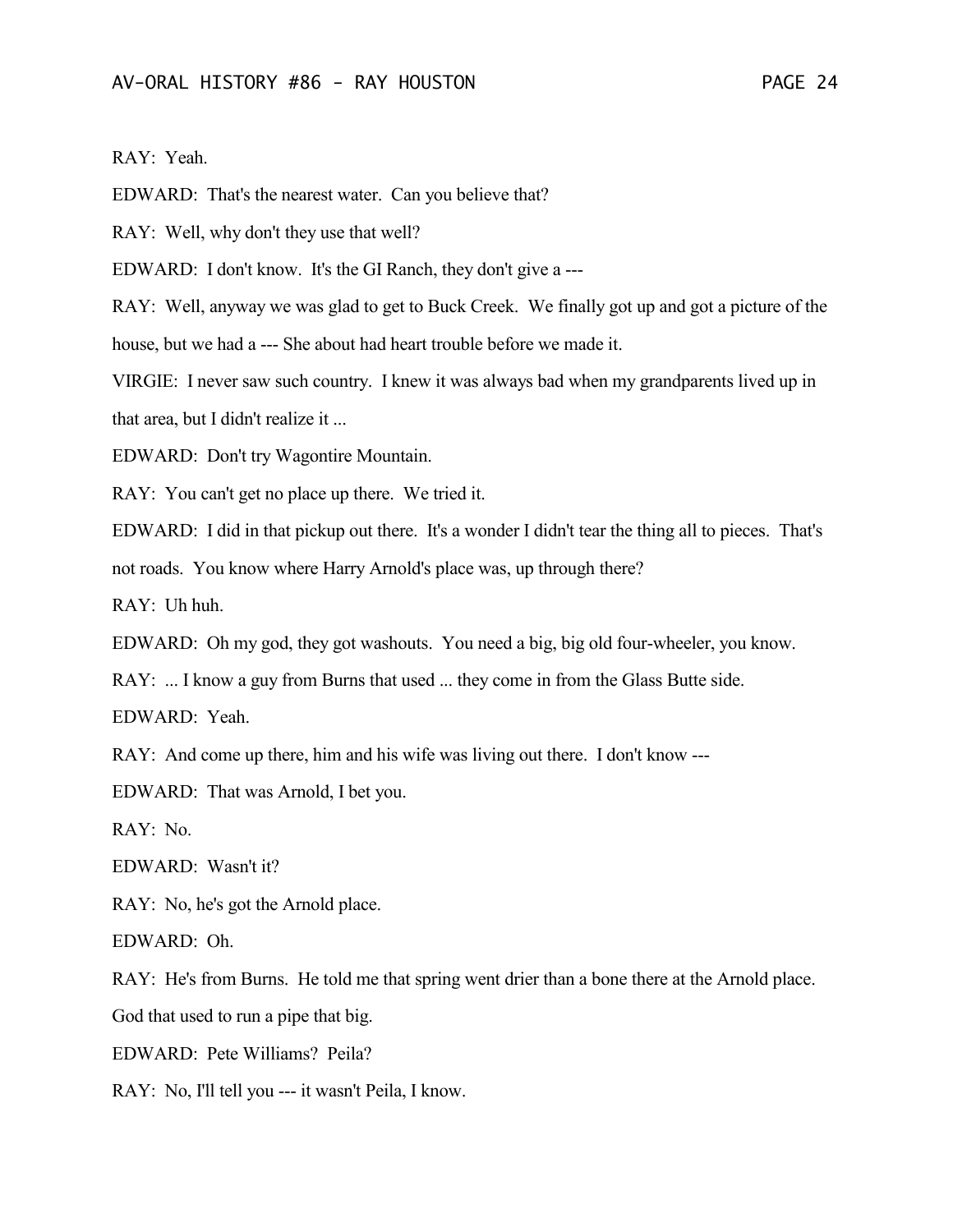EDWARD: There was --- when was this?

RAY: Last winter.

EDWARD: There was somebody --- where were they living?

VIRGIE: An old couple, weren't they?

RAY: ... when I went out there?

VIRGIE: Last fall, sometime last fall.

RAY: It had to have been fall, because the cattle were still out there, and them people was still

there. They hadn't went back to Burns yet.

EDWARD: Where were they staying, Ray, at Harry Arnold's old place?

RAY: I think it was Harry Arnold's old place. I think he told me that that was Harry's place. Harry always lived off over on the west side.

EDWARD: Huh uh.

RAY: He had a spring right over there on the ---

EDWARD: Yeah, his cabin is on the east side.

RAY: East side I meant.

EDWARD: Yeah.

RAY: East side.

EDWARD: In that corral down there in the flat.

RAY: Uh huh.

EDWARD: That was Bill Brown's corral.

RAY: Uh huh.

EDWARD: We'll get to that in a second.

RAY: Old T-Bo used to come over when we was riding there. He'd come down.

EDWARD: See I was up there for two weeks, and I was up there in September in Wagontire. I

didn't see a blasted soul out there.

VIRGIE: Well, that would have been later. Most of us have ...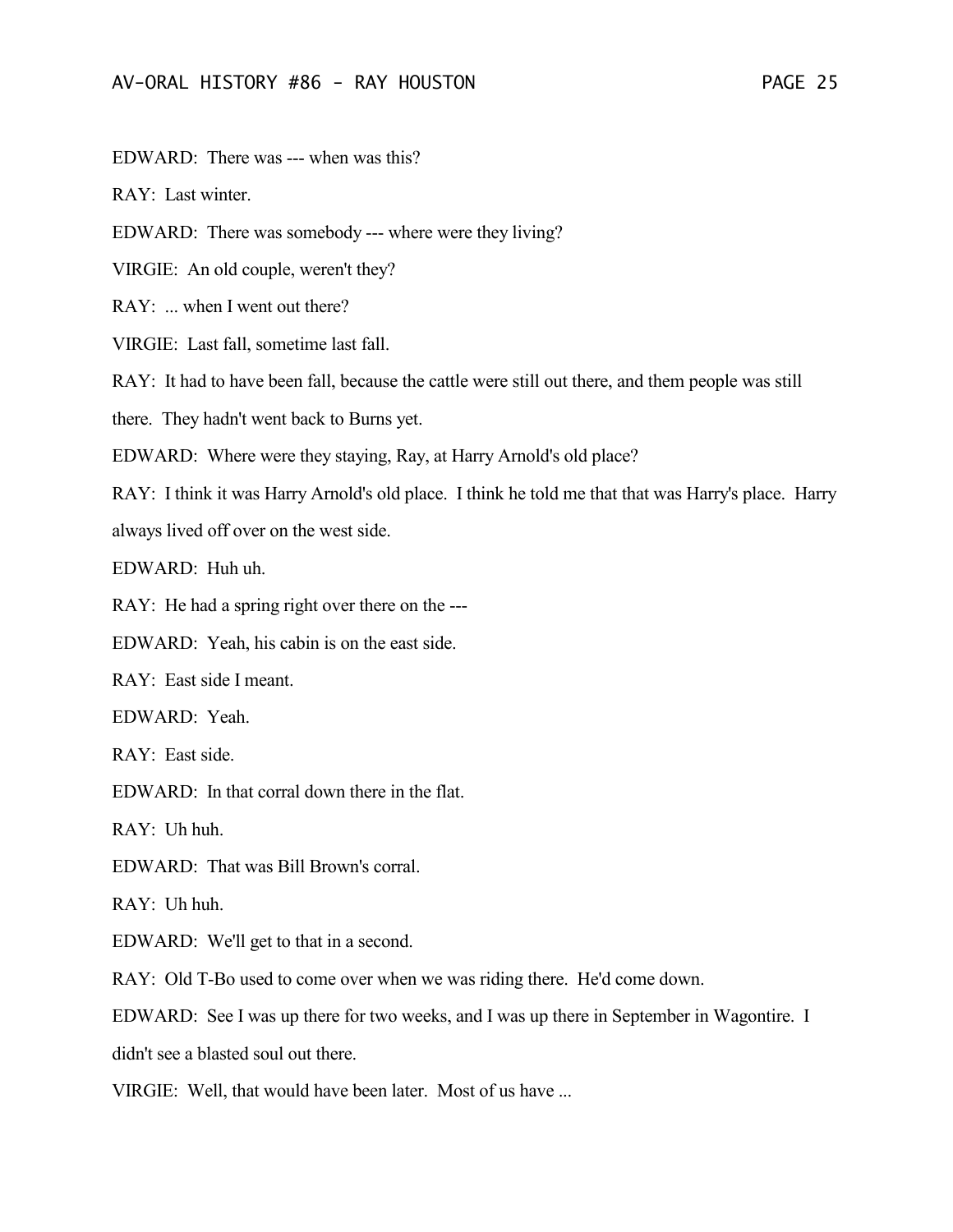EDWARD: I wonder if they were deer hunters? Peila would have shot them. (Laughter) That's strange.

VIRGIE: It was after hunting season we were ---

RAY: No, they had cattle out there. He had the Arnold place. That other place that they was living on was the Arnold place. And that well went dry; they had to drill another well.

EDWARD: Geeze, that thing was going like crazy when I was there. That's strange.

RAY: Now that's on Glass Butte, on that ... comes up, comes up Glass Buttes, and cuts over toward Wagontire.

EDWARD: Okay, anyway. Okay, Lost Creek, Bradley Meadows, what do you recall in '25, '27 of

Bradley Meadows? Was there a cabin there?

RAY: Yeah, Ira Bradley lived there.

EDWARD: He lived there?

RAY: Yeah.

EDWARD: Did you ever see the Bradley kids there?

RAY: Yes. Yes, there was two girls out there one summer.

EDWARD: And what in the hell --- oops, just a ...

VIRGIE: Well, the Bradley girls were, one married to Carlon, and one married to Graves.

EDWARD: Yeah, I interviewed ---

RAY: They were the older ones. It was the younger ones that was out there. ... we rode from over

there by T-Bo's, over. He said, "Let's go for a ride."

EDWARD: Over the hill?

RAY: Yeah. I said, "What day do they want to go?" "Oh," he said, "let's go over to Lost Creek."

Hell, it was 15 miles. He wanted to go see one of them girls. (Laughter)

EDWARD: I interviewed Grace Bradley Gowdy, and she gave me the whole family history.

VIRGIE: Oh, I bet she did, yeah.

EDWARD: A bunch of pictures in there now.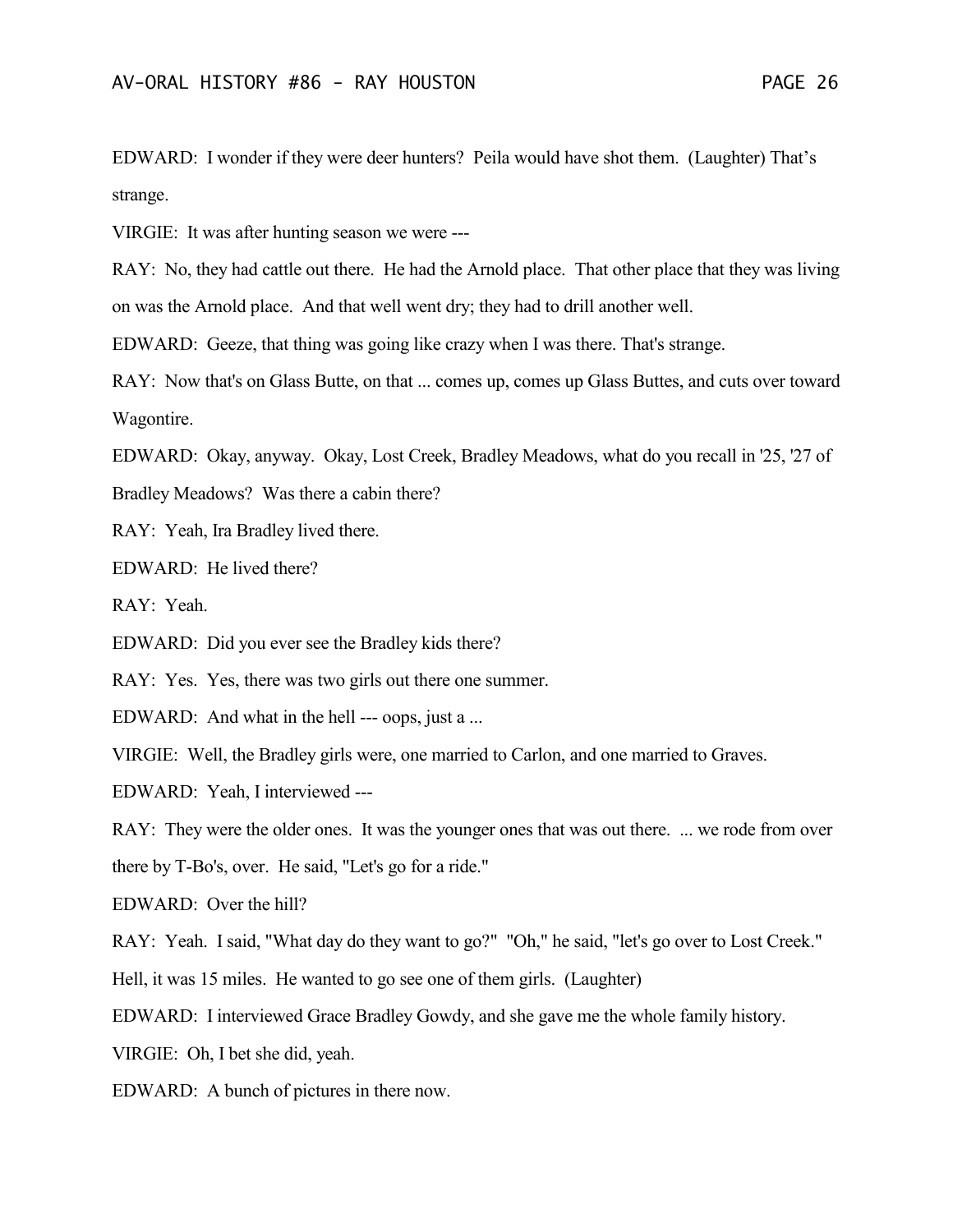RAY: Two Bradley girls, I think two girls married Gowdys ...

EDWARD: What was Ira Bradley doing there? What was --- how did he --- what was his

lifestyle? He run cattle, horses, just went up there by ---

RAY: He had a few horses. Ira was an old buckaroo boss for the ZX for a long time. And then his wife lost her mind and ---

EDWARD: Yeah, I know.

RAY: And ---

EDWARD: Edith [Ada].

RAY: Ira was kind of a lost man from then on. ...

EDWARD: And he would go up there and stay even during the winter all by himself.

RAY: Uh huh.

EDWARD: But he was there when you guys camped there?

RAY: Uh huh.

EDWARD: And his cabin was kind of back in the little canyon back in there?

RAY: It was right up across ... actually kind of a little fork in the ...

EDWARD: Yeah, right.

RAY: And the cabin sat right back in --- the right hand side of the ---

EDWARD: Yeah, it's gone now.

RAY: Is it?

EDWARD: Yeah. Ira Bradley, was he a pretty nice guy?

RAY: Oh yes, finest in the world.

EDWARD: Super nice guy?

RAY: Yeah. I ... up to Rattlesnake Creek ...

EDWARD: Oh, don't say rattlesnakes. Hundreds of them over there.

RAY: I was going along, coming down off the mountain, I was backstopping. Come down off the mountain following these horses, we was a coming ... pretty soon I heard a rattlesnake, and I looked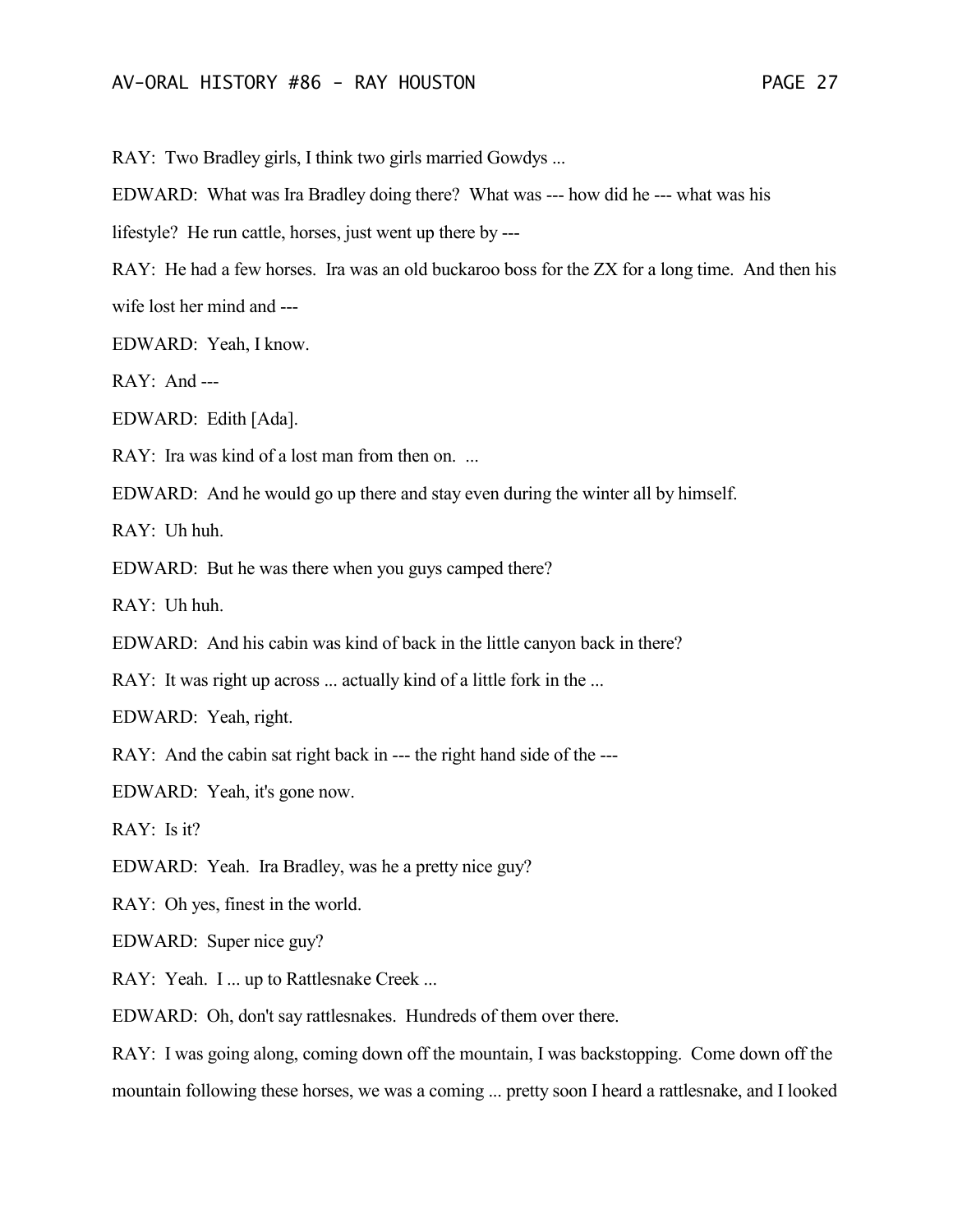down and there he was, a flopping down there. These other horses scared him up; he was laying on a rock when I come by. Just grabbed that little horse right in the muscle. He rode with me for about four or five jumps and tore loose. I run him the rest of the day. Two days later we moved; he was limping awful bad. We was there about two weeks at Ira's. I took him up one day, the horse was up ... I said, "Will that horse live Ira, or shall I kill him?" And he couldn't see his hoof --- EDWARD: So swollen.

RAY: His foot was just; his whole leg was swollen clear to the ground. You couldn't see his hoof. "Oh yeah, he'll live." Well, I said, "If he does, you got a horse. Nice gentle horse, and you can ride him." The next year he come riding over the mountain with that little old bay horse. Says, "I told you he would live."

EDWARD: Oh, I got to back up one quickie here. Now you said, Ray that this was probably --- or maybe, help me out here. Was this the last year that Bill Brown had buckaroos?

RAY: That's as far as I know.

EDWARD: Far as you know, '27.

RAY: He might have had Fred.

EDWARD: Fred did a...

## SIDE B

EDWARD: I want to finish up just a few things if we can. Now Bill Brown didn't have any corrals at Bradley Meadows?

RAY: No.

EDWARD: No, okay.

RAY: No, but he had a pasture.

EDWARD: Pasture, right.

RAY: Down below there.

EDWARD: Did you know that Ira Bradley, or Harold Bradley, or Hosmer Bradley never owned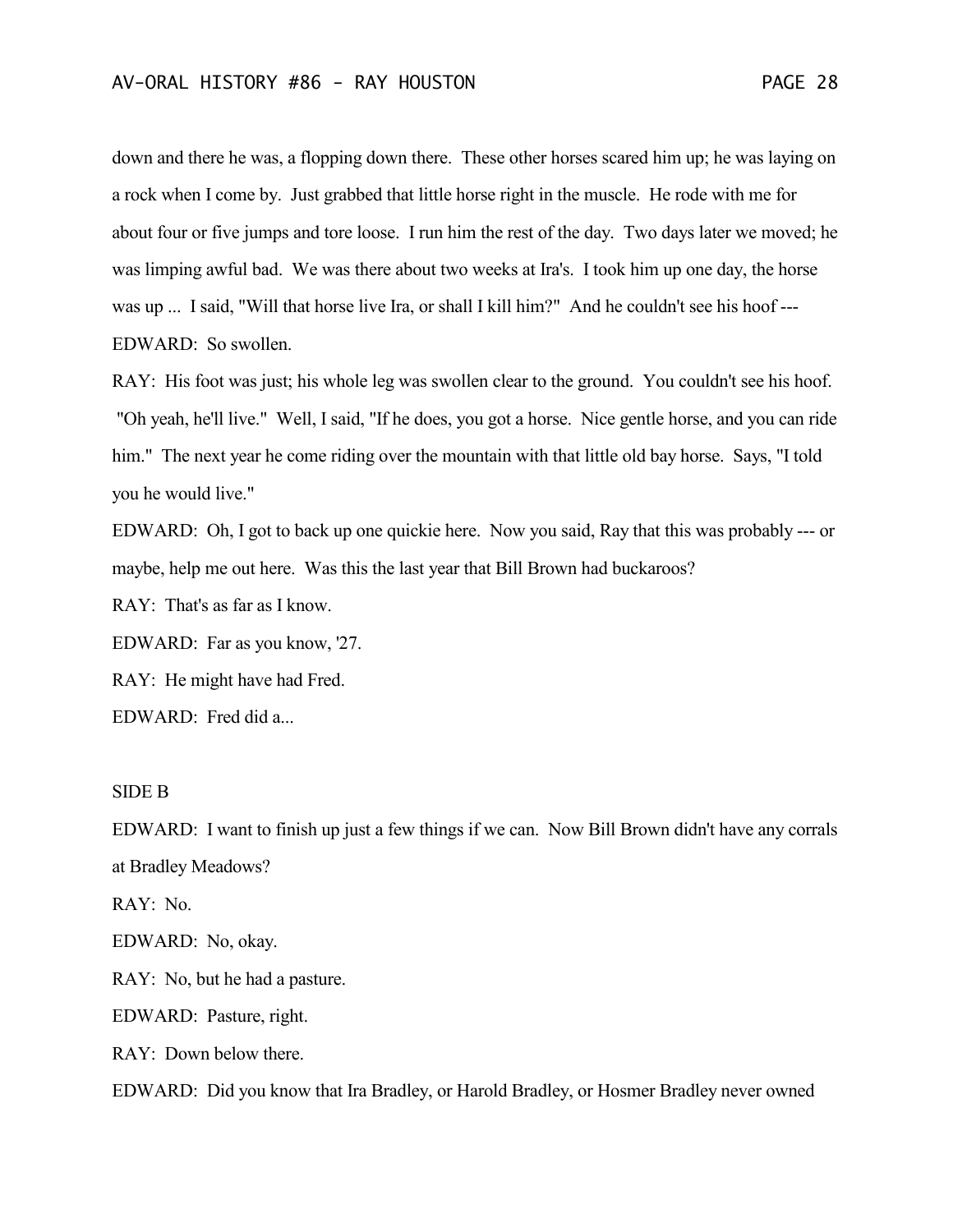that property?

RAY: They didn't? How did Carlon's get it?

EDWARD: You know how --- take a guess who owned it when Bradley was there?

RAY: Huh?

EDWARD: Take a guess who owned it.

RAY: I don't know.

EDWARD: Bill Brown.

RAY: I suspected that.

EDWARD: Yeah.

RAY: I suspected that.

EDWARD: I'll tell you who owned it first, Henry Egli. Henry Egli got patent to it in 1892, I think. And Brown got it from Egli. And Bradley's never owned a piece of that ground. So, Bill must have just let them go ahead and stay there.

RAY: Yeah.

VIRGIE: Did you ever research that old Link Hutton?

EDWARD: Oh yeah. We haven't even come close to him yet. All right, that's so much for, I think --- nope, nope, nope. All right, let's finish up this corral stuff. Now on the east side of the mountain you go from Bradley Meadows over that little gap, there is a grassy meadow.

RAY: Uh huh.

EDWARD: You know whose that was?

RAY: I don't, I don't ... at one time when we was moving cavvy up through there.

EDWARD: That was Robert Brown's homestead.

RAY: Oh, it was?

EDWARD: He had 160 acres right in, a quarter of a mile by a mile long, right through there, where that meadow is.

 $RAY$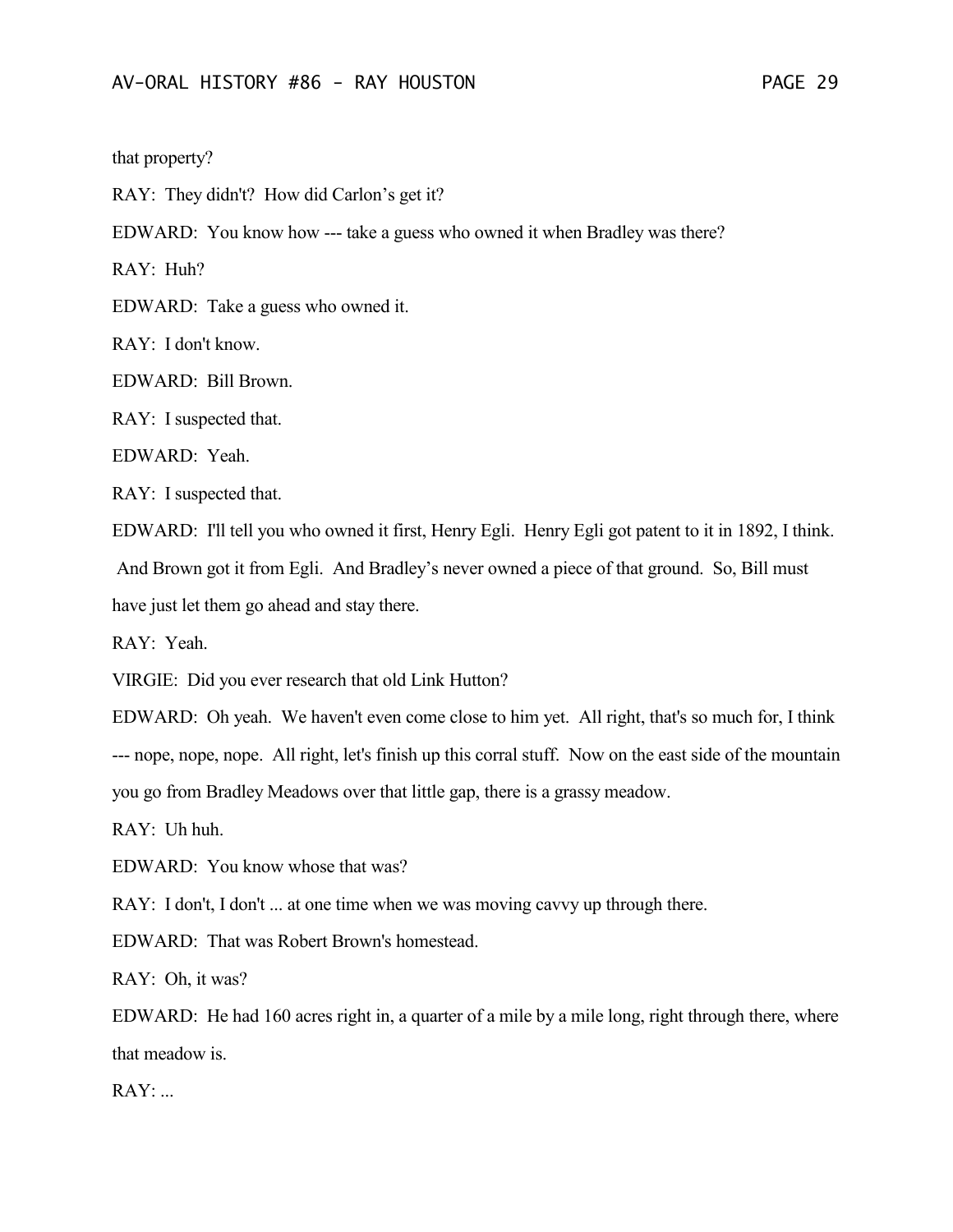EDWARD: 1892. And he sold that to Bill in 1896.

RAY: Well, they came out there, brothers.

EDWARD: Yeah, three of them. Okay, then you go through that meadow, and you come through Bunyard's place, Jesse Bunyard --- Jim Bunyard. And then you go by Harry Arnold's, and then there is Brown's Corrals there.

RAY: Yeah.

EDWARD: Did anybody ever tell you that Bill Brown built those corrals on the east side of

Wagontire there? That is Bill's original homestead.

RAY: It was?

EDWARD: Yeah, right below Harry Arnolds, in that flat.

RAY: Yeah.

EDWARD: He got that in 1886.

RAY: I knew that they homesteaded out there at Wagontire country.

EDWARD: Yeah, this is real important, Ray. Do you remember if there was a cabin by those corrals then?

RAY: I don't remember a cabin, but I sure wouldn't say there wasn't one there.

EDWARD: Damn.

VIRGIE: Can't get...

EDWARD: Well, the reason I'm asking, because it was from that property where that corral is, that Bill Brown left on April 9th, 1886, to go face this John Overstreet and say get the quote off my property, or I'm going to shoot you. And he went back to the cabin, George Brown, his brother, just came in from The Dalles with a wagon. Got the gun underneath the seat, went back over the hill -- do you know where Frank Dobkins was killed?

RAY: It was out east, wasn't it?

EDWARD: Huh uh.

RAY: It wasn't?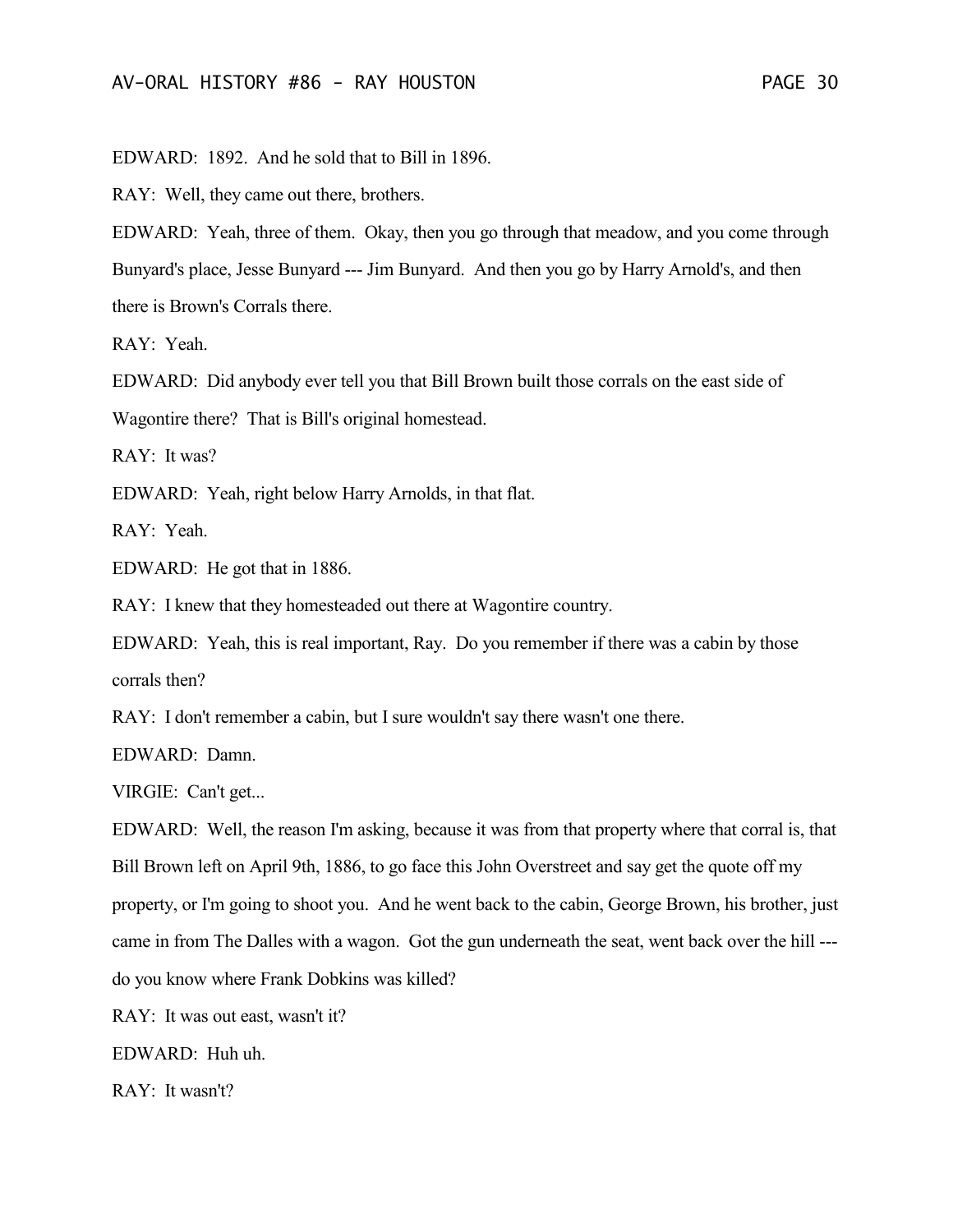EDWARD: You remember; you know where Harry Arnold's cabin is?

RAY: Uh huh.

EDWARD: You go directly south about a quarter of a mile, and it's the Couch field, old Charlie Couch.

RAY: Uh huh.

EDWARD: There is a gate; I was there. Bill Brown got the 45-60-caliber rifle, went back to the same --- well a hundred yards from where Frank Dobkins was killed, and shot Overstreet. The rocks are piled up; American Sutherland piled them up.

RAY: Huh.

EDWARD: Eighteen paces. And it goes on and on. So, I was wondering if there was a cabin when you were buckarooing, you know. Because that would have been ---

RAY: I just doubt it.

EDWARD: Yeah. That would have been Bill's cabin. Because there is no sign of nothing there now, except the corrals. The corrals are still fine.

RAY: Well, there hasn't been people using them out there.

EDWARD: Not too often. That's Pete Williams' place now. All right, Harry Arnold's place, that was there, we know that. Was the Egli place --- oh excuse me, back up. Was Harry Arnold there when you went through that when you were working for Bill Brown?

RAY: Uh huh. He used to come down and watch us. He used to come down to the corrals every once in awhile. In fact, he'd get in there and rope. He packed a 60-foot rope, rawhide rope. He was a good roper.

EDWARD: Yeah, he made those.

RAY: Yeah, I know he did.

EDWARD: Was Lovetta with him then, Two-Gun Sue?

RAY: Yeah, yeah.

EDWARD: She was?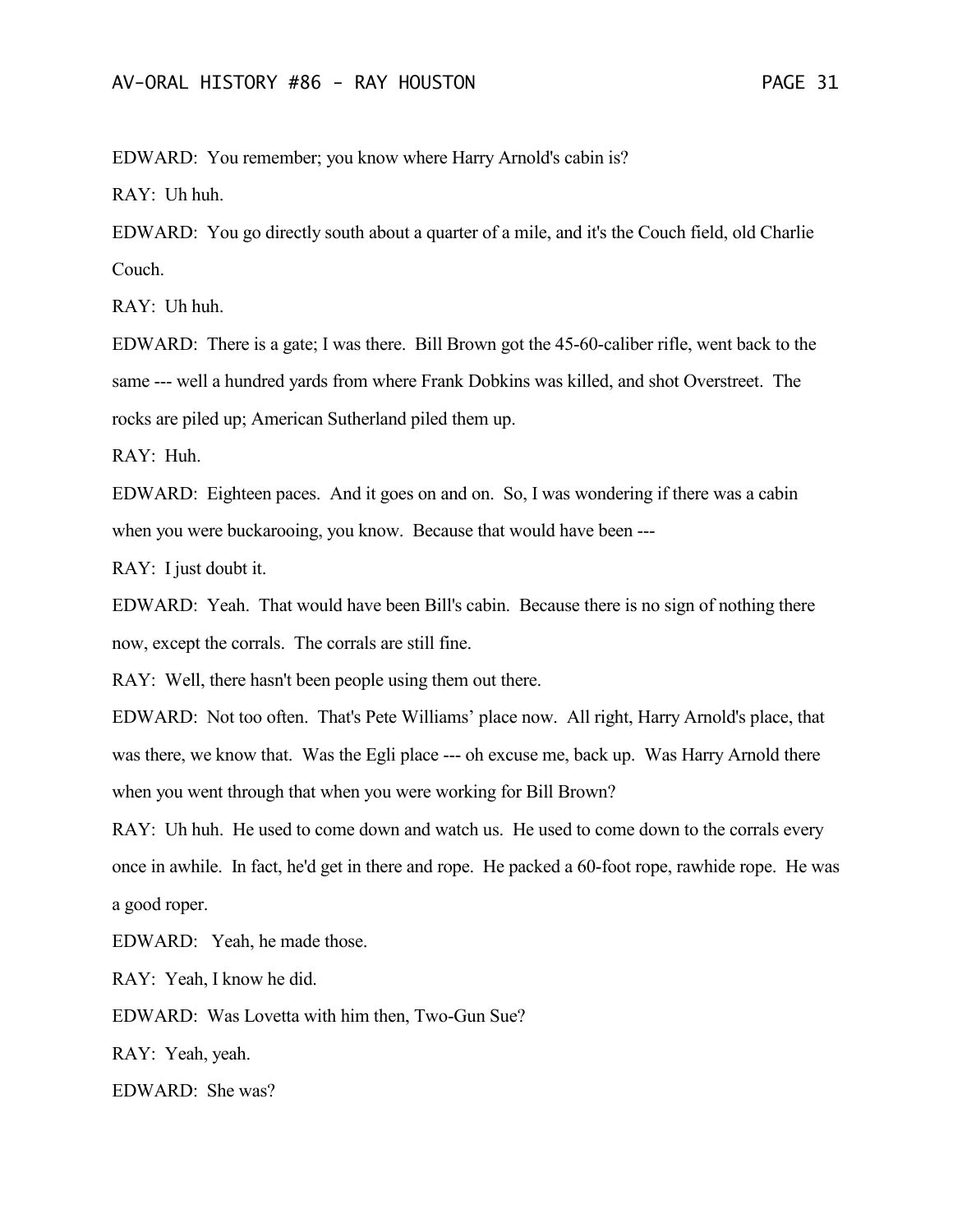RAY: Yeah, yeah.

EDWARD: They were married in 1926.

RAY: Yeah, she was out there with him.

EDWARD: Did she pack guns then?

RAY: Six-shooters. (Laughter)

EDWARD: Pearl handled --- pearl handled gun, I guess.

RAY: I never saw her with any guns on.

EDWARD: Yeah, okay. Neva said, well most people didn't. She never packed around a gun.

VIRGIE: Was that Neva Warner?

EDWARD: Yeah. Okay. Then, okay, you go south from the Brown's Corral on the east side of the mountain. I call it the east side Wagontire corrals.

RAY: Uh huh.

EDWARD: Compared to the west side, I guess. And then you pass the old Egli place, and a grove of apple trees down there.

RAY: Uh huh.

EDWARD: Now Sutherlands, who was living there then?

RAY: Frank Dobkins.

EDWARD: Oh.

RAY: Frank Dobkins was a living there. We rode out of there. We was there for ---

EDWARD: Okay, now wait a minute, Ray. This has got to be right.

RAY: Is that the same place Carlon's had?

EDWARD: Oh, okay, see I thought --- no. Egli place is down there --- the first place past Arnolds,

going south. And then it's Jackson's place, Tom Jackson.

 $RAY$  Oh.

EDWARD: And then it's Dobkins place, and then it's Link Hutton's place. Then up on the hill is the old Hutton place.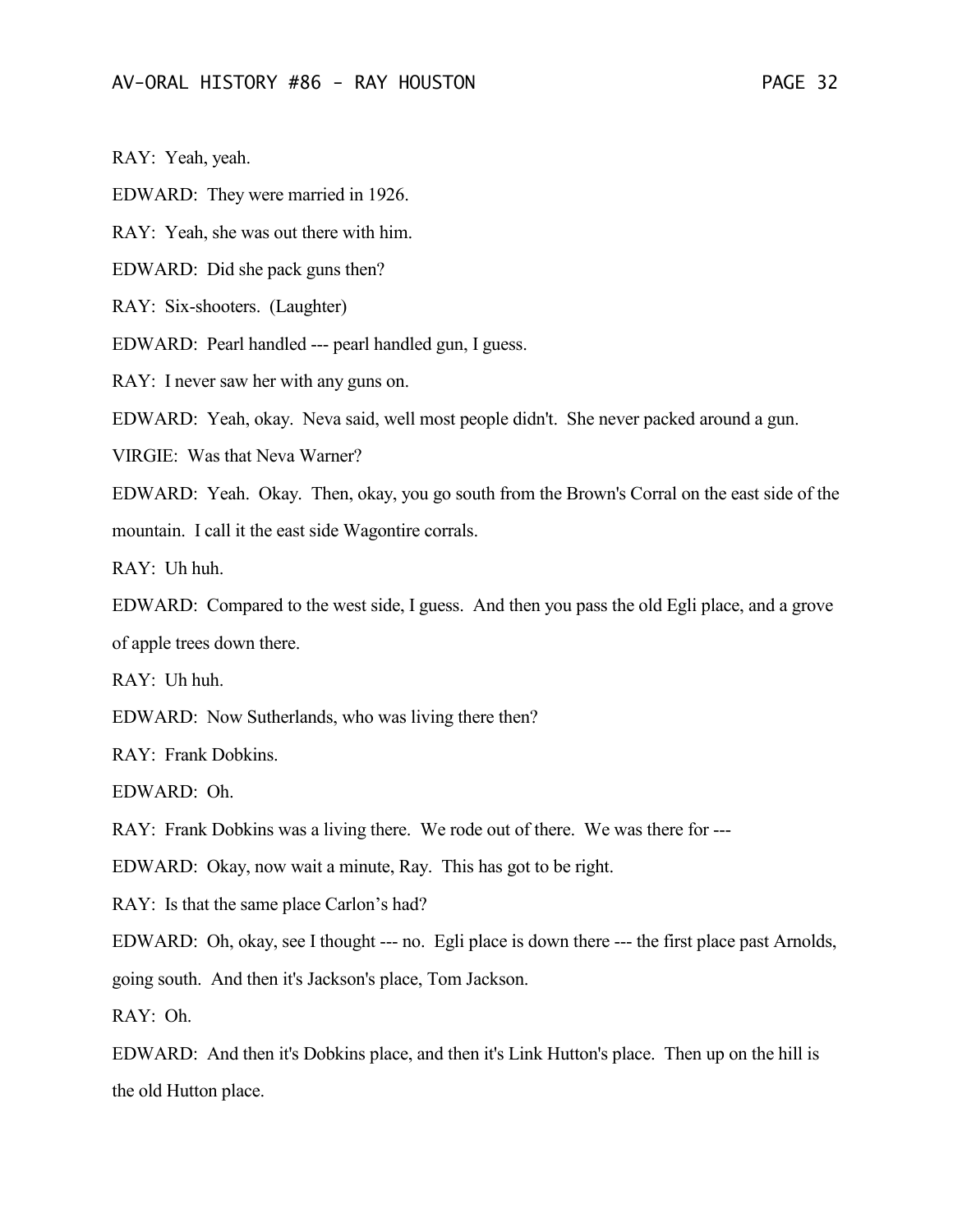RAY: That old white house belonged to Hutton at one time?

EDWARD: That was his father's, yeah.

RAY: Oh, his father.

EDWARD: Okay, this is one we got to get straightened out. Okay, here we go folks. We'll come back to --- this will really help you I think, Ray, if I can look at this backwards. This is all Bill Brown stuff. Now, does this look familiar? ... That's Link Hutton's house on the main road. Okay. RAY: The blacksmith shop set right down here.

EDWARD: All right, now --- I'm going to back up a little bit here. Oh, all these guys --- these are all Bradley kids. Whoops, whoops ---

RAY: Have you got one of Hom?

EDWARD: When he was a little kid. That's Lost Creek, Bradley Meadows, about 1930. See that cabin way back there? That's Mrs. Addington, and Mrs. Coty, that schoolteacher. Addington's had the post office there at Wagontire, 1919 to 1931 I think it was. Oh, there is Link Hutton. We'll pass, we'll pass, go by him.

VIRGIE: Yeah.

EDWARD: We'll come back ---

VIRGIE: ...

EDWARD: Yeah when he was younger. This is when he married Hattie May.

VIRGIE: Oh.

EDWARD: Buckaroos, we'll come back.

VIRGIE: Everybody was scared to death of him.

EDWARD: Yeah. There is Bill's old house on Buck Creek.

RAY: Yeah.

EDWARD: Look at the size of that thing.

RAY: You know, you know they got that all painted now?

EDWARD: Yeah.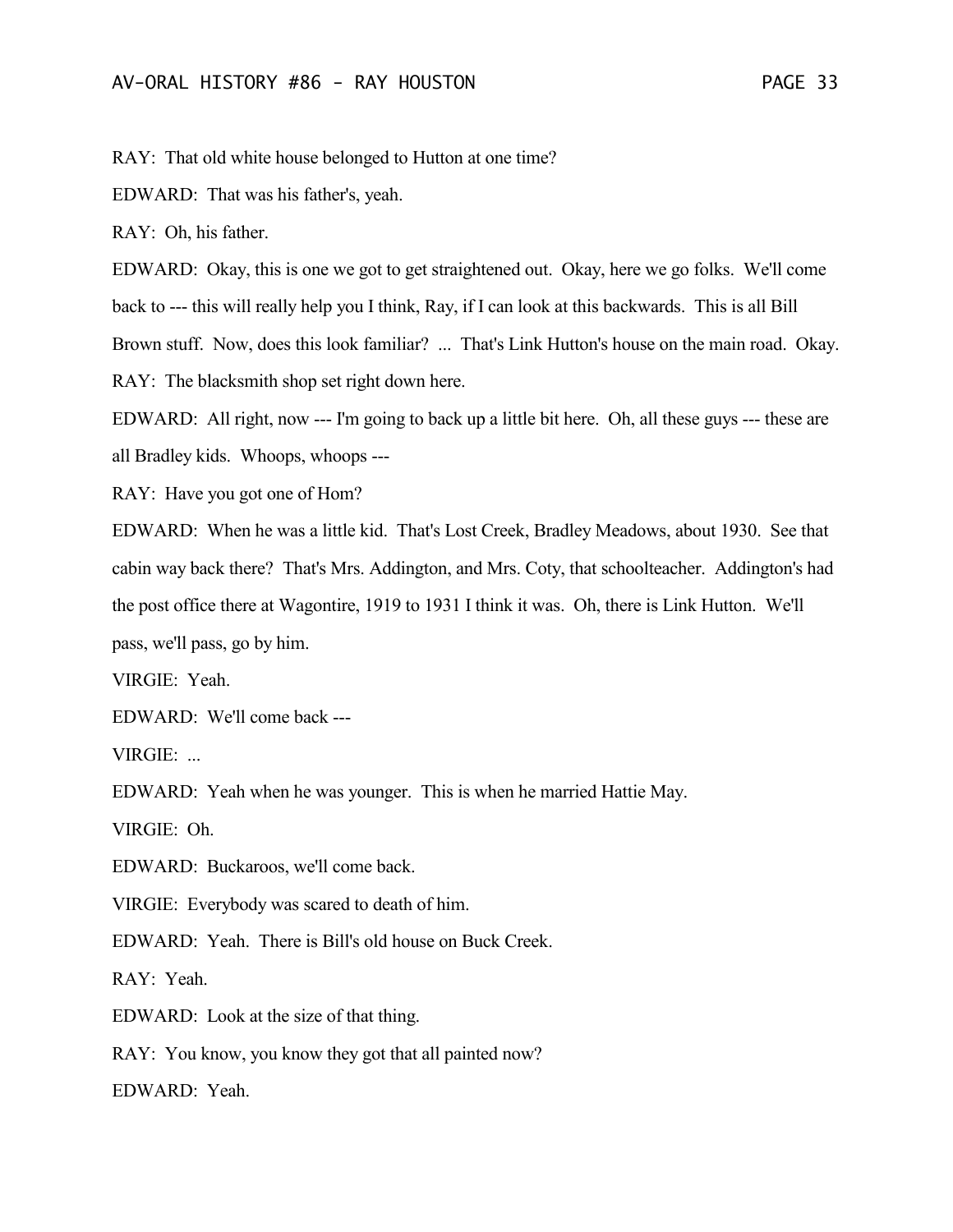RAY: Brand-new paint.

EDWARD: Yeah, right here. I took that last summer. Only half of it is there. Okay, okay, there is Bill Brown's store.

RAY: Yeah.

EDWARD: You remember that?

RAY: Oh yeah.

EDWARD: Link Hutton's house now. That's what's left of it. This is the house he died in, in

Burns. Here's the old house on the hill without --- You remember, you were talking big old two-

story house?

RAY: Uh huh, uh huh.

EDWARD: That was Link, and America, and Tom Hutton's father's and mother's place.

 $RAY: Huh$ 

EDWARD: Now ---

RAY: How did Harold and Ira Bradley get it, or ---

EDWARD: Dobkins?

RAY: --- Dobkins get it?

EDWARD: I'll explain it to you. It took me awhile, but I finally figured it out. Okay, I'm still searching here. All right. There is Harry Arnold's cabin. We don't recall that Jackson place in 1925, '26, '27, that big funny looking house?

VIRGIE: ...

EDWARD: Yeah.

RAY: Well, it seemed to me that there was a lot of conversation about Jackson. I think he was a living there when we was out there. But I don't remember him ever being around us.

EDWARD: He was kind of a funny character too. And then you went to the Dobkins place, now what did you do there, Ray?

RAY: We camped there.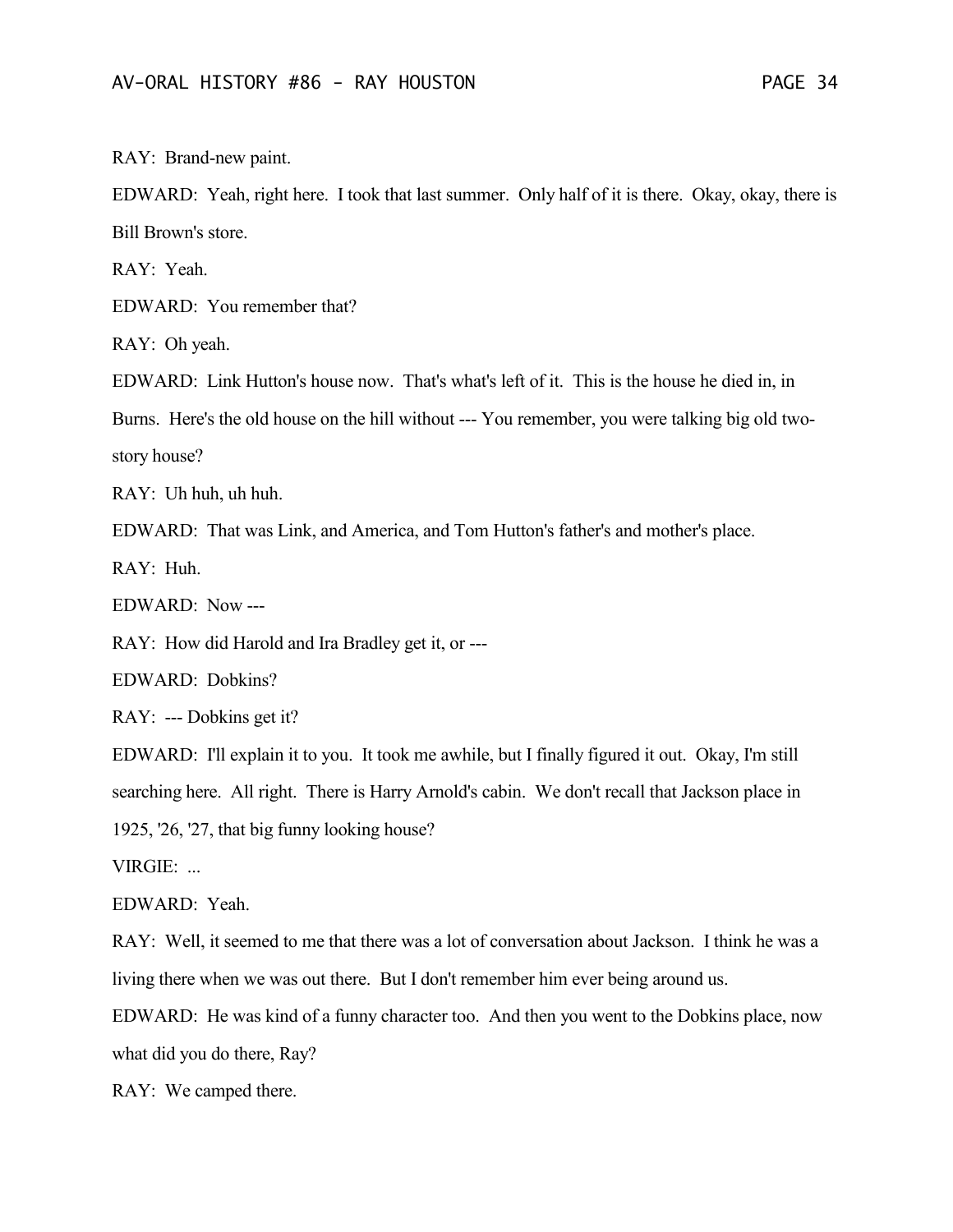EDWARD: You camped there. Were the corrals there then?

RAY: Yes.

EDWARD: And the little cabin in amongst the apple trees?

RAY: Uh huh.

EDWARD: I don't have a picture of that. But Elaine Murphy might have one, because her parents slept there, or sister slept there too. That's the cabin that --- this is the Dobkins place, is generally where he stayed.

RAY: Uh huh. Yeah, when we camped there one year that was our first camp. And we rode all that country out east, and into Dry Valley.

EDWARD: All that Dry Valley?

RAY: Yeah, that Dry Valley.

EDWARD: Good gosh.

RAY: Of course ... ridge, we rode all that country, from down there.

EDWARD: Dry Valley has got to be the worst hellhole on earth. (Laughter) I went out there to,

you know, Sammy Boyce's place?

RAY: Yeah.

EDWARD: Oh, by the way, was he living there then?

RAY: No, but he moved out there later on.

EDWARD: There was some ---

RAY: Sammy was around Bend for several years before he went out there.

EDWARD: Was Ole Sodenberg out there then?

RAY: There was somebody out there.

EDWARD: That was Sodenberg. Do you know what, he was a witness on the coroner's verdict on

Harold Bradley? He disappeared in 1930.

RAY: Oh, he did? Well, I know ---

VIRGIE: They didn't want to hear him anymore.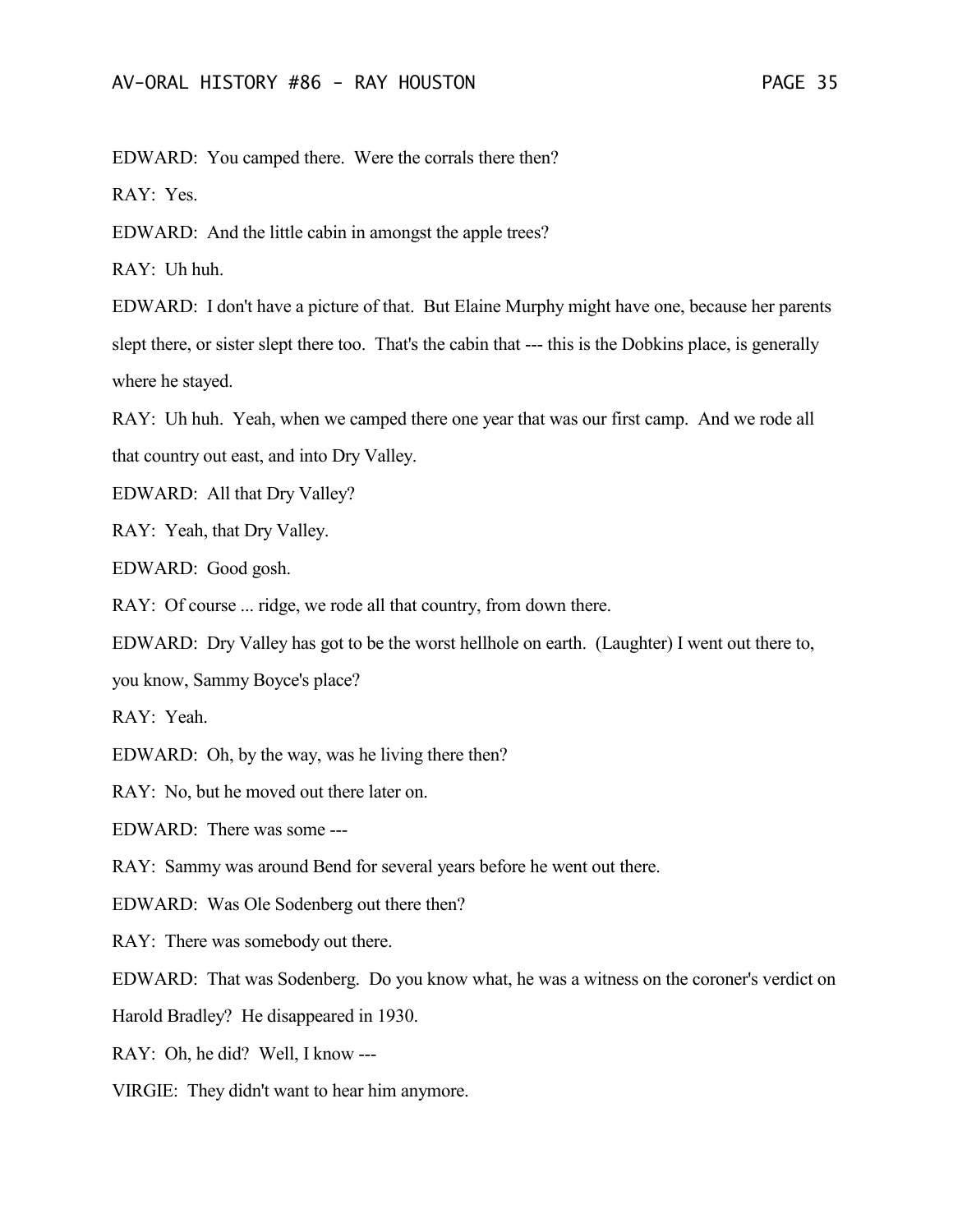EDWARD: I think he's out there in some badger hole somewhere.

VIRGIE: Well, could be.

EDWARD: God, there is some strange stuff out here.

RAY: Well, I don't know ... why he ever killed the Bradley kid.

EDWARD: Yeah, well I'll tell you here in a bit. But you chased horses out there at Dry Valley for Bill Brown?

RAY: Uh huh.

EDWARD: Okay, good. Because I told somebody that, and they said no. And I said, "I don't

know, I'll find out."

RAY: Yeah, we sure did.

EDWARD: Have you ever been out there Virgie?

VIRGIE: ... not where Sammy Boyce lived.

EDWARD: Dry Valley.

VIRGIE: No. It's worse than those other places.

RAY: That's Dry Valley.

VIRGIE: That's what it is, huh?

EDWARD: I got a picture; I'll show you. It's pathetic. I don't know what --- Hannah Myers used to live out there.

RAY: Uh huh.

EDWARD: She's still alive.

RAY: Is she?

VIRGIE: Is Sammy still alive?

RAY: Yeah, Sammy died, didn't he?

EDWARD: Who?

RAY: Sammy.

EDWARD: Yes.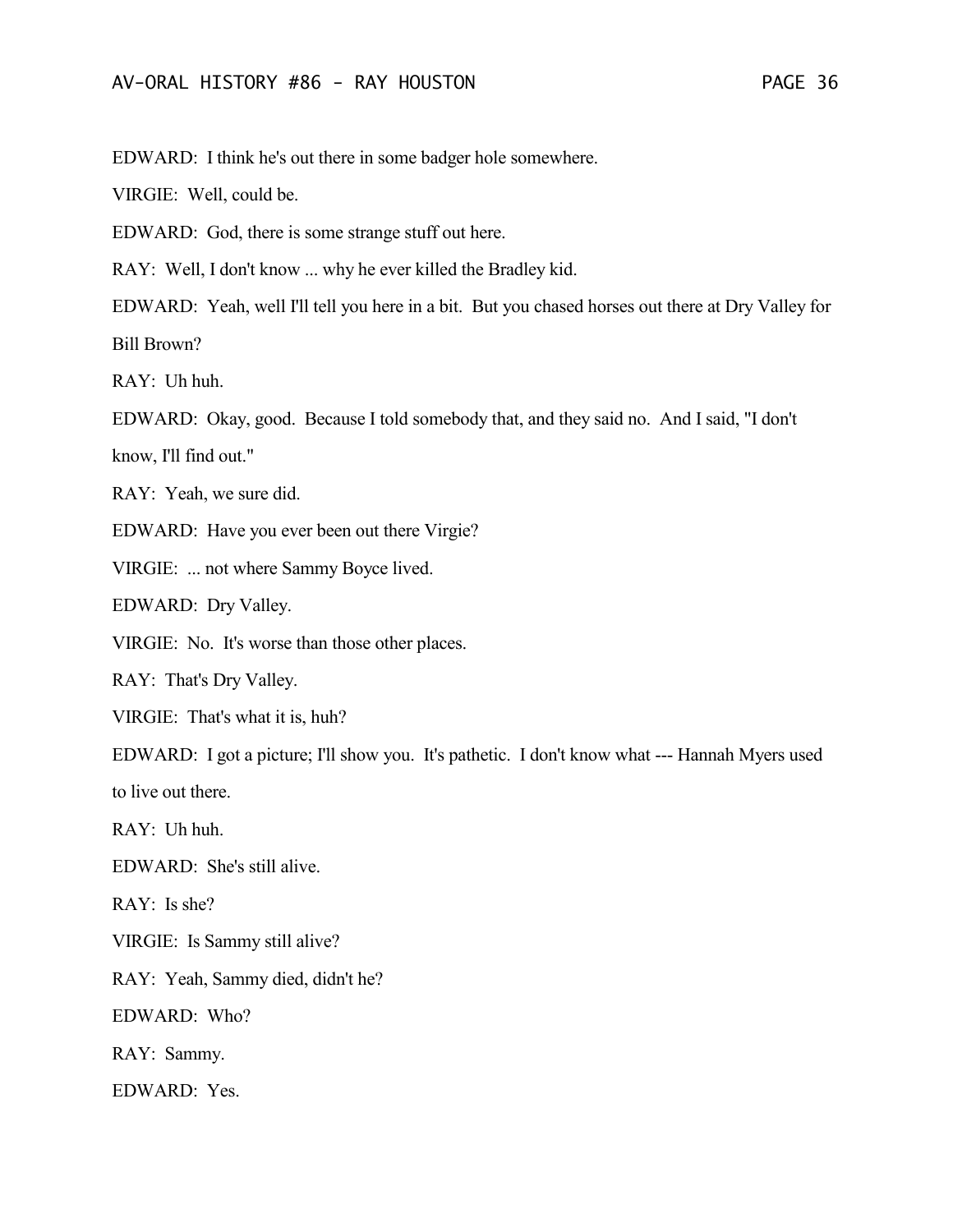VIRGIE: Sammy Boyce.

EDWARD: Two years ago.

VIRGIE: Oh, did he?

RAY: I thought so.

EDWARD: 1990.

RAY: He hasn't been out to the old --- the last time I saw him was out to the old ... picnic.

EDWARD: God, I wished I could have talked to him. But I have an interview with Sam Boyce;

it's a hundred and some pages. Okay, now what did you do at the Dobkins place when you was

working for Bill Brown, just camp there?

RAY: Just camped there. And we went up to the big old, the big old house there, to shoe our horses.

EDWARD: You went --- okay. That was the White House Ranch?

RAY: Uh huh, big old white house.

EDWARD: That burnt down.

RAY: In fact, after we left there, we had the wagon, and Alice Smith cooked in that for us in that house right there.

EDWARD: Was this 1925, and '26, and '27?

RAY: Somewhere along in that time, yeah.

EDWARD: Were you there only one time, or many?

RAY: Just the one time.

EDWARD: Oh, one time.

RAY: Just the one time. We moved from there and went over to South Creek.

EDWARD: Yeah, went right over the hill.

 $RAY:$  Uh huh.

EDWARD: South Creek is right over here.

RAY: Uh huh.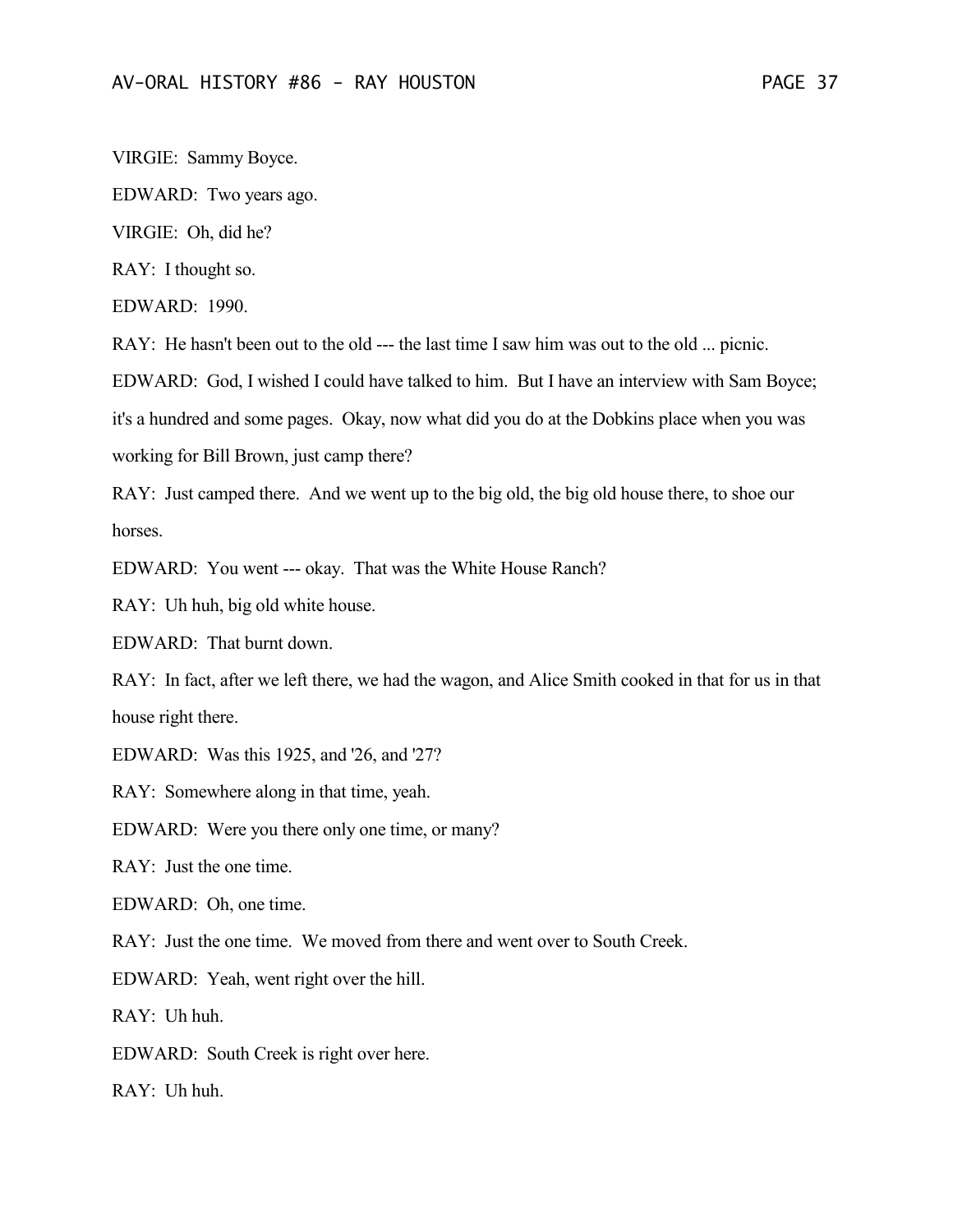EDWARD: About two miles. Was that house empty then?

RAY: Uh huh.

EDWARD: Have you ever heard of Clarence Woodard? What did Clarence Woodard do?

RAY: I don't know, I just heard of him.

VIRGIE: ... Woodard.

EDWARD: W O O D A R D.

VIRGIE: I've heard of that name.

EDWARD: Okay, I'll get you straightened out here Ray, on this house thing, that big old house. Frank, okay, Frank Dobkins bought this Dobkins place from Egli, or excuse me, Comegys. You know where you camped at the Dobkins place?

RAY: Uh huh.

EDWARD: In 1919. Took in about 300 and some acres. Him and Jackson were kind of buddies, although Dobkins tried to get Jackson to court for stealing one of his horses. But, you know, it is crazy out here. So, he came there in 1919, Dobkins. Whoops, this place. In 1925, now you interrupt any time you want to Ray, you were around in 1925. Link Hutton thought that his wife, Leona Neasham Miller Hutton Woodard was messing around with Harold Bradley.

RAY: Yeah, I know, we knew that, but ---

EDWARD: Harold was a 23-year-old, running the mail, nice kid.

RAY: Uh huh.

EDWARD: As far as I'm concerned, he had nothing to do with Leona Hutton whatsoever.

RAY: No, I know it.

EDWARD: He was down at the Addington's place the night of the 28th of December 1925. Vera Addington said that he was drunk, and he was supposed to take the mail from Wagontire Post Office, clear over the mountain, over to Stauffer. Well, it was snow, a little snow, and it was cold. So, he, Luther Addington asked him to stay the night. He said no, he didn't want to. So, he went over about three miles and stayed at the Hutton's place, Link Hutton's. And Harold had worked for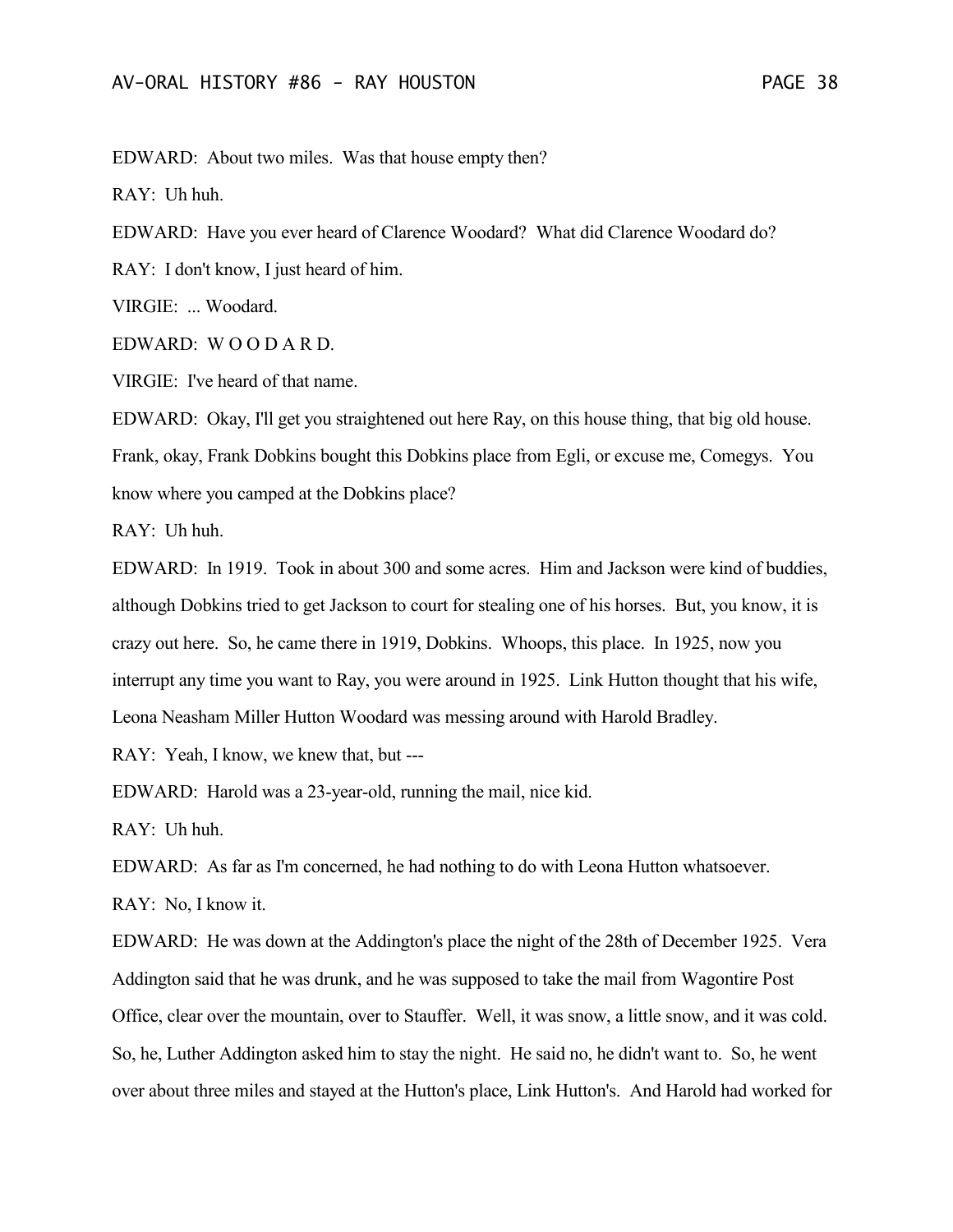Link Hutton, you know, off and on. You know, you work for anybody, anybody you can. They went up to Jackson's that night; made up an agreement, Link was going to divorce --- I mean Leona Hutton was gong to divorce Link and get all the property. And Link was going to leave the next morning for Peru. This is what the --- Link, Leona Hutton and R. B. Jackson said, the night before Harold was murdered. So anyway, about 6:30 in the morning Link --- Harold was out trying to get --- it was in the shop, getting some tools, and Link came out and just shot him. Give him a gut shot. RAY: That is going to do it.

EDWARD: And then Harold says, "Please don't shoot him" --- or I didn't show any of this to Grace. Anyway, he shot him in the head, again, second shot, killed him. He died a half hour later. But anyway, in the Link Hutton house.

RAY: Oh.

EDWARD: And then Link took off, was looking for Leona, he would have shot her, killed her too. And I don't know whether Harold, Ray Jackson said that Harold didn't say much, because part of his jaw was shot off. And then Clarence Woodard, Clarence Woodard is the guy that was messing around with Leona Hutton.

RAY: I knew it was somebody else, but I didn't know ---

EDWARD: And anyway, they ended up getting married in 1927, Leona Hutton and Clarence Woodard. She died in 1958; he died in 1964. You asked how Dobkins got this place. Well, Clarence Woodard and Slivers Emery were partners. They bought this old Sam Hutton place, 1,120 acres, I think, from the Hutton's, Link Hutton and America in 1925. And then after Harold was killed, Clarence took off, you know, went to Lakeview. And he gave up all his rights to it, and then Everett Slivers Emery sold it to Frank Dobkins in 1926. That's how Dobkins ended up with that, and that's something he probably should have never done. See Hutton's wouldn't have sold it to Dobkins.

RAY: Oh, hell no.

EDWARD: No.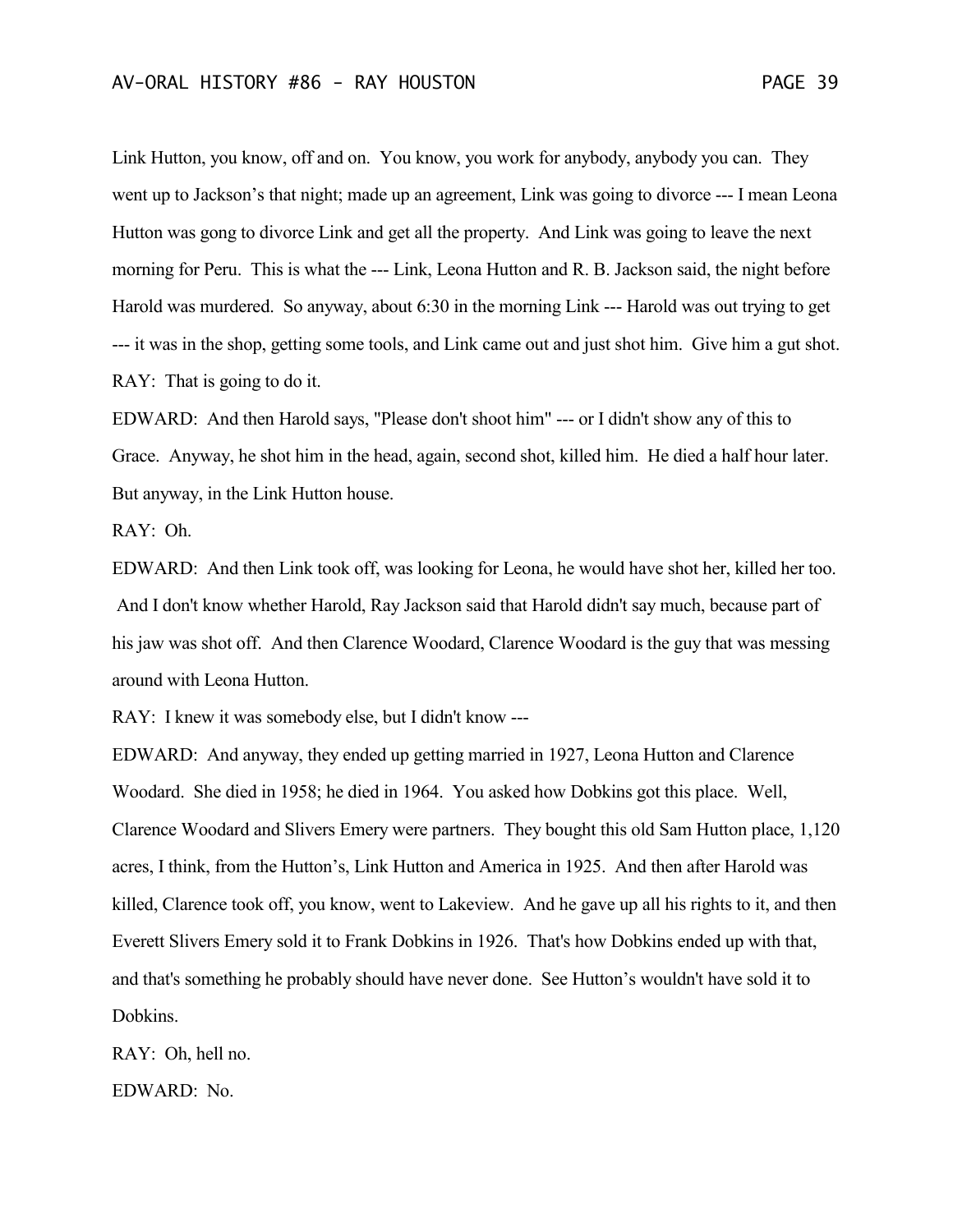RAY: Oh, I should say not.

EDWARD: But Everett Emery sold it to Dobkins.

RAY: Yeah.

EDWARD: And then all hell broke loose from then on. (Laughter)

VIRGIE: There was a lot of feuding and fighting at that time.

EDWARD: Oh yeah. I mean up here --- here is the peak of Wagontire, over here Link Hutton set a fire to try to burn Dobkins out.

RAY: We was out there, we was at, camped at Dobkins when that fire come off the mountain.

EDWARD: You were?

RAY: Yeah.

EDWARD: Where were you camping, Ray?

RAY: We was at Dobkins when that fire come off the mountain.

EDWARD: I've got the trial transcripts to that.

RAY: You have? I didn't know there was any trials ---

EDWARD: Oh yeah.

RAY: I know we had a hell of a time saving his house. That fire come right down there. We got -- - he had a team; Frank had a team there. We got that team out there, some kind of an old drag, dragging ... that grass earlier.

EDWARD: Wow, now you didn't tell me that, Ray. You were camped

--- oh ouch ---

RAY: That was the same time we was riding right there. We might have been camped there, and shoeing horses up here at that time. But I believe maybe we was.

EDWARD: You remember that fire?

RAY: Yeah.

EDWARD: That was set up at Rattlesnake Canyon. See Jackson's place was down here, up that canyon. Now I'm not sure if he set it, but it wouldn't surprise me, it wouldn't surprise me.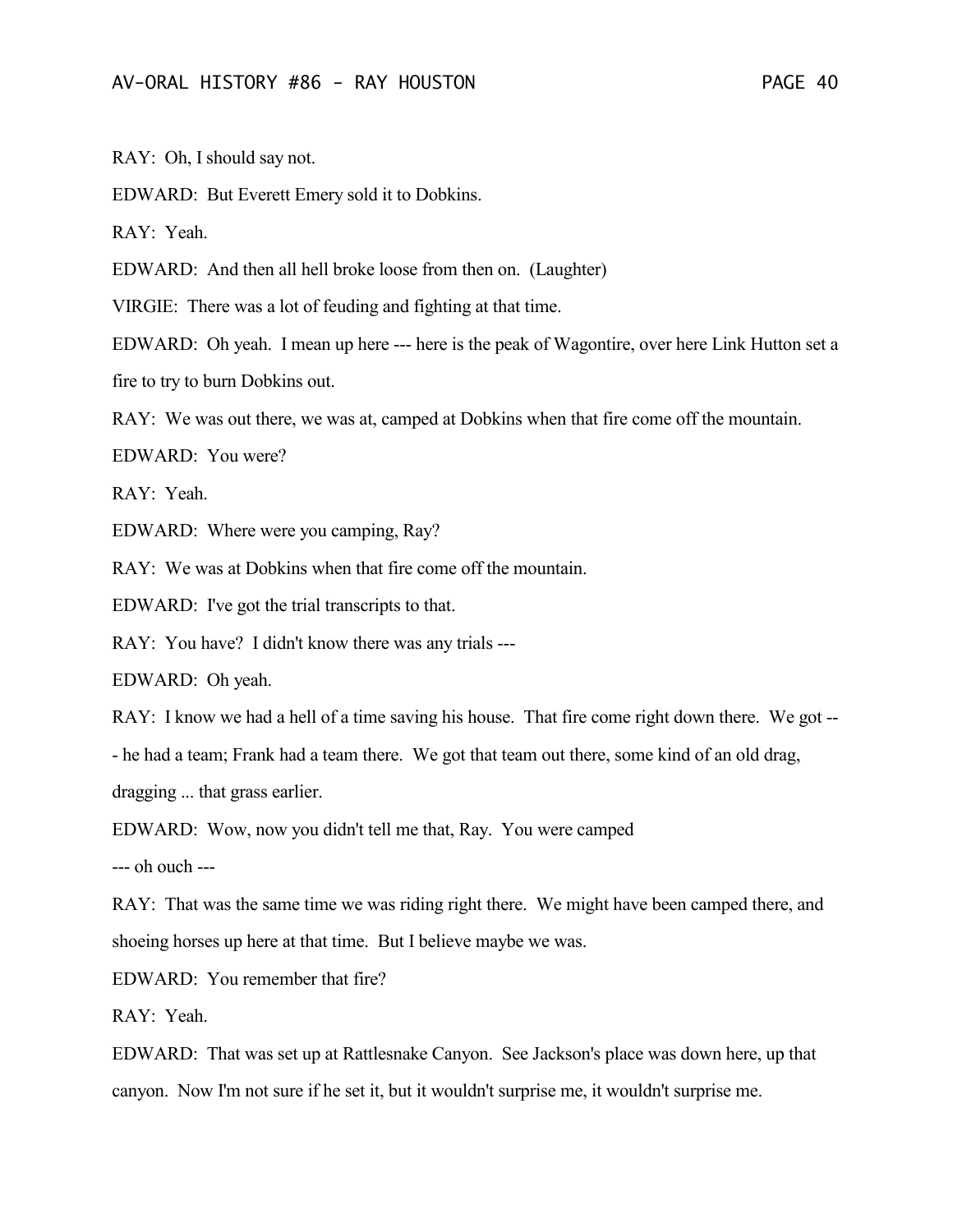RAY: No, he was an ornery son-of-a-bitch.

EDWARD: And you helped fight this fire?

RAY: Yeah, sure did, the whole bunch of us was right there when that ---

EDWARD: I can't remember whether that was '25, or '26. I can find out in a minute. And that

almost --- did it burn some of Dobkins fence poles, fences?

RAY: Yeah, yeah it burnt some fence.

EDWARD: See the Hutton's said it ---

RAY: But we had a hell of a time a saving the house, I know that.

EDWARD: It came that close?

RAY: ... down there.

EDWARD: It actually came that close to that old house and the apple trees?

 $RAY:$  Uh huh.

EDWARD: I'll be damned. You know who owned all of this property up to that fire? Jackson did, Dobkins was leasing it.

RAY: Oh, he was?

EDWARD: Yeah. It's just that big hill up there, ain't it?

RAY: Uh huh.

EDWARD: Darn thing on it but sagebrush and juniper trees. Yeah, he had 640 acres in here. And that fire come down through here. Did you see America Sutherland then, during that fire?

RAY: I don't know.

EDWARD: Who was with you, do you recall Ray?

RAY: Frank ---

EDWARD: Frank Dobkins.

RAY: ... Sedrick, George Smith. God, most of that ... crew right there.

EDWARD: God dang, that's unbelievable. Well, Dobkins ended up suing Hutton over that, and he got \$10,000.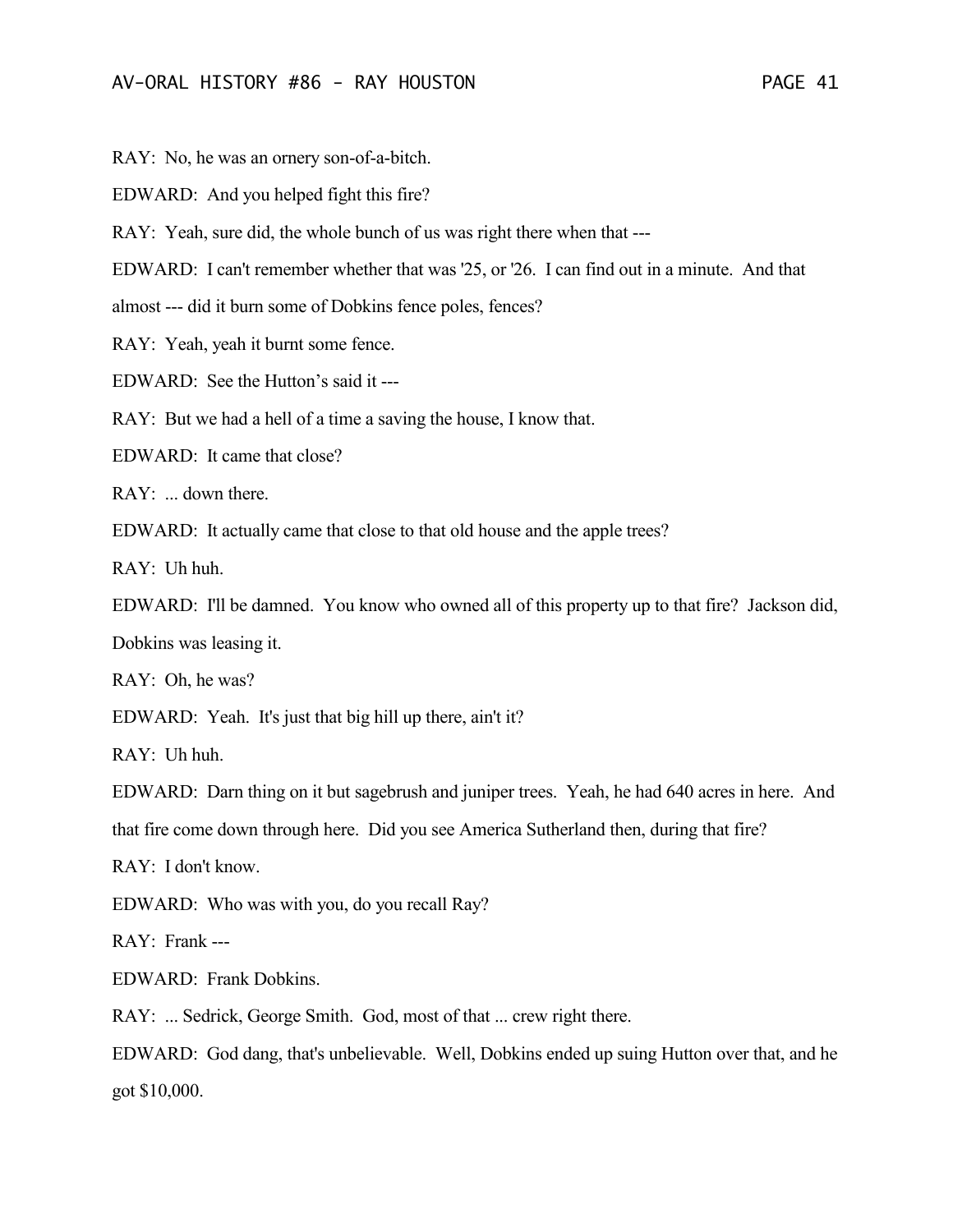RAY: The hell he did.

EDWARD: In 1930, 1929, from Hutton over that. Because he said that Hutton set it deliberately. Of course, Hutton said that ---

RAY: Well, he could have, because I don't remember any lightening that was going on.

EDWARD: Geeze. How long did you fight this fire?

RAY: It took us all afternoon, working away at it until it died down. We got that damn grass; it was the grass that was ... hell with it. Those sagebrush, it wasn't any chore, but it was that goddamn grass that was in there.

EDWARD: Did it ever get close to Jackson's house?

RAY: Not too close, not too close. It just seemed to come right down off the hill, right straight at that place.

EDWARD: Amazing, isn't it? I wonder what Link Hutton was doing up there. Was there a big heavy wind that day?

RAY: I don't remember. There was wind, because it kept --- then that damn stuff would fall over.

We'd get a good trail, and this stuff burn off, fall over, and be on the other side.

EDWARD: That's unbelievable.

RAY: I remember that we had ---

EDWARD: I've got to get some things figured out here, Ray Houston and myself on --- who in the

god's name was Harry Thompson?

VIRGIE: It was his dad, wasn't it?

RAY: It was his dad.

EDWARD: Oney.

RAY: Oney's dad.

EDWARD: Father.

RAY: Uh huh.

EDWARD: Do you know what in the heck happened to Harry Thompson?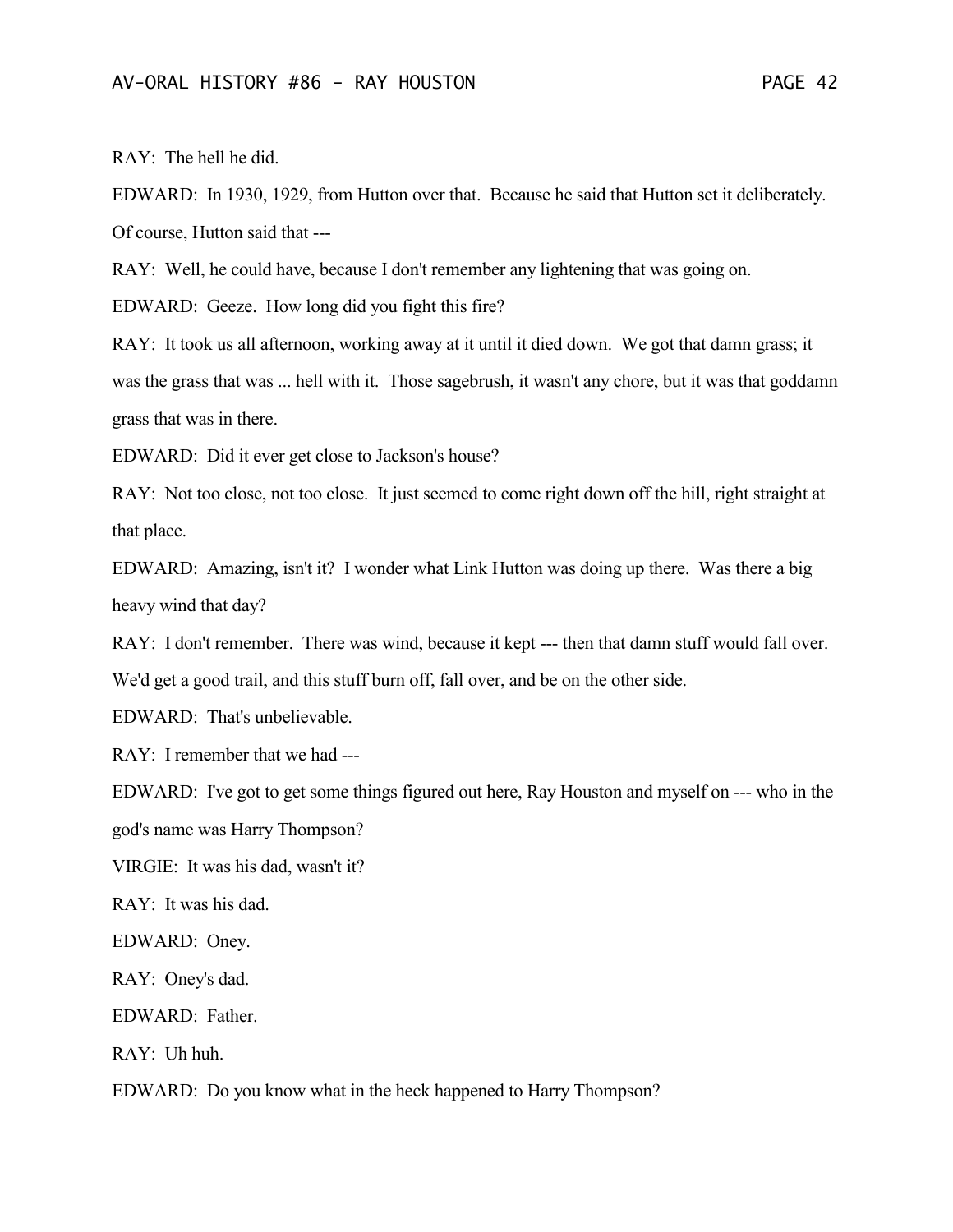VIRGIE: He died when he was living here.

RAY: He was living here with Emery, in one of these old cabins.

VIRGIE: And I don't know what year that his dad died.

EDWARD: Do you have any idea?

RAY: It was --- damn shortly after we come here.

EDWARD: Okay, when did you come here, Virgie?

VIRGIE: '38.

EDWARD: '38.

VIRGIE: Oh, it had to be later than that.

RAY: Well, it wasn't very long. We wasn't here very long.

EDWARD: Two years, five years?

 $RAY: I'd --$ 

EDWARD: I can look it up in the paper if I get a rough date.

VIRGIE: I think at least three or four years.

EDWARD: Was it during World War II? In the '40's probably.

RAY: I think so, it was ---

VIRGIE: In the '40's, I know it had to be in the '40's. Because Wesley was born ---

RAY: It was only two or three years after we come here that the old man died, I know.

VIRGIE: Well, it seemed to me longer than that. But anyway Oney, I know, used to take Wesley with him when he was just a little kid.

EDWARD: In 1918, Harry H. Thompson sold 640 acres to Bill Brown.

VIRGIE: Oney's folks lived in Texas. His sister ---

RAY: Huh?

VIRGIE: Oney's sister, I think lived, didn't she live in Texas?

RAY: I don't know where in hell she lives.

VIRGIE: Anyway, they come here when Oney died, and went to his funeral.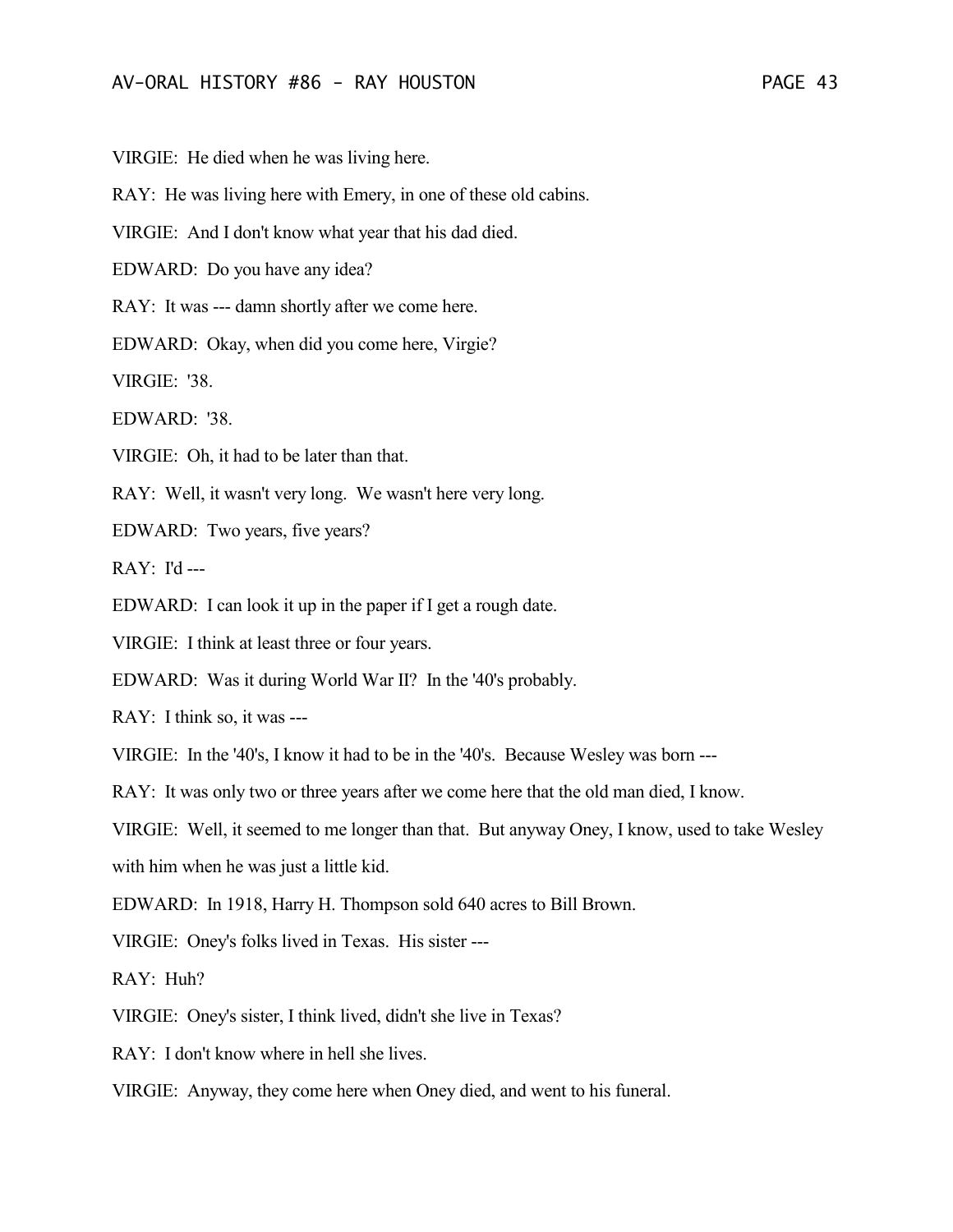RAY: And so, did his mother.

VIRGIE: And the only --- the only thing she was interest in was his money. Oney used to hide his money out here on the desert. He'd dig holes and put his ... did.

RAY: Everything was silver dollars.

VIRGIE: Silver dollars, he had them buried every place.

EDWARD: Oney Thompson buried his money all over the desert?

RAY: Yes.

VIRGIE: He was strange.

RAY: One time he went on a trip with us. Well, he said, "Okay, I'll go out and get my cash." We went out and he had it in a bag that time. I don't know whether he took it out of a jug, but he put them in glass jugs.

VIRGIE: Half-gallon jugs.

RAY: Anyway, was up the street, he come by the garage, and Virgie was going from the little, down back that way. And he said, "Watch this." He had this in his hand, looking awful glad, and he said, "Hold this Virgie," as he went by. She reached out and took that, womp!

VIRGIE: Plumb full of silver dollars.

RAY: Tickled him to death, he knew she'd drop it.

EDWARD: Okay, Harry H. Thompson probably died in the early 1940's.

VIRGIE: I think so.

RAY: I think so.

EDWARD: Where was Harry Thompson's place from Bradley Meadows? Where was his cabin?

RAY: It was about, I'd say, five or six miles. I'm sure that we come by it last winter when we come through there. There is a reservoir that is dug out there now, and some water holes. And they put a

cabin there and some fences. I'm sure that that was where Thompson lived. They had a cabin.

EDWARD: On the east side of Wagontire Mountain?

RAY: No, no, it was up on the mountain itself, in the gap, before it went over the gap.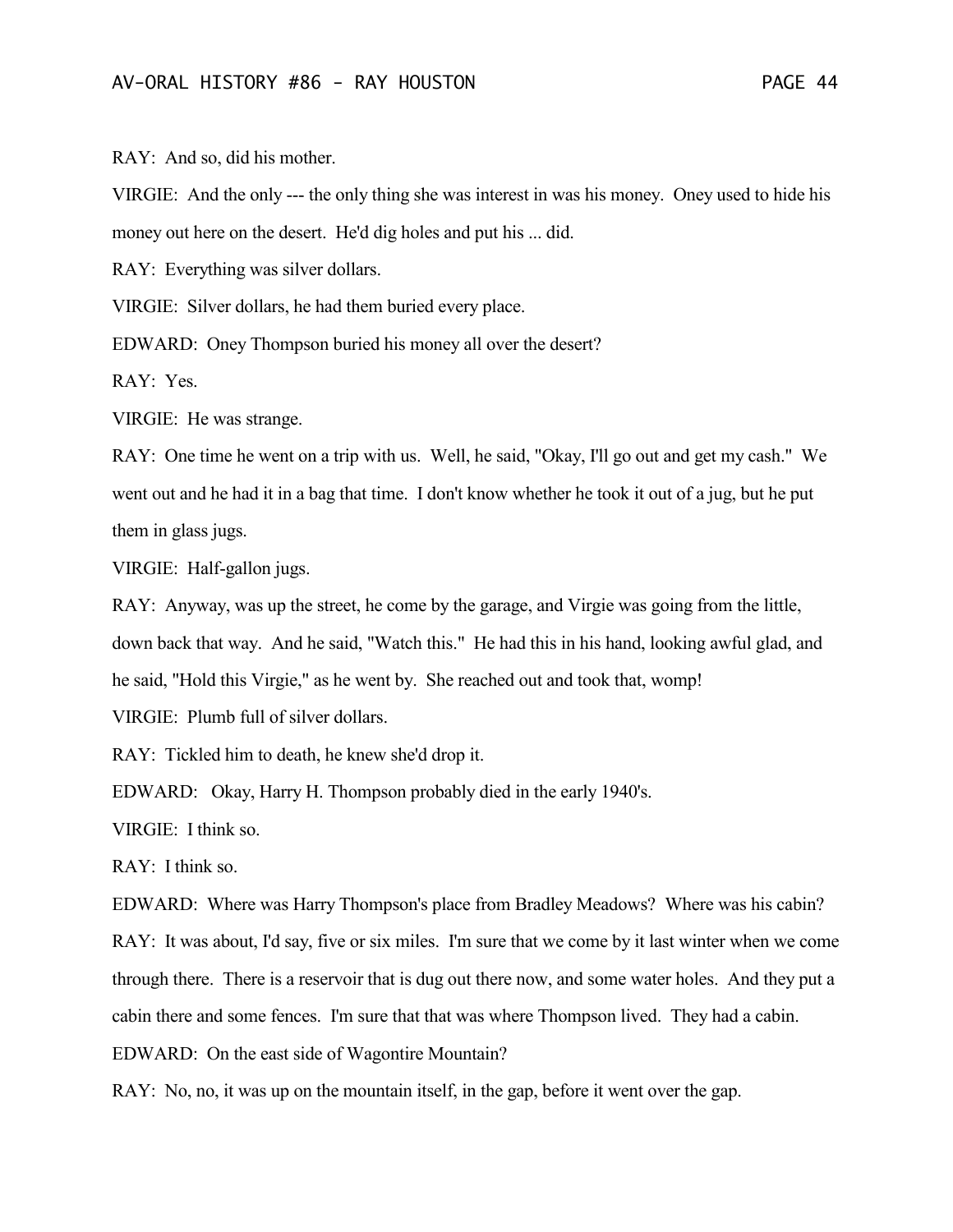EDWARD: Just before Harry Arnold's cabin?

RAY: Uh huh.

EDWARD: Where that meadow ---

RAY: Uh huh.

EDWARD: --- I was telling you that Robert Brown had.

RAY: Yeah. Well, that was --- I'm sure it was right --- it was it when I come by it last year.

EDWARD: By the way, what the god's name were you driving to get through there?

RAY: Oh, the other day?

EDWARD: Yeah.

RAY: Four-wheel drive.

EDWARD: Oh, no wonder. Yeah.

RAY: We just went right through there.

EDWARD: My stupid pickup ---

RAY: We started over that rim rock, going up to Lost Creek, but we didn't go over that way, come back around.

EDWARD: Oh.

RAY: But we got down to Lost Creek and there is a road going up Lost Creek now, right up the creek.

EDWARD: Yeah.

RAY: But it was getting too late, so we didn't go up there.

EDWARD: Okay, his cabin was on the top of the hill above Bradley Meadows, right?

RAY: Uh huh, up on the hill.

EDWARD: I'm sure I know where it is; it's on the ground now.

RAY: Well, I imagine it is.

EDWARD: It is called the White place.

 $RAY: Is it?$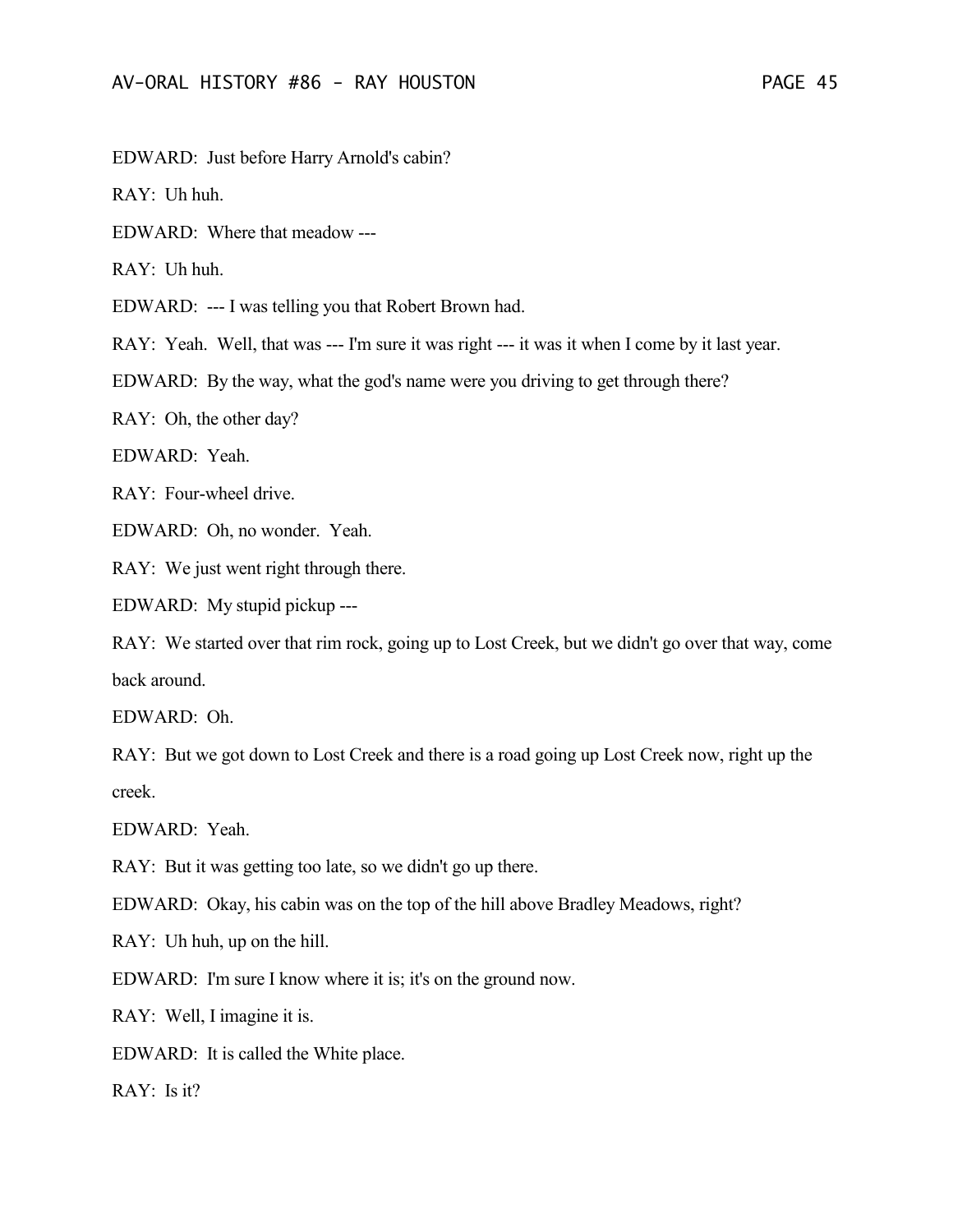EDWARD: Why, I don't know. How long --- were you ever in that Harry Thompson's cabin?

RAY: I had to wait in there while he went out and got ---

EDWARD: Moonshine.

RAY: --- got the whiskey.

EDWARD: Where was his whiskey ---

RAY: The still?

EDWARD: Yeah.

RAY: Well, it might be anyplace. But one time we was riding at Lost Creek, the horses broke away. And I was riding a young colt, and I tried to favor him, a young horse we tried to favor them. But they started breaking, heading back across, towards the gap. So, I come down off the mountain and ... sagebrush there. You know what that was?

EDWARD: Yeah.

RAY: That little old horse was just lunging like that, going over that sagebrush. And pretty soon I looked down and here was a great big wide place, and my horse stuck his feet in the ground and stood there, and --- I knew what was there too. There was a still going, smoke was going, so I had to get them up to ... and went on, head the horses off.

EDWARD: Was that above on the gap there?

RAY: That was right down on the creek itself.

EDWARD: Oh.

RAY: Below, clear on down towards the corral. Between the corrals and ...

EDWARD: Oh, oh, okay, about, there is about four miles in between.

RAY: Uh huh, there is old high sagebrush down in there, just out-side of Bill's pasture a ways. I was telling Oney about it later. "Yeah," he said, "you didn't look, you didn't know you was looking down a 30-30 when you come into that place."

VIRGIE: He give me that old 30-30.

RAY: I said, "No, but I wasn't about to look anyplace around there for it."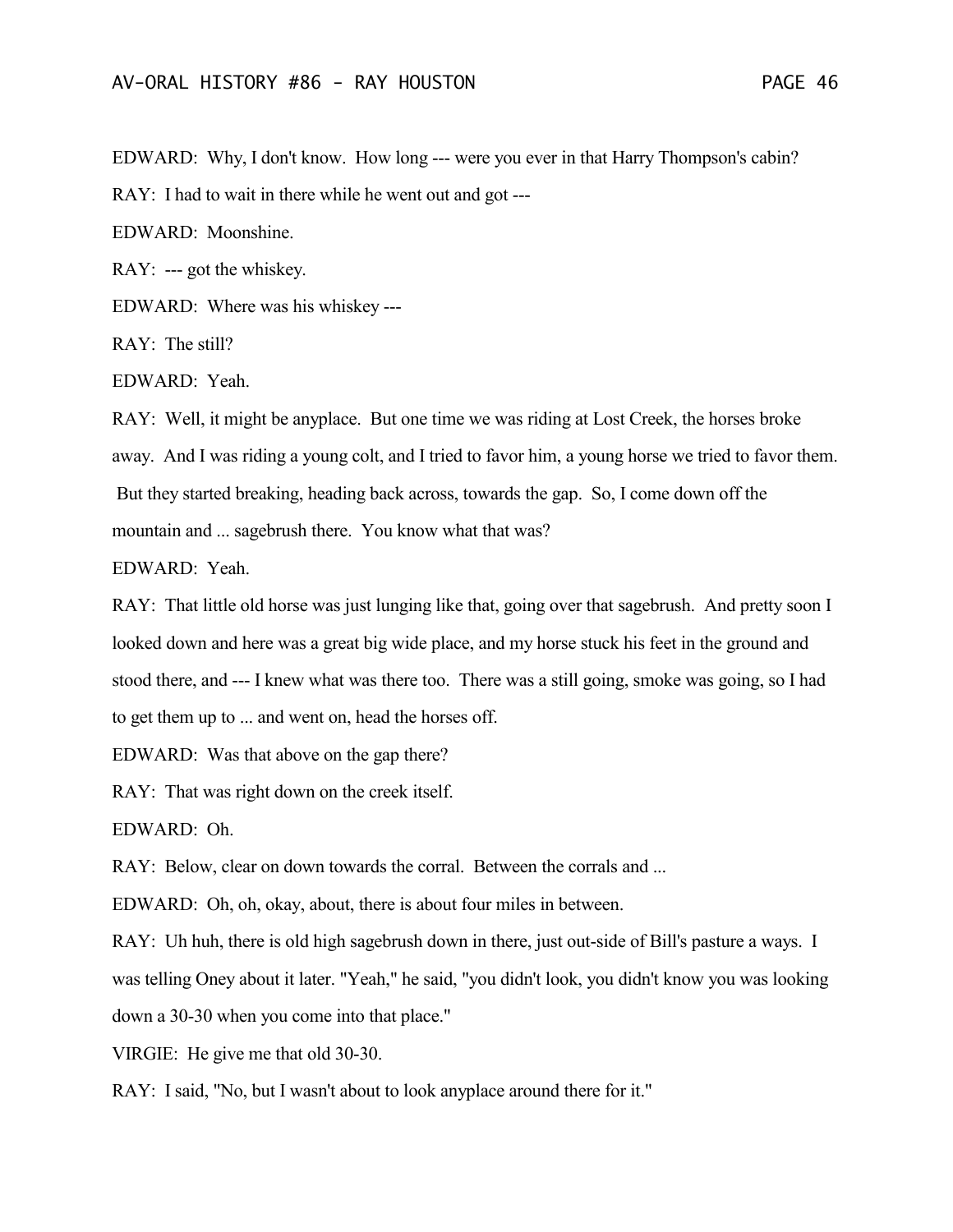EDWARD: Well, I tell you, I have nothing against those guys; because that prohibition helped a lot of these homesteaders, and stuff, believe me.

VIRGIE: It kept them from starving to death.

EDWARD: Yeah. Okay, so he may have --- he had to water though, so he may have put his stills kind of around water.

RAY: Well, they might have. They made most of it in the wintertime when there was snow.

EDWARD: Oh, I see, oh. Now Harry Thompson's cabin, did you know that Grace Bradley was

born in Harry Thompson's cabin in 1918? She is the only one of the Bradley's ever born on

Wagontire. But she was born in that cabin.

RAY: I sure didn't know it.

EDWARD: How big a cabin was it? Just a little ---

RAY: It was just a ---

EDWARD: One room shack?

RAY: Yeah, one room shack is what it was.

EDWARD: Well, what did Harry, what ---

RAY: About 14 ---

EDWARD: 14 by ---

RAY: Yeah, 14 x 14, maybe not that much.

EDWARD: Did, what did Harry Thompson, what the heck was he doing up there?

RAY: Just living there, moon shining. That's all I---

EDWARD: Did he ever work? I heard he didn't do a damn thing.

RAY: I don't know. I think Oney made most of the whiskey.

EDWARD: Now Oney, his son, when did he die?

VIRGIE: Well, it's been a long time now.

EDWARD: Oh, it has been a long time?

VIRGIE: Yeah, he committed suicide in Lakeview.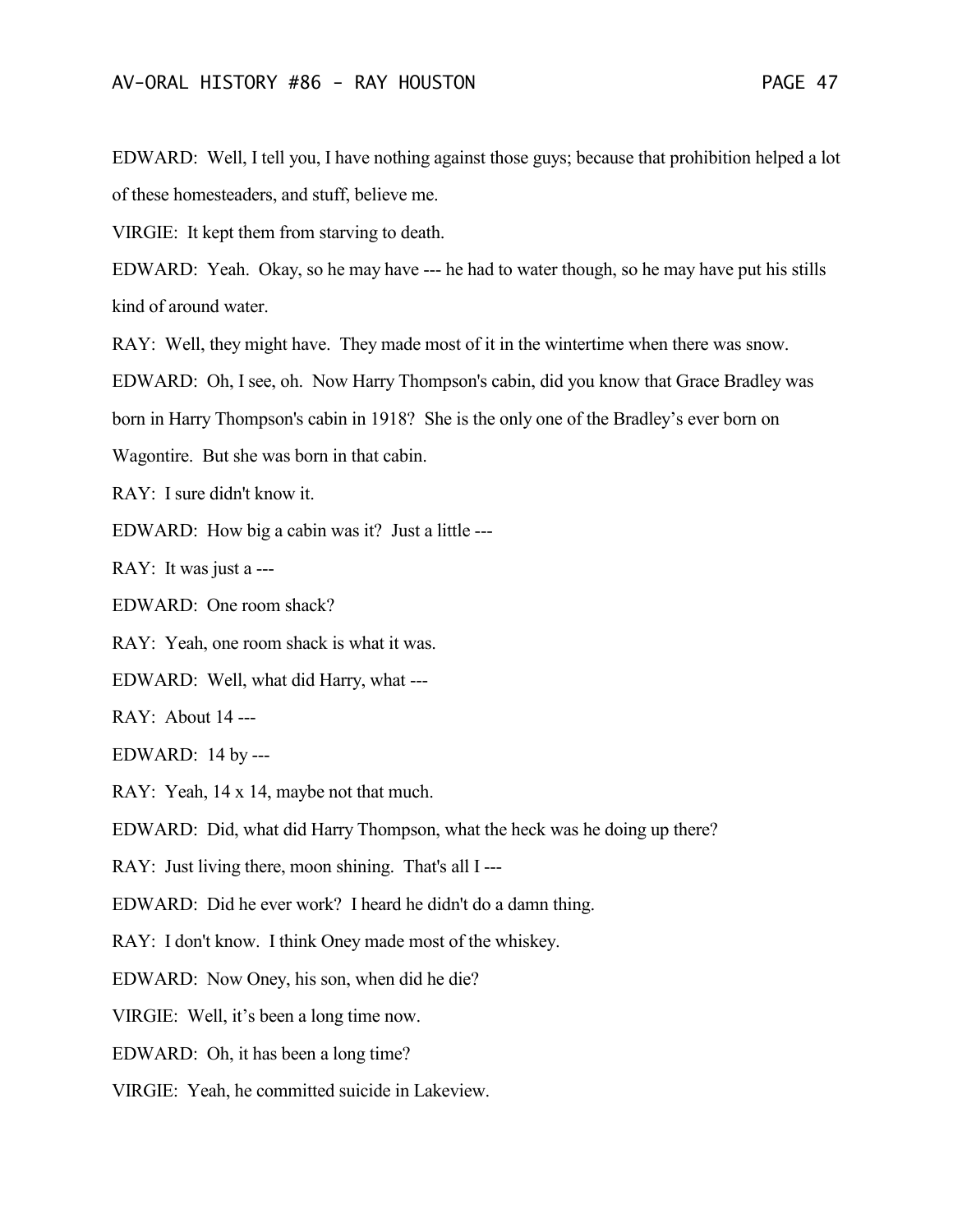EDWARD: Like 20 years?

VIRGIE: Oh yeah, would be.

EDWARD: Oh, that long?

VIRGIE: Oh yeah. Well, Wesley was just a kid, and Wesley is, well it was before he ever went

into the service. He was still a teenager, probably still going to school.

EDWARD: Now what year would that be, Virgie? I didn't know he died that long ago.

VIRGIE: Oh, yeah, at least 20, 25 years ago.

EDWARD: Okay.

VIRGIE: Oh, it has to be longer than that. Wesley's daughter is darn near 30.

EDWARD: Thirty years is, God, 1962.

VIRGIE: I'd say about that time. Of course, it is all down there in the courthouse. But it's been at least 30 years since Oney died.

RAY: See Oney and I built fence in the '40's ...

VIRGIE: Oh yeah. That was during the war. But it had to be 30 years or better.

EDWARD: Okay. Now let's --- this is hard to put. Well, you got to get it over with sooner or

later. Who do you think killed Ira Bradley in 19---, April 29th, 1930 at Bradley Meadows?

RAY: Well, I always felt that Thompson's did.

EDWARD: Harry?

RAY: I didn't know whether Harry or Oney, or both of them. I had no idea, but I always felt that it was them that did it.

EDWARD: Oney and Harry.

RAY: Uh huh.

VIRGIE: Oney was a tough old character too.

EDWARD: Was he?

VIRGIE: Yes, he was.

EDWARD: Why would they, why would somebody murder Ira Bradley?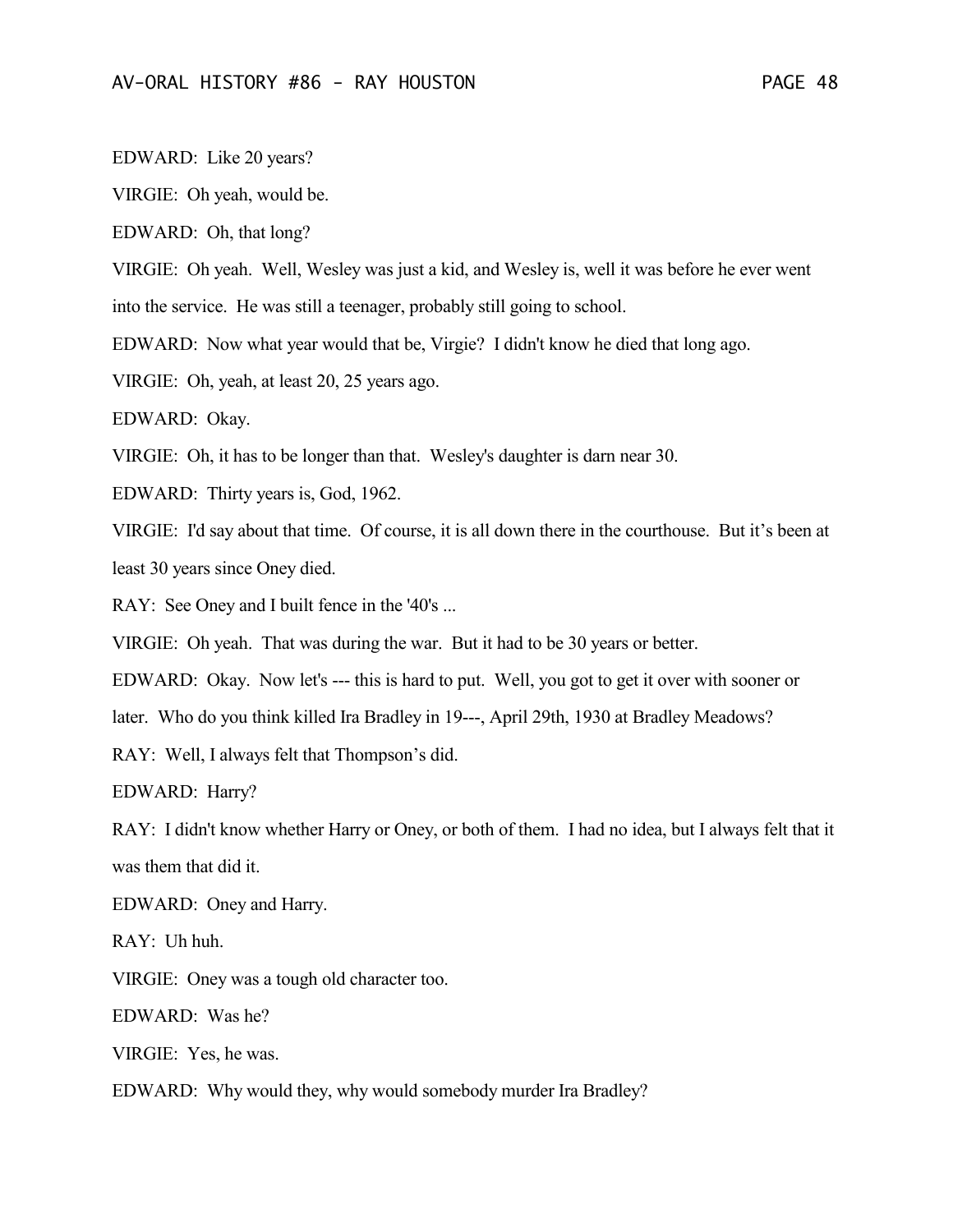RAY: Over whiskey, I'm sure.

VIRGIE: Getting hungry?

EDWARD: Did you ever talk to Oney about that, about Ira Bradley's death?

RAY: I just asked him what happened out there. He didn't know.

EDWARD: Did you know that Ira Bradley was basically beaten to death?

RAY: I know it.

EDWARD: Clubbed to death. Not shot, you know, just ---

RAY: Yeah, yeah, that's the reason I was sure it was them.

EDWARD: You think Ira Bradley would make moonshine? That's a tough ---

RAY: I don't know. He was never making any when we was around there.

EDWARD: And you were there quite a bit.

RAY: Yeah.

EDWARD: But you knew Harry ---

RAY: When we wanted whiskey, we went over ---

EDWARD: You know Thompson had it.

RAY: Yeah.

EDWARD: Never went to Ira Bradley to get it.

RAY: Huh uh.

EDWARD: Well, let me throw out some theories and see what you think, because you saw Ira Bradley at Bradley Meadows a number of times.

RAY: Oh yeah.

EDWARD: And he was a darn right, nice guy.

 $RAY:$  Uh huh.

EDWARD: Well, he smoked a pipe, I guess. Grace said that he never touched a drop of liquor in his life. But that doesn't, I don't know, doesn't mean you can't make moonshine. But he had the spring water there. Well anyway, let me throw this thing out, I won't mention any names. Two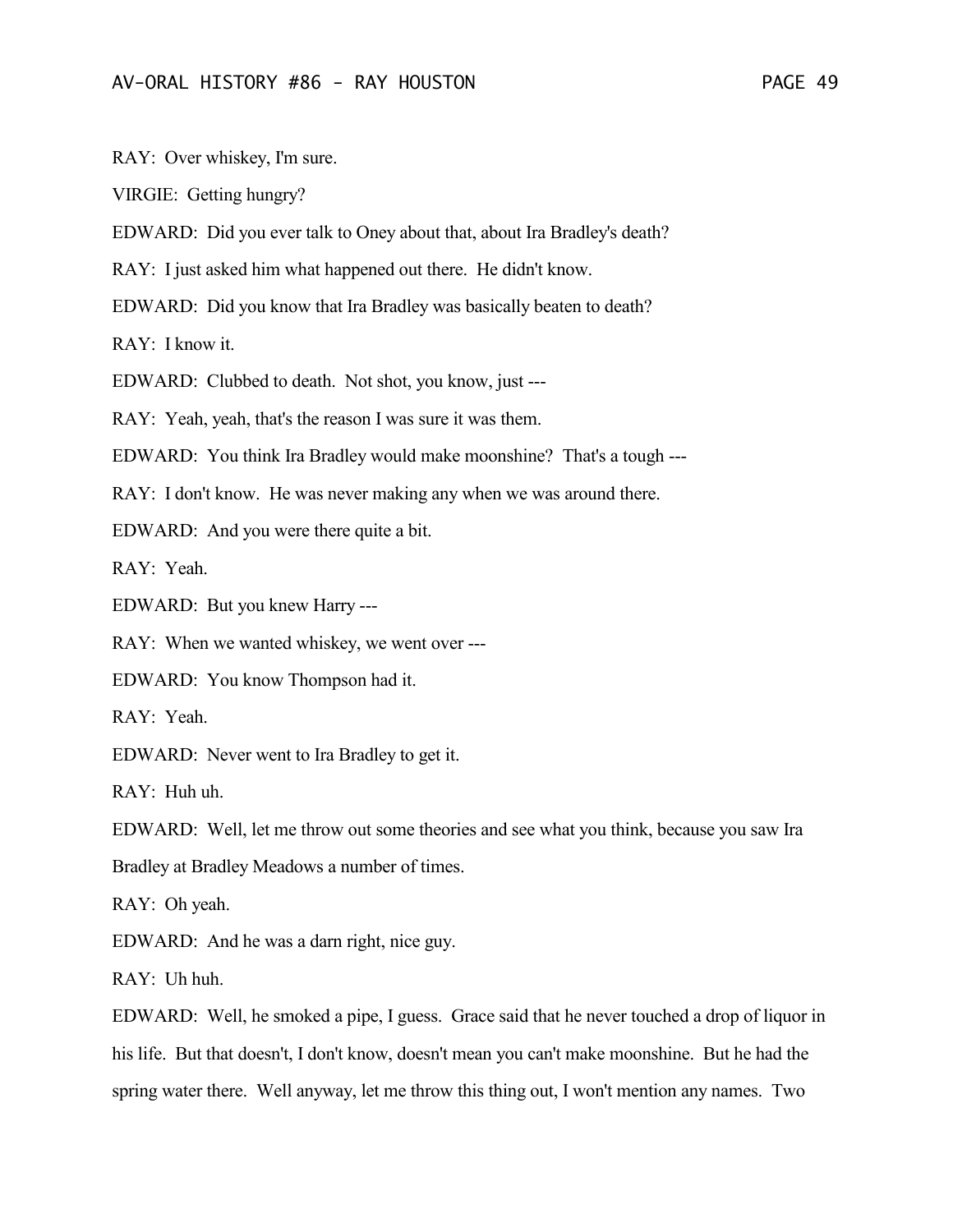guys supposedly stole two barrels of whiskey from Thompson and Bradley and took it to Burns and sold it. And Harry Thompson thought it was Bradley that stole the whiskey, because money meant a lot, you know.

RAY: Oh.

EDWARD: And went and sold it, and therefore beat him. Now these two guys that stole the whiskey, did you ever hear that story?

RAY: Huh uh.

EDWARD: That makes sense to me too. And I, these are pretty reliable people that told me, very reliable. Ray Gowdy was one of them, that's Grace's son. It was Jess Pennington and Hosmer Bradley that took these two barrels of whiskey and took it to Burns, and they thought it was kind of a joke. And sold this --- and Shelby Petersen said he bought some of it.

RAY: (Laughter) Well that's their ---

EDWARD: I didn't tell them that. He said, I remember when they came to town. Could be --- And then Harry didn't know that and killed Bradley over it. But that means, that implicates Bradley was making it too. Well maybe it doesn't, maybe it just ---

RAY: Well, no I know they wasn't making whiskey.

EDWARD: Ira Bradley wasn't?

RAY: No.

EDWARD: I don't think he was either. He was ---

RAY: But Thompson, hell it was no secret about Thompson.

EDWARD: And Oney --- well good god, how old --- when was Oney born do you think, 18---

Was he old when he died?

RAY: He was in World War I.

EDWARD: Oh, he was?

RAY: Yeah.

EDWARD: Oh, I didn't think he was that old. So, Harry Thompson must have been an old guy.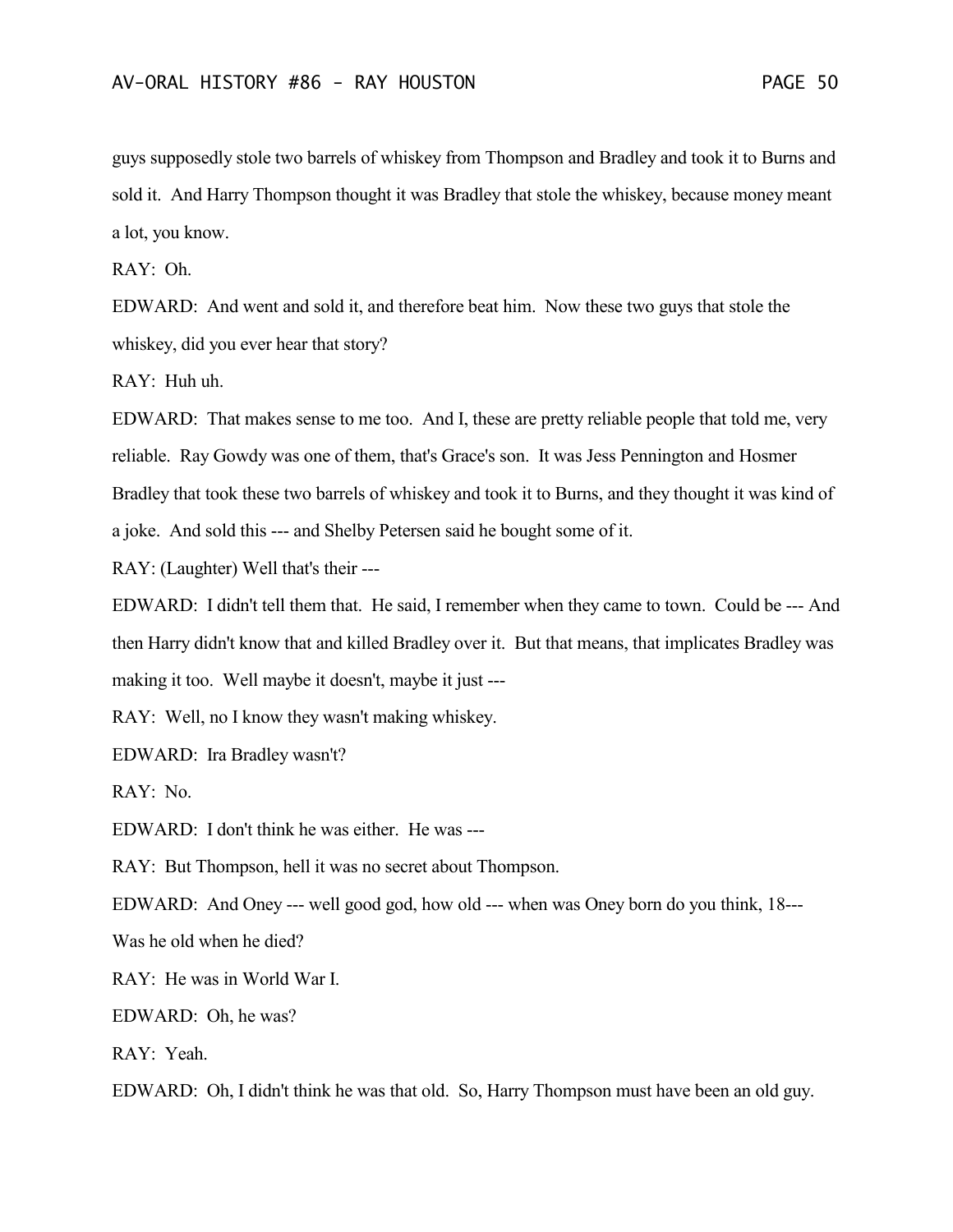VIRGIE: He was.

RAY: He was no spring chicken.

VIRGIE: He was.

EDWARD: Yeah.

RAY: He was no spring chicken.

VIRGIE: You know, of course there --- that record would be in ---

RAY: That's the reason I always thought that ... that might be another reason that Jess was so God damn quiet on everything around Wagontire.

EDWARD: Jess knows a lot, Ray Houston.

RAY: I figured they did.

EDWARD: He knows quite a bit of what went on around Wagontire.

RAY: When I come here, of course I knew Jess from --- he wasn't out around Wagontire when we was there, but I knew him from --- he'd come out to our country, and he was at Frank's one time. And anyway, I left that horse that I told you that got ... I got the bay horse there at Dobkins. And a brown horse ...

EDWARD: Had a what?

RAY: ... for packing him. Put a pack on him and ...

EDWARD: Oh, oh, okay.

RAY: What breaks out into a sore. Anyway, when I come out here, of course, I found out Jess lived there so I stopped in and visited with him. One day we stopped in, we stopped in there and visited with him, and here was this gray horse. I looked at him and I said, "Where in the hell did you get my horses, Jess?" God his mouth fell open. I said, "Hell that's my horse." I said, "You got him out at Wagontire." Well, he said, "There is no brand on him." I said, "No, but it's Virgie's dad's brand, JJ."

VIRGIE: J6, J6.

RAY: Huh?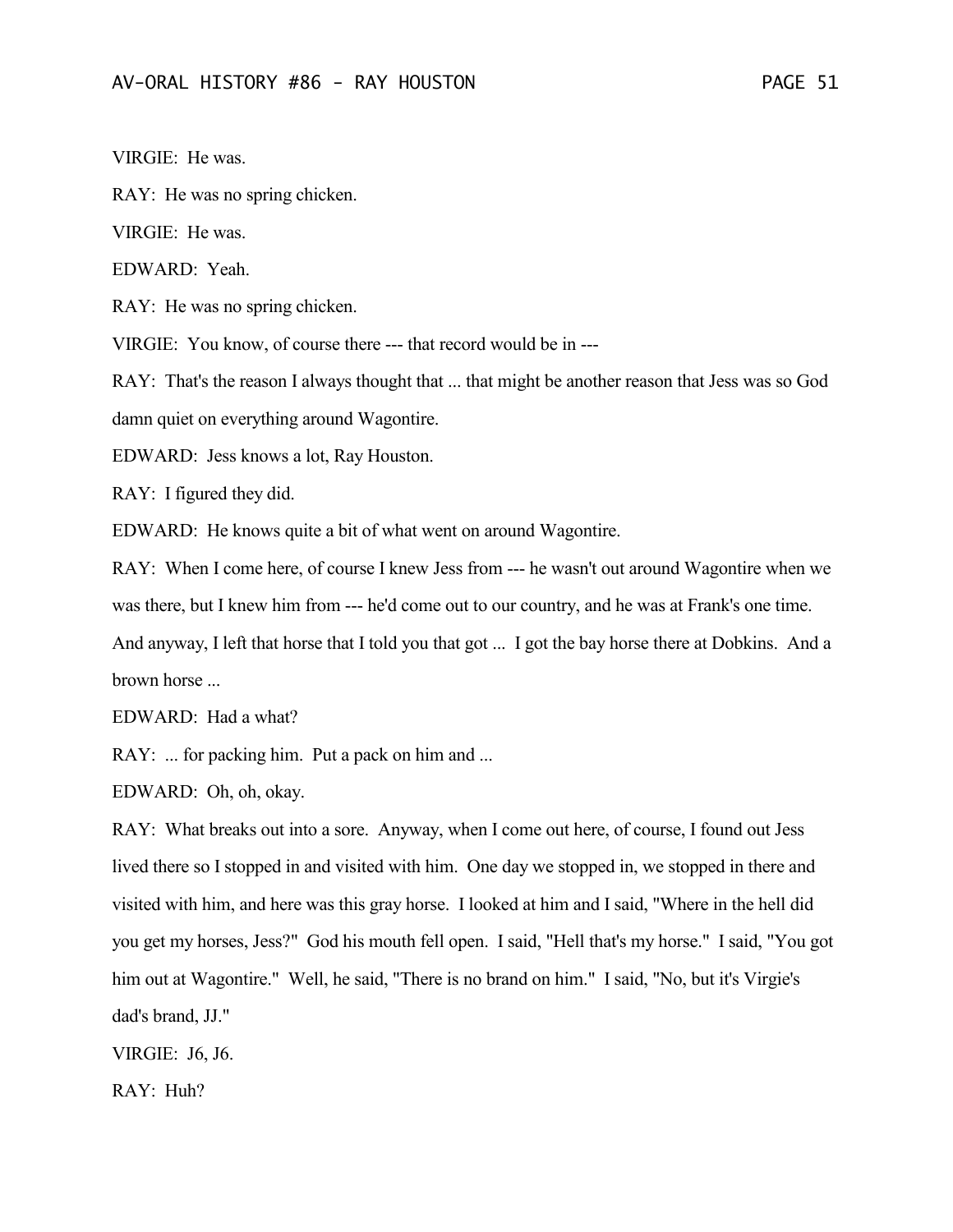VIRGIE: J6 brand.

RAY: Well, I always called it JJ.

VIRGIE: Well, it was J6.

EDWARD: So, who did Jess Pennington work for out there on Wagontire?

RAY: He was with Dobkins a lot.

EDWARD: With Dobkins a lot?

RAY: Yeah, yeah, and I think most of the time.

VIRGIE: I thought he worked for himself.

RAY: Then when he left there ---

EDWARD: Like stealing horses?

RAY: --- then they come over there. Well, his brother was ...

EDWARD: Oh yeah.

RAY: But he come here and worked for Smalls, there where George Carlon lives now, for a long time, and finally bought that ranch. He give \$700.00 for that goddamn ranch.

EDWARD: I can't figure, Pennington he --- I think he knows who murdered Ira Bradley. I think he

probably knows a hell of a lot more, too.

RAY: Oh, I'm sure he does, I'm sure he does. Because that's never ---

EDWARD: Do you have any other ideas on Ira Bradley's death, Ray, at all, besides possibly Oney Thompson?

RAY: Well, I never saw Ira even take a drink of whiskey.

EDWARD: No, Grace said he never.

RAY: Come to think about it.

EDWARD: This is a strange one. One of the problems is here, you know, there is no statue of limitations on murder in Oregon. But that's not a real big problem, because I'd say about 90% of the people involved are dead.

RAY: Uh huh.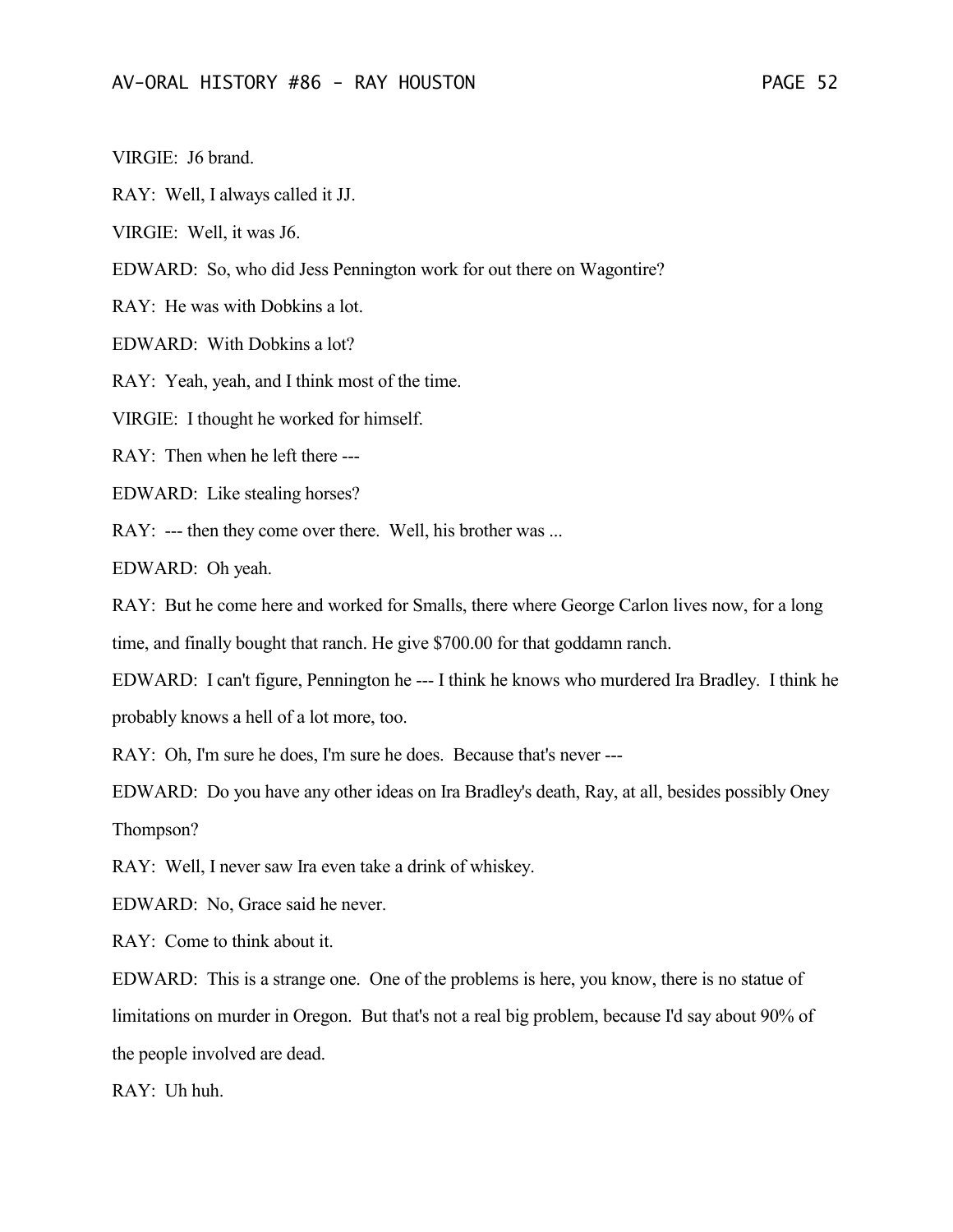VIRGIE: Oney's dad, when he died, had a lot of money.

EDWARD: Harry Thompson?

VIRGIE: Yeah. And he had it --- he died in the hospital in Lakeview. And anyway, Oney thought somebody might have got away with his money. According to him, he had a lot of money. But Oney always had a lot of money.

EDWARD: What did Oney Thompson --- oh he delivered mail.

RAY: He come here and bootlegged for --- when he come to Paisley.

EDWARD: Oh yeah, he ---

RAY: He was bootlegging all the time.

EDWARD: You can't make any money delivering mail. It's like teaching school, you know.

VIRGIE: Yeah. No, he always had a lot of money. Where he got it, I don't know.

EDWARD: That's interesting. Harold Bradley, we got that figured out. Now what did you hear

about Jackson? Did you ever hear anything about Jackson's death?

RAY: Huh uh.

EDWARD: What do you know about Link Hutton?

RAY: Nothing about him either. In fact, I often wondered what the hell become of him.

EDWARD: He died in Burns in 1950.

RAY: Oh. ... Paul's dad, he was alive, and he thought a lot of Ira Bradley.

EDWARD: Yeah.

RAY: I talked to him down there on the highway one time, one day. We got to talking about Wagontire and he thought a lot of Ira Bradley.

VIRGIE: I wonder if Tommy Bell would know anything. ...

EDWARD: Well --- the whiskey stealing, Jess Pennington, Hosmer, Hosmer I think is right. Hom a lot of people called him.

RAY: Hom.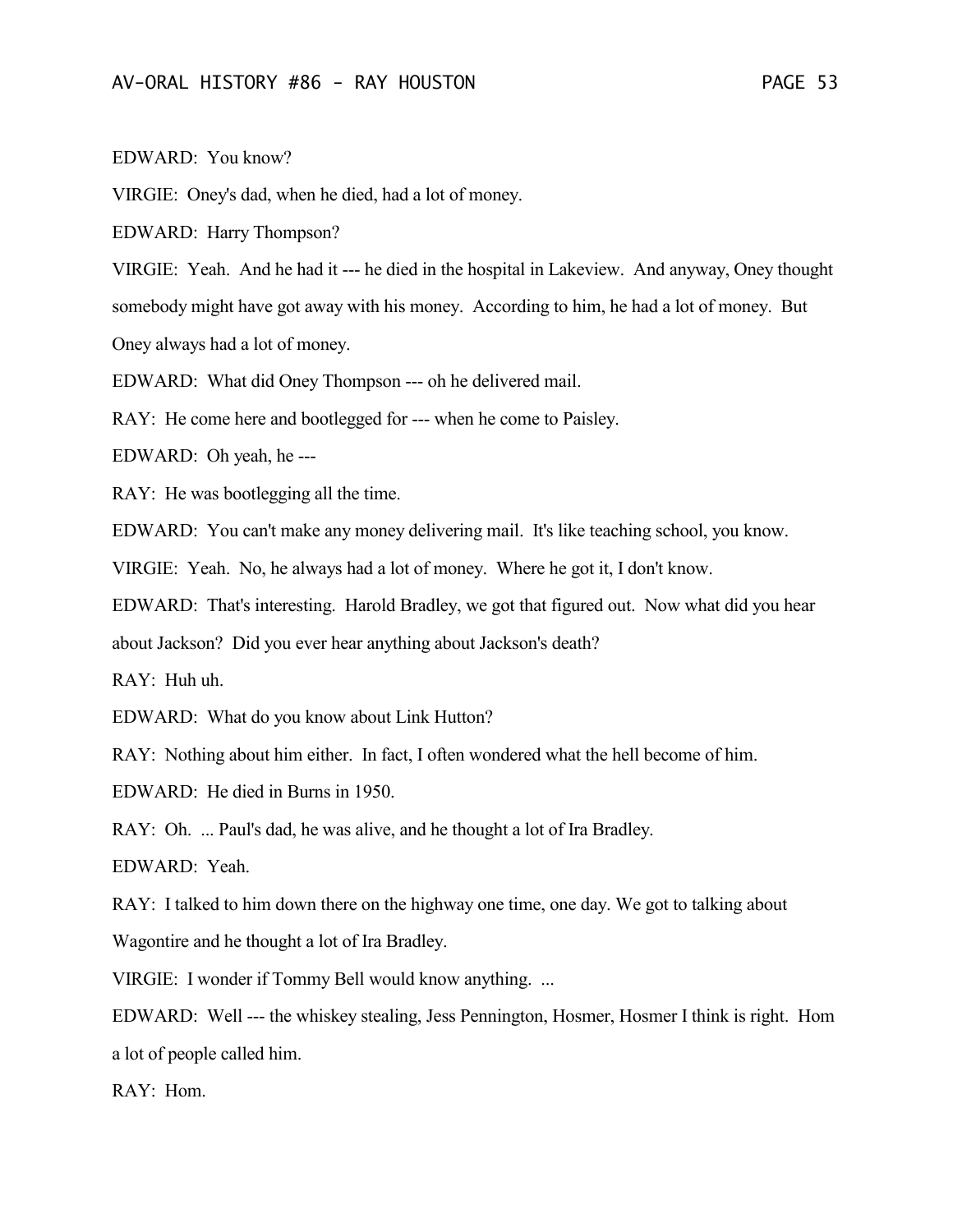EDWARD: Were just kind of mischievous characters, you know. And they were pretty young then.

RAY: Yeah, they was young.

EDWARD: And I --- it's very possible, and I'll tell you Ray Gowdy, who told him, and boy I know damn well that he would know. Ray Gowdy's father told him that, Emil.

RAY: Yeah.

EDWARD: That that's what happened.

VIRGIE: They'd know.

EDWARD: They'd know, yeah. And you can see in the Bradley papers, of course that might be biased. But the Bradley family states clearly that Harry Thompson --- but they screwed up the evidence, let's put it that way, that's what they did.

RAY: Well, the first thing ... the law come in, then they discovered that --- Harney County come in, then they discovered that they was in Lake County, so by the time they got it figured out who in the hell was going to do what, well it was time to bury him.

EDWARD: That's exactly right. It was all goofed up.

RAY: Yeah.

EDWARD: And I can't find a blasted thing about that in Lake County or Harney County, nothing. I think they screwed the whole thing up. Somebody told me that the --- oh I think it was Shelby Petersen who is 89, or maybe 90 now, he said that the sheriff they had there in Harney County was such a fool he'd mess up anything. He'd run to a murder site and mess it up so he wouldn't have to ---

VIRGIE: Wouldn't have to take the true statement?

EDWARD: Yeah, that's probably true. But that's, yeah, that's a strange one, that's real strange. VIRGIE: No one will ever know.

EDWARD: And Jess Gibson told me that too, the exact same --- And I don't tell them, they just told me outright that's what happened. And Jess Gibson rode over there in that country too, you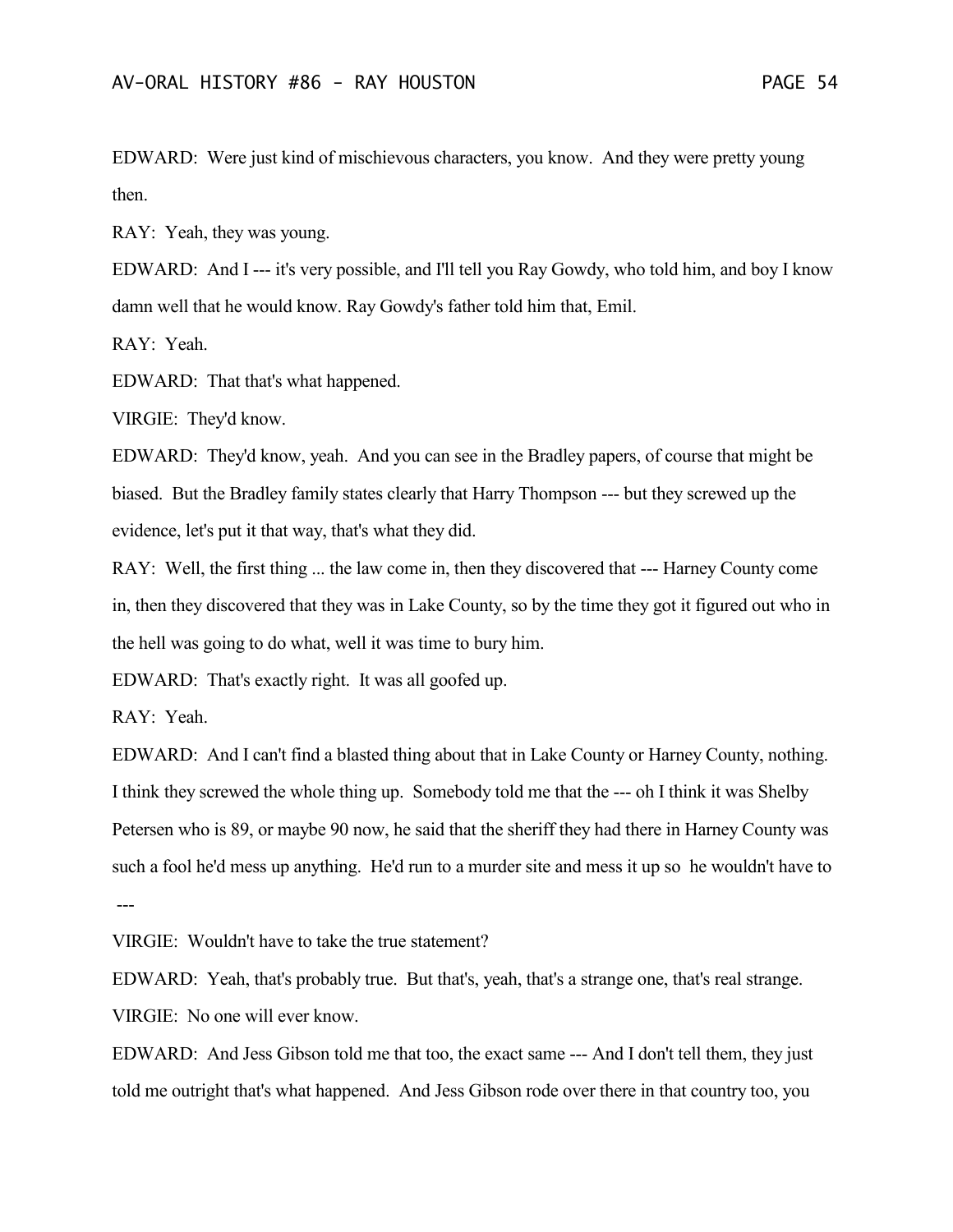know. You know him? Okay. He's from Prineville, but he worked for Bill Brown. But I can't remember how old he is. You're 82 right, Ray? I think he's a little older. Damn, I lost that Paul Brattain, that's not right ---

VIRGIE: Paul J.

RAY: Paul J.

EDWARD: What's his last --- how do you say his last name?

VIRGIE: Brattain.

EDWARD: I did say it right, okay, Brattain.

VIRGIE: Yeah, yeah. Yeah, it's too bad you didn't get a chance to talk to him.

EDWARD: I talked to him on the phone just a few, a month or so before he died. He sounded

great, you know. And then ---

VIRGIE: He was a nice old guy.

EDWARD: Yeah.

RAY: We went up and saw him in the hospital ...

VIRGIE: Three days before he died.

EDWARD: Oh yeah, pneumonia, yeah. That's what got my dad too. That gets a lot of old timers.

VIRGIE: Yeah.

EDWARD: Well Ray, you got anything else to add? Did we burn it out pretty good?

RAY: I think so.

EDWARD: Yeah.

RAY: I think so.

EDWARD: When did you guys get married?

RAY: '28.

VIRGIE: '28.

EDWARD: You wouldn't let him ride the range, huh?

VIRGIE: Oh, I think he had enough of it. He went and sold my horse so --- give it away, or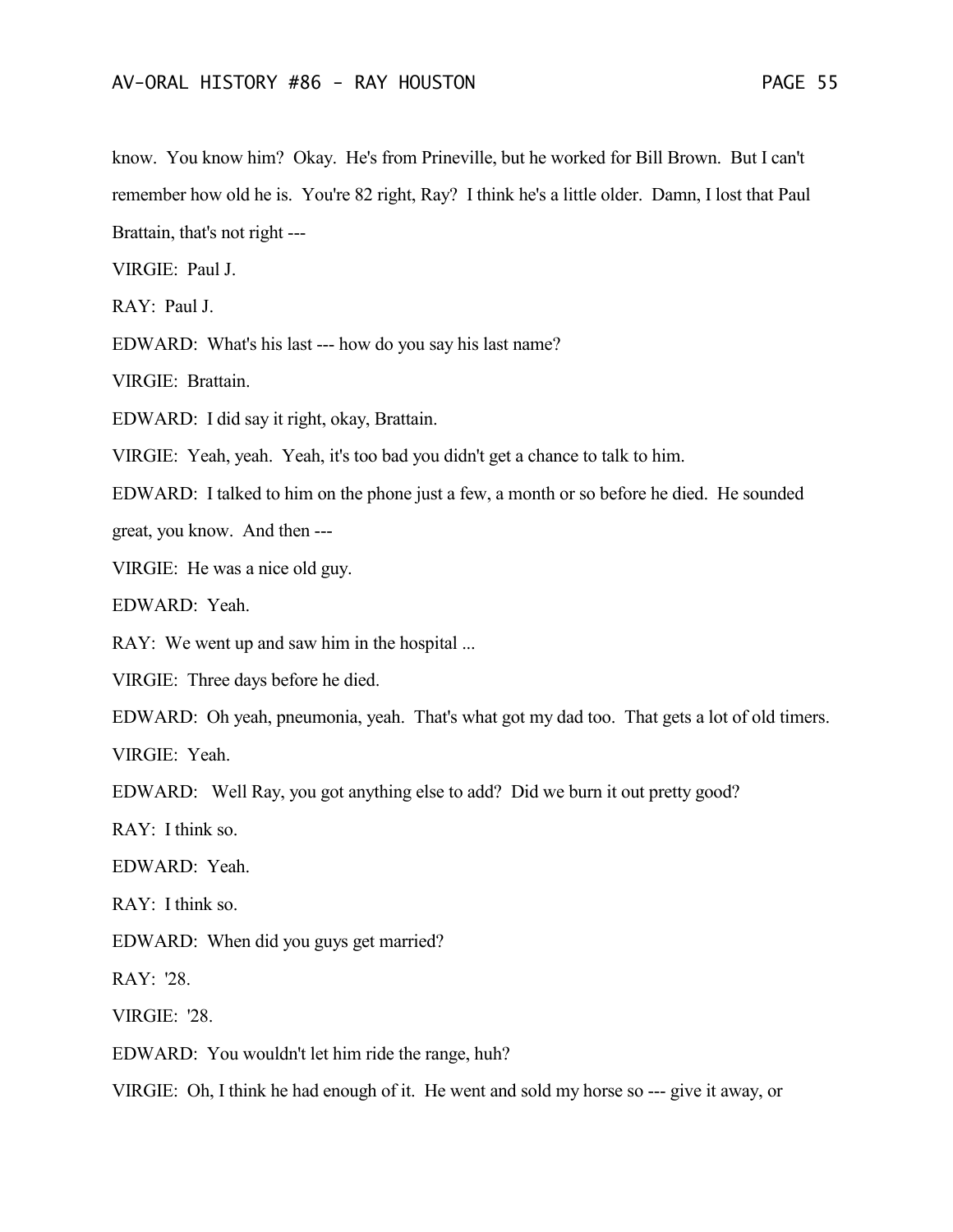something.

EDWARD: Wait a minute, you were 18.

VIRGIE: Yeah, right.

EDWARD: You guys were young uns.

VIRGIE: Yeah, right.

EDWARD: Wow, 64 years?

VIRGIE: Right.

RAY: Right, right.

EDWARD: Geeze.

VIRGIE: That's too long.

EDWARD: Why Ray?

VIRGIE: Kids had a big get together on our 60th. We got quite a family scattered around all over every place now.

EDWARD: That's forever.

VIRGIE: This boy that's here, he is the youngest grandson.

EDWARD: I --- Russell Emery and his wife have been married 64 years. That's the longest I've

ever seen. God, that's a long time.

RAY: They been married that long?

EDWARD: Yeah.

VIRGIE: Well, they were married when we come out here.

RAY: Yeah, I know. But the anniversary --- he give me hell because I couldn't come to his anniversary. I said I didn't know a damn thing about it.

VIRGIE: No, we didn't.

RAY: God damn kids, I don't know why they hadn't notified us, because Christ they knew ---

EDWARD: Yeah, his eyes are getting really bad.

VIRGIE: Yeah.